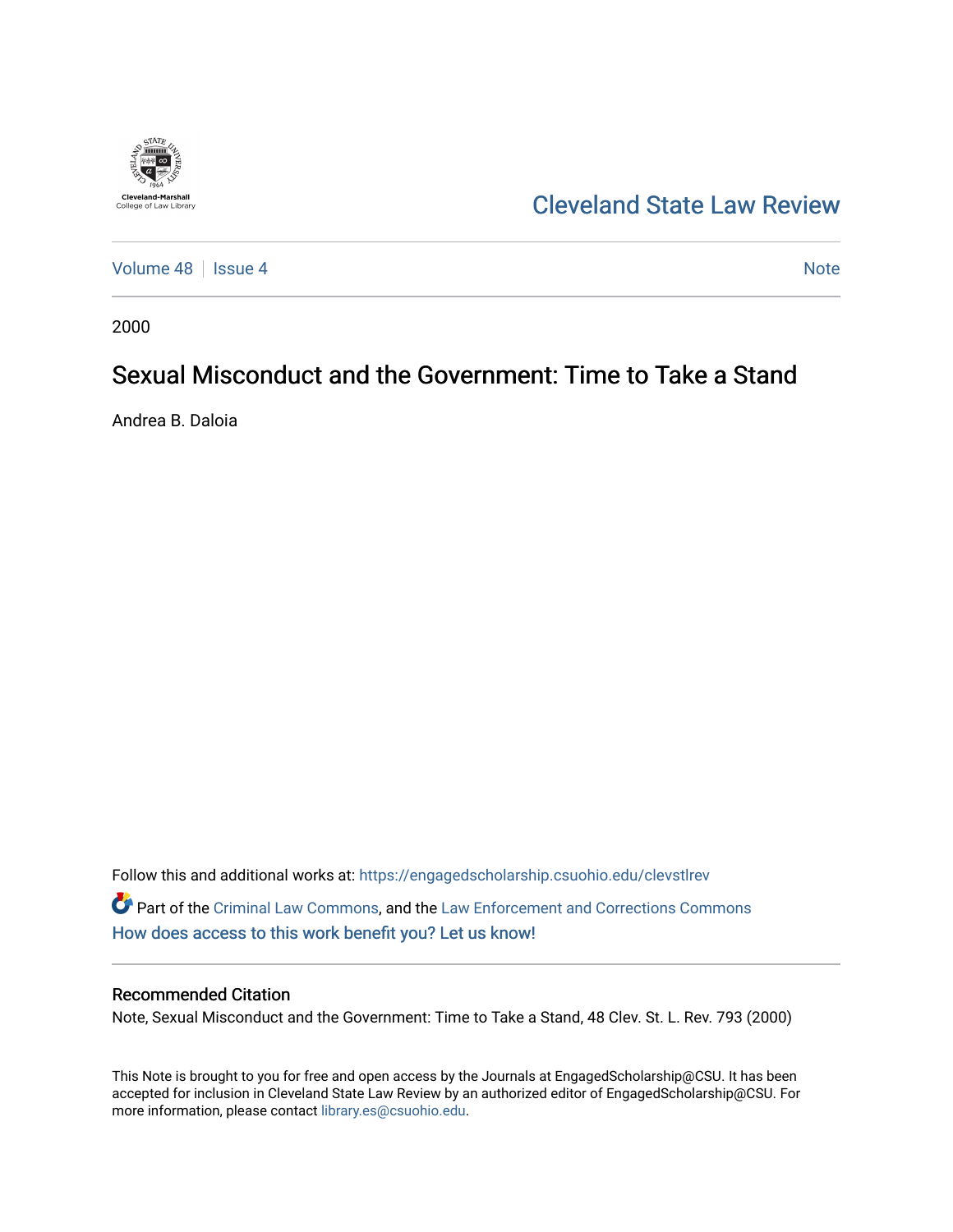# SEXUAL MISCONDUCT AND THE GOVERNMENT: TIME TO TAKE A STAND

| I.   |                                                      |  |
|------|------------------------------------------------------|--|
| Π.   | <b>HISTORY OF THE OUTRAGEOUS</b>                     |  |
|      |                                                      |  |
|      | Distinguishing Entrapment from<br>A.                 |  |
|      |                                                      |  |
|      | Origin of the Outrageous Government<br>B.            |  |
|      | Conduct Defense                                      |  |
|      | The Lack of Success of the Outrageous<br>$C_{\cdot}$ |  |
|      |                                                      |  |
|      | III. THE CULTURE/NORMS OF SEX AND INTIMACY           |  |
|      | IN THE UNITED STATES AND THE CONSTITUTIONAL          |  |
|      |                                                      |  |
|      | A.                                                   |  |
|      | $B_{\cdot}$                                          |  |
|      | <b>IV. POLICE ETHICS/MORALS DURING</b>               |  |
|      |                                                      |  |
|      | A.                                                   |  |
|      | Use of Deception in Undercover<br>$B_{\cdot}$        |  |
|      |                                                      |  |
| V.   | AN ANALYSIS OF CASES CONCERNING                      |  |
|      |                                                      |  |
|      | $A_{-}$                                              |  |
|      | $\boldsymbol{R}$                                     |  |
| VI.  |                                                      |  |
| VII. |                                                      |  |

# I. INTRODUCTION

In today's society, crime has become exceptionally prevalent and uncontrollable at times. Recent political campaigns have been filled with promises to continue the war on crime. However, this reality does not permit law enforcement officials to use any means necessary to catch criminals. Some limitations are needed to control the government's actions. The outrageous government conduct defense is one such limitation that the courts have developed. It is possible that some government conduct may be found to have violated the due process clause of the Fifth Amendment.<sup>1</sup> If the government engages in conduct that is declared to be

 $\overline{a}$ 

<sup>&</sup>lt;sup>1</sup>No person shall "be subject for the same offence to be twice put in jeopardy of life or limb; nor shall be compelled in any criminal case to be a witness against himself, nor be deprived of life, liberty, or property, without due process of law …" U.S. CONST. amend. V.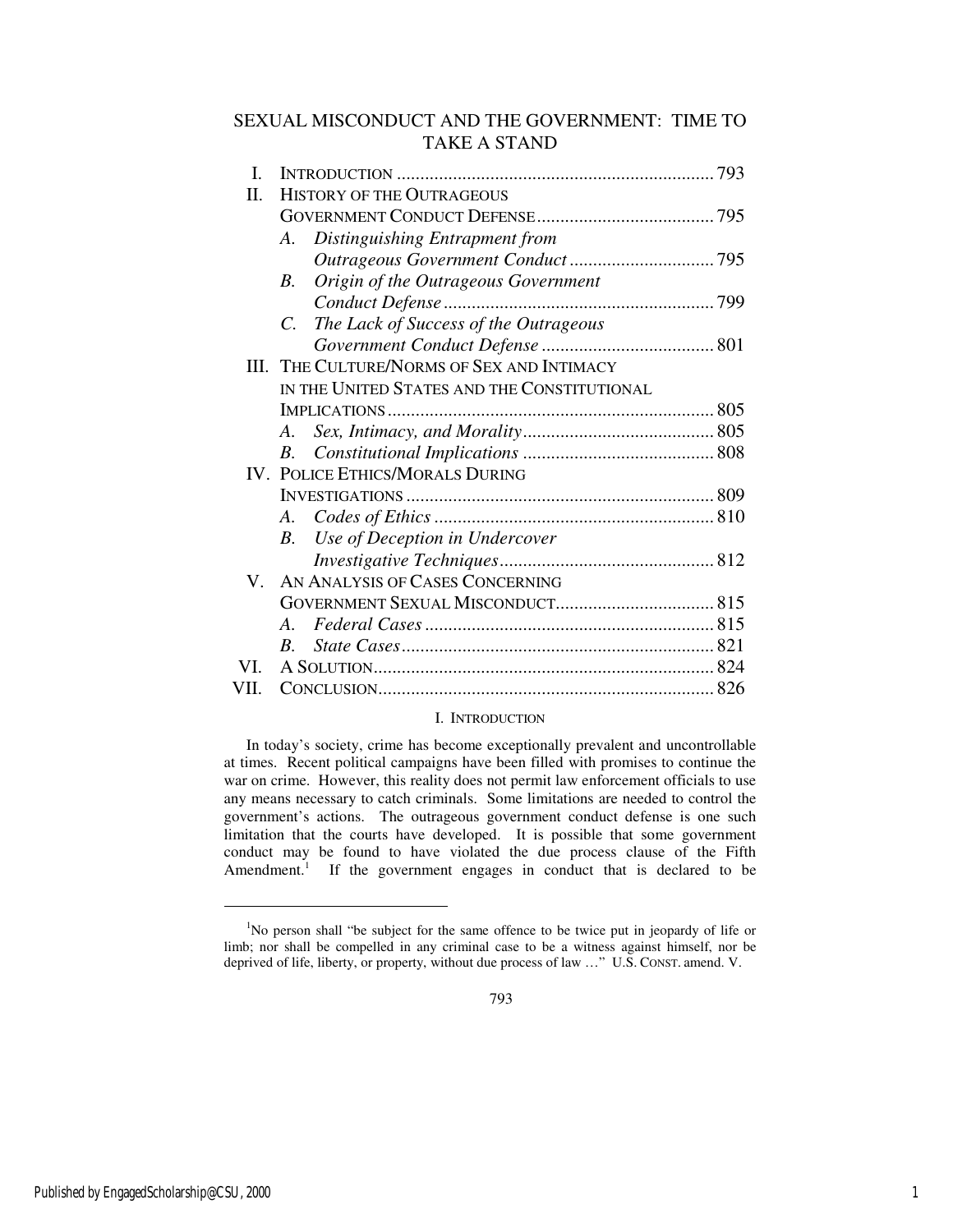outrageous and "shocking to the conscience,"<sup>2</sup> dismissal of the indictment may be appropriate. One problem is that some nontraditional methods of investigating crime currently in use have not been declared outrageous enough to warrant use of the defense; as a result, law enforcement officials have gotten away with some extremely reprehensible conduct.

This Note analyzes law enforcement's use of one particularly troublesome tactic—the use of sexual acts or romantic promises to encourage a defendant to participate in illegal activities or to obtain information that can be used against the defendant at trial. $3$  The use of sex as an investigative tactic should constitute one type of outrageous government conduct. Perhaps more than any other tactic used in the law enforcement arena, the use of sex to persuade individuals to commit criminal acts violates our society's beliefs about the powers of the police and the importance of sexual intimacy in citizens' lives. These types of intimate acts have serious moral implications and fall extremely short of the acceptable standards of police investigative conduct.<sup>4</sup> The use of sex as an investigative tool leads to a violation of the right to privacy and exploits intimate relations and trust. The public cannot tolerate the exploitation of such relations without lessening their own respect for their contact with others. There must be a limit as to what the undercover agents/informants can usually do to deceive a defendant,<sup>5</sup> especially with respect to sexual liaisons.

The first part of this Note gives a brief history of the outrageous government conduct defense, including its distinction from entrapment, its origin and its lack of success in the courts. Although the entrapment defense and the outrageous conduct defense have some similarities, they are in fact quite different. The second section of this Note discusses the perception of sex and intimacy in the United States, and why according to this perception and the Constitution, the use of sex/intimacy is not an appropriate investigative tool. Section three of this Note examines police ethics and demonstrates that they do not and should not include using sex or intimacy during investigations. Part four analyzes federal and state sexual misconduct cases, and explains why the decisions reached by the courts are incorrect and immoral

4 *Id.* at 39.

 $\overline{a}$ 

 ${}^{2}$ Rochin v. California, 342 U.S. 165, 172 (1952) (holding that forcible entry into defendant's room by law enforcement officials, and then transportation to a hospital to have morphine capsules removed from his stomach, was conduct that "shocks the conscience").

<sup>3</sup>Barry Tarlow, Column, *RICO Report: Fertile Ground for Entrapment Defense*, 23 CHAMPION 38 (1999). Barry Tarlow is a nationally prominent criminal defense lawyer practicing in Los Angeles, California. He is a frequent author and lecturer on criminal law. Tarlow's column discusses how sexual misconduct by undercover agents and informants is becoming more frequent, though not being recognized as outrageous enough to warrant dismissal of an indictment.

<sup>5</sup>Richard Lawrence Daniels, Note and Comment, United States v. Simpson: *'Outrageousness!' What Does it Really Mean?--An Examination of the Outrageous Conduct Defense*, 18 SW. U. L. REV. 105, 119 (1988). This note and comment discusses the origin of the outrageous conduct defense and how it is different than entrapment. Daniels also examines United States v. Simpson and how the use of sexual misconduct by a government informer should have been declared as outrageous by using the totality of circumstances approach.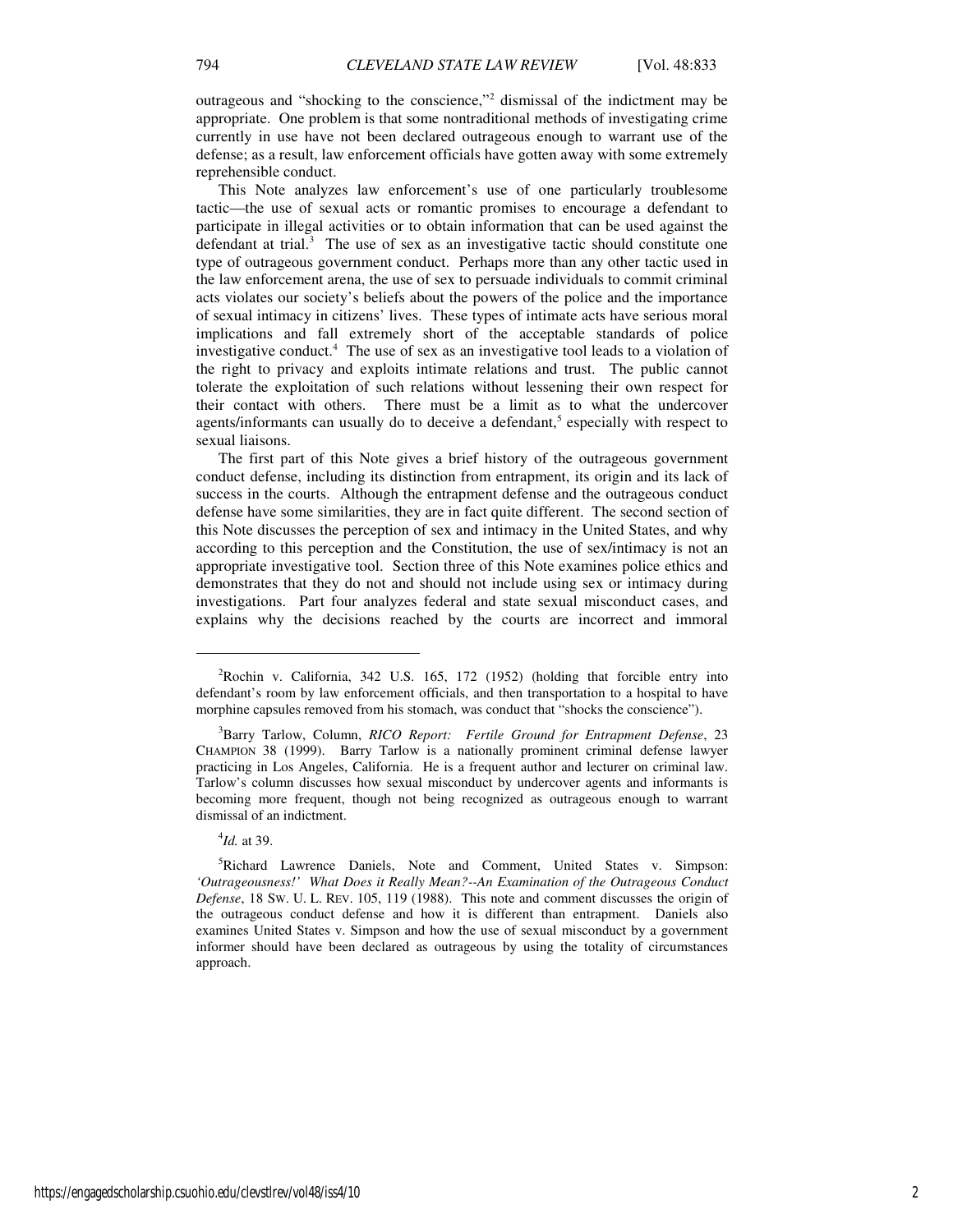according to the Constitution and the views of sex and intimacy expressed in the United States.

Finally, this Note concludes that the use of sexual or emotional intimacy by undercover agents/informants as an investigative tool is unconstitutional, outrageous and should be forbidden. There is no possible way to draw a line or develop a proper standard to apply when undercover agents use sexual conduct. This type of conduct is outrageous across the board and will lead to a lack of trust in law enforcement by all people in society. The solution is that this conduct should be prohibited altogether.

### II. HISTORY OF THE OUTRAGEOUS GOVERNMENT CONDUCT DEFENSE

#### *A. Distinguishing Entrapment from Outrageous Government Conduct*

The courts developed the outrageous government conduct defense to protect the due process rights guaranteed by the Constitution.<sup>6</sup> Due process of law has been summarized as "a constitutional guarantee of respect for those personal immunities which … are so rooted in the traditions and conscience of our people as to be ranked as fundamental, … or are implicit in the concept of ordered liberty."<sup>7</sup> If the conduct of law enforcement officers and informants rises to a proscribed level of outrageousness, these due process principles will bar the government/prosecution from using the judicial system,<sup>8</sup> and hence, the indictment will be dismissed. To protect the values that exist in the Constitution, the courts have developed the due process defense "to limit government conduct that brutalizes, abuses, or harasses, invades privacy, or in other ways unreasonably intrudes into people's lives."<sup>9</sup> In order to raise a due process claim, the government activity must violate some protected right of the defendant,<sup>10</sup> violate the sense of "fundamental fairness" found in the due process clause of the Fifth Amendment, and "shock the universal sense of justice."<sup>11</sup> Dismissal based on outrageous conduct is reserved for only the most egregious circumstances, and "…is not to be invoked each time the government acts

 $\overline{a}$ 

<sup>8</sup>United States v. Russell, 411 U.S. 423, 431-32 (1973) (first recognized the possibility of a defense based on due process).

<sup>9</sup>Bennett L. Gershman, *Entrapment, Shocked Consciences, and the Staged Arrest*, 66 MINN. L. REV. 567, 597 (1982). The author argues that courts who do recognize the outrageous conduct defense declare rulings which fail to guide subsequent courts, thus causing the defense to be unpredictable and inadequate.

<sup>10</sup>Hampton v. United States, 425 U.S. 484, 490 (1976) (plurality opinion upholds recognition of the due process defense).

<sup>11</sup>*Russell*, 411 U.S. at 432.

<sup>6</sup>Catherine Baker Stetson, *Outrageous Conduct: A Fifth Amendment Due Process Defense*, 5 CRIM. JUST. J. 55, 67 (1981). This comment discusses the existence of the outrageous conduct defense and how it has been established and viewed by the courts. Stetson also argues that there is a distinction between outrageous conduct and entrapment, and that the courts should be careful not to confuse them. *See also supra* note 1.

<sup>7</sup>*Rochin,* 342 U.S. at 169.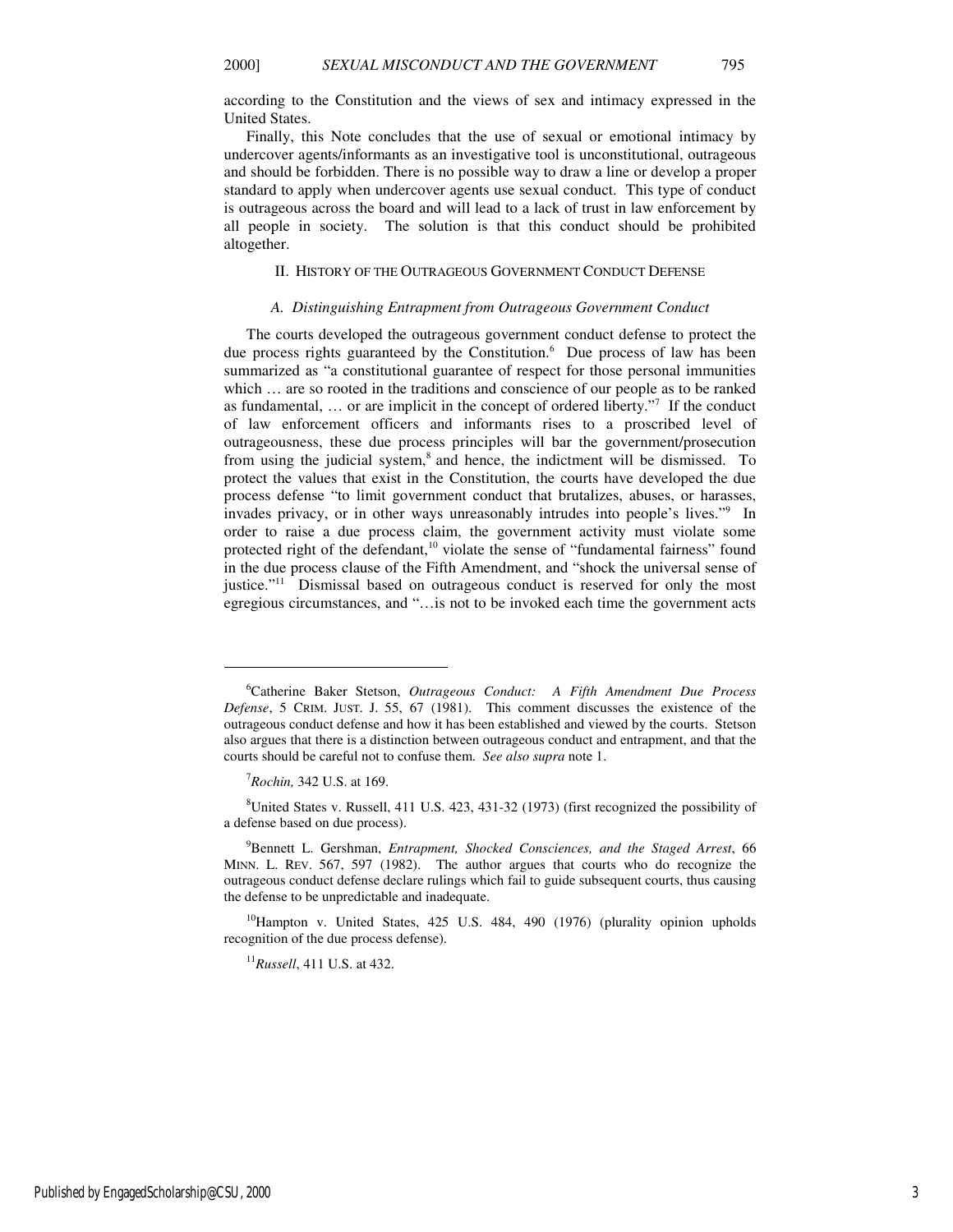deceptively."<sup>12</sup> The defense requires more than a mere demonstration of flagrant police conduct.<sup>13</sup> Additionally, whether the government's conduct is sufficiently outrageous to violate due process is a question of law and unlike the entrapment defense, is not an issue for the jury. $14$ 

Entrapment, a judicially created affirmative defense, is not based on any constitutional right.<sup>15</sup> Entrapment occurs whenever the police plan, suggest, instigate or aid in the commission of a crime that would not have otherwise occurred.<sup>16</sup> Even though the defendant committed the crime, the entrapment defense states that he/she should not be punished if the crime was instigated by the government.<sup>17</sup> The entrapment defense consists of two elements: (1) the use of persuasion, trickery, or fraud by law enforcement officers or their agents to induce a defendant to commit a crime;<sup>18</sup> and (2) the origin of the criminal design in the minds of the government rather than that of the innocent defendant.<sup>19</sup> The entrapment defense and the outrageous conduct defense are frequently raised together; however, they are distinctly different.<sup>20</sup>

The important question asked in entrapment cases is whether the defendant was predisposed to commit the crime before any government instigation.<sup>21</sup> If the defendant is found to have been predisposed to commit the crime, and if the idea originated with the defendant, then no entrapment exists even if the government was involved in the commission of the offense.<sup>22</sup> By contrast, the key inquiry that must

<sup>13</sup>State v. Myers, 689 P.2d 38, 41 (1984).

<sup>14</sup>See United States v. Nunez-Rios, 622 F.2d 1093 (2nd Cir. 1980) (arguing that it is for the trial court and not the jury to decide whether outrageous government conduct has occurred); *See also* United States v. Sotelo-Murillo, 887 F.2d 1093 (9th Cir. 1989) (arguing that a prosecution barred on due process grounds is a legal question to be determined by the court, not the jury).

<sup>15</sup>Stetson, *supra* note 6, at 55.

<sup>16</sup>B. Grant Stitt & Gene G. James, *Entrapment: An Ethical Analysis*, *in* MORAL ISSUES IN POLICE WORK 129, 130 (1985).

<sup>17</sup>Gail M. Greaney, Note, *Crossing the Constitutional Line:* Due Process and the Law *Enforcement Justification*, 67 NOTRE DAME L. REV. 745, 748 (1992). Greaney discusses the existence of the due process defense and how the predisposition of the defendant is irrelevant. She then argues that law enforcement officials should be subject to the same laws as normal citizens, and that the means used must justify the ends.

<sup>18</sup>*See* Sherman v. United States, 356 U.S. 369, 376-78 (1958).

<sup>19</sup>*Id.*

<sup>20</sup>Paul Marcus, *The Due Process Defense in Entrapment Cases: The Journey Back*, 27 AM. CRIM. L. REV. 457, 458 (1990). The author argues that the lines between the objective test of entrapment and the due process defense are hazy, and that the due process defense is only reserved for the most intolerable government conduct.

 $^{21}$ Sorrells v. United States, 287 U.S. 435, 448 (1932).

<sup>22</sup>*Id.* at 451.

j

 $12$ United States v. Sneed, 34 F.3d 1570, 1577 (10th Cir. 1994) (quoting United States v. Mosley, 965 F.2d 906, 910 (10<sup>th</sup> Cir. 1992)).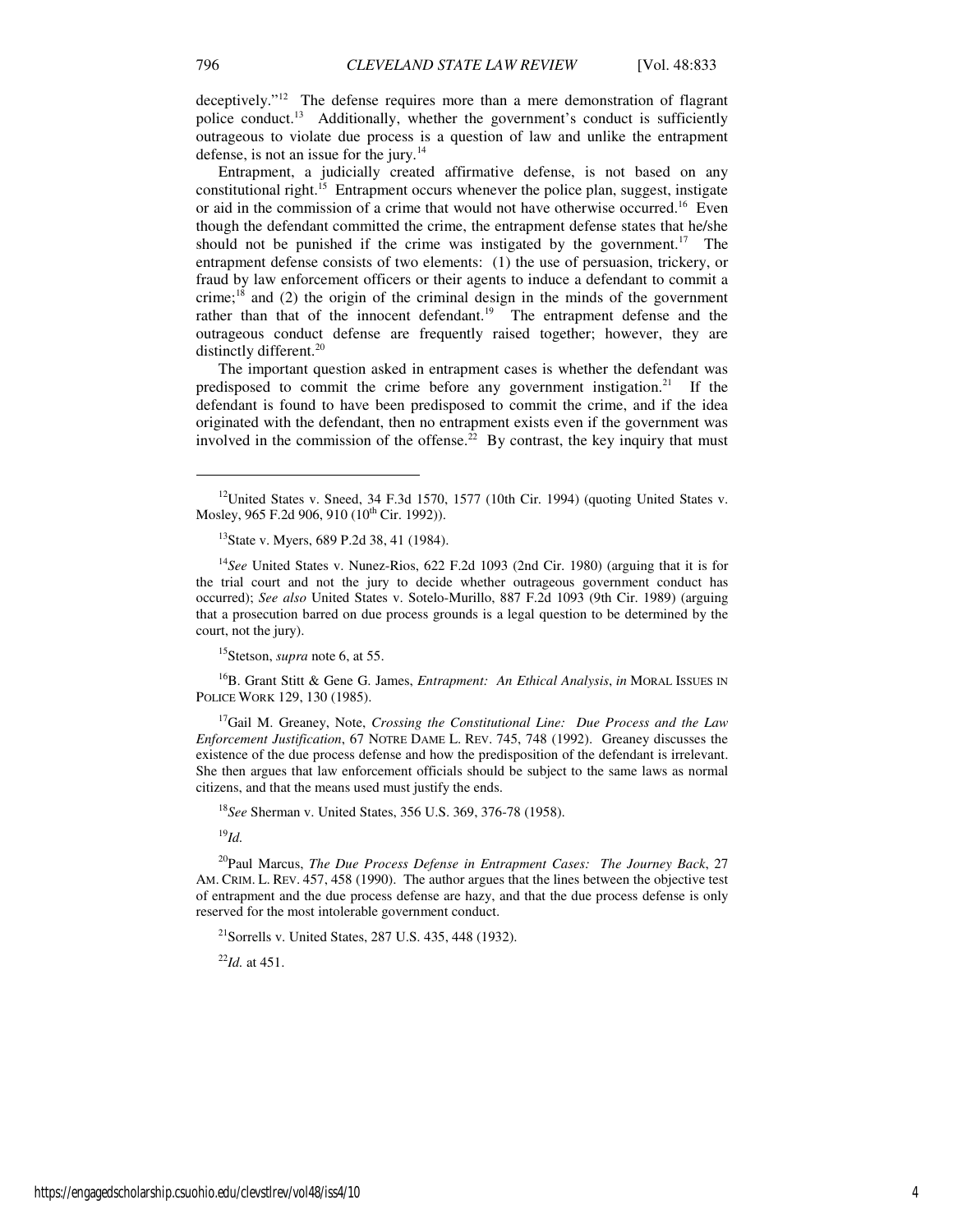be made in an outrageous conduct defense is whether the government's conduct was outrageous and violated some due process right of the defendant.<sup>23</sup> Therefore, according to the outrageous conduct defense, even if the defendant was predisposed to commit the crime, the indictment should be dismissed if the government conduct is found to be outrageous. This inquiry focuses on an objective approach to the government's conduct; whereas the entrapment inquiry focuses on a subjective approach or the predisposition of the defendant.<sup>24</sup> A few state courts have criticized the generally accepted "subjective" test of entrapment and have adopted instead an "objective" test in which the court considers only the nature of the police conduct involved, without reference to the predisposition of the particular defendant.<sup>25</sup> Additionally, the Fifth Circuit Court of Appeals attempted to distinguish between the subjective approach (predisposition) and the objective approach (government conduct) of entrapment.<sup>26</sup> Hence, the subjective approach was the traditional entrapment approach, and the objective approach of entrapment was basically identical to the new outrageous conduct defense.<sup>27</sup> Because objective entrapment and the outrageous conduct defense are so similar, under an objective entrapment theory, even a predisposed defendant cannot be convicted if the government's conduct amounts to a violation of due process. However, when defendants use this defense, it usually falls under the outrageous government conduct name and not objective entrapment.

In 1932, the first case to recognize the entrapment defense, *Sorrells v. United*  States, involved a defendant charged with violating the National Prohibition Act.<sup>28</sup> A prohibition agent requested liquor from the defendant three times, appealing to their common experiences in World War I, before the defendant acquiesced and obtained the alcohol for the agent.<sup>29</sup> The Court began its analysis of the possible entrapment defense by stating: "It is well settled that the fact that officers or employees of the Government merely afford opportunities or facilities for the commission of the offense does not defeat the prosecution. Artifice and stratagem may be employed to catch those engaged in criminal enterprises."<sup>30</sup> Nonetheless, the entrapment defense should be granted if the criminal design originates with the government and induces an otherwise innocent person into committing a crime purely to obtain a conviction.<sup>31</sup> The Court recognized the defense of entrapment and

1

<sup>23</sup>*See supra* text accompanying notes 10-11.

<sup>24</sup>Marcus, *supra* note 20, at 458; *see also* Molly K. Nichols, Note, *Entrapment and Due Process: How Far Is Too Far?*, 58 TUL. L. REV. 1207, 1212 (1984) (discussing the similarities between objective entrapment and the due process defense).

<sup>25</sup>*See*, *e.g.*, People v. Jamieson, 461 N.W.2d 884 (Mich. 1990) (noting that it has been suggested that the "outrageous government conduct" defense is merely the objective theory of entrapment under a different name).

<sup>26</sup>United States v. Webster, 649 F.2d 346, 349 n.3 (5th Cir. 1981).

<sup>27</sup>Stetson, *supra* note 6, at 63; *see also Jamieson*, 461 N.W.2d at 890-91.

<sup>28</sup>287 U.S. 435 (1932).

<sup>29</sup>*Id.* at 439.

<sup>30</sup>*Id.* at 441.

<sup>31</sup>*Id.* at 442.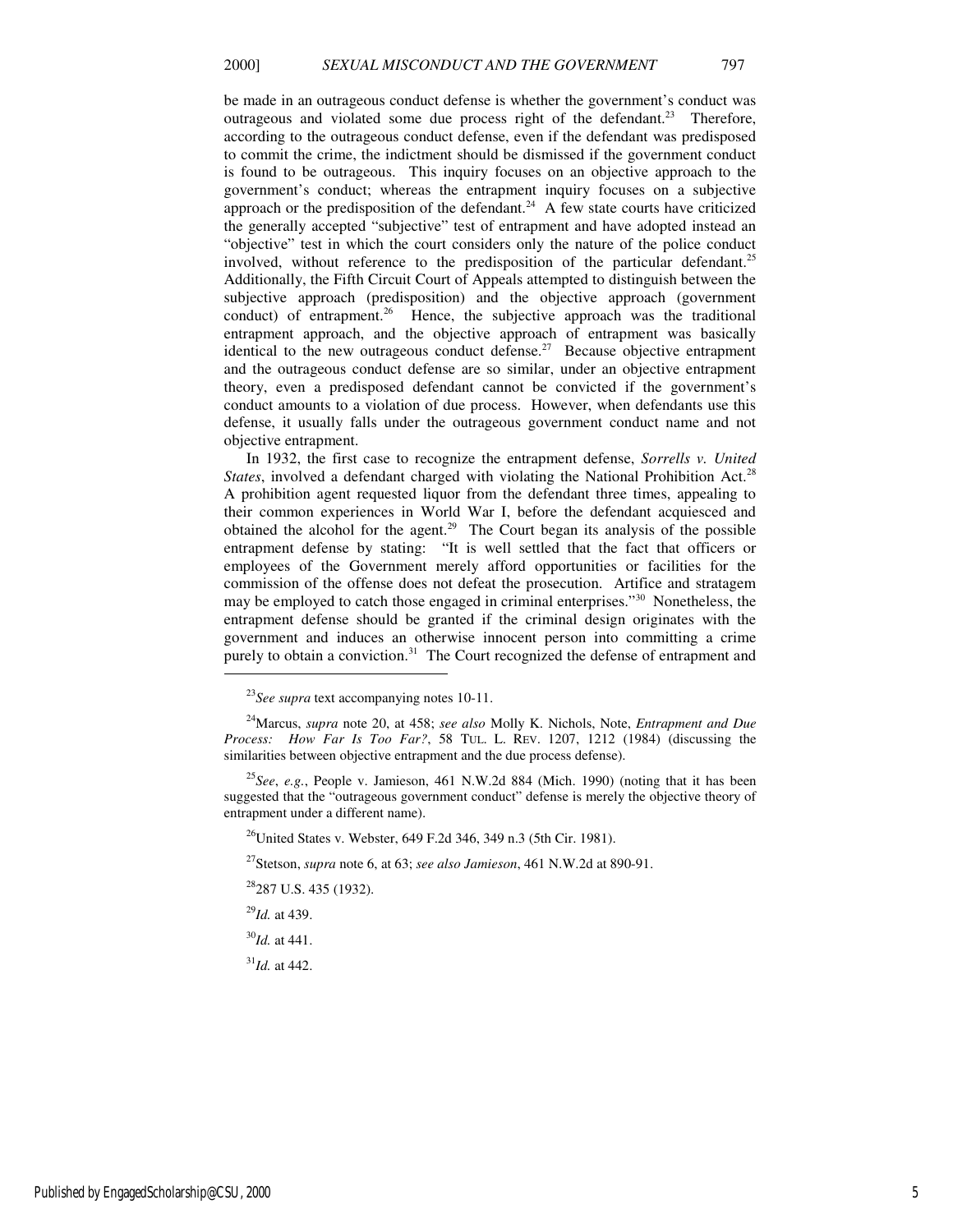reversed the conviction, explaining that the controlling question in entrapment cases is "whether the defendant is a person otherwise innocent whom the Government is seeking to punish for an alleged offense which is the product of the creative activity of its own officials."<sup>32</sup> The Court seems to have defined entrapment primarily in terms of the defendant's predisposition to commit the crime (the subjective standard), rather than focusing on the actual conduct of the government (the objective standard). Nevertheless, the language above does not actually address what role the government's actions should play in deciding whether or not the defense of entrapment will be applicable.<sup>33</sup> Moreover, the concurring opinion argued that entrapment should focus on the government's conduct and not on the predisposition of the defendant.<sup>34</sup>

*Sherman v. United States*, a case decided twenty-six years later, addressed the conflict between the subjective and objective standards of entrapment.<sup>35</sup> In this case, a government informant met the defendant during rehabilitation treatments and asked the defendant if he could supply him with narcotics.<sup>36</sup> The defendant refused several times, but eventually supplied the informant with the narcotics primarily because of the informant's description of the suffering he was enduring due to his withdrawal. $37$ The defendant was arrested on narcotics charges and successfully raised the defense of entrapment.<sup>38</sup> The Court reasoned that the mere affording of opportunities to commit an offense is not entrapment, but that "Congress could not have intended that its statutes were to be enforced by tempting innocent persons into violations."<sup>39</sup> The conviction was reversed on the basis that the defendant was not predisposed to commit the crime;<sup>40</sup> nevertheless, the concurring opinion once again argued that the focus of the entrapment defense should be on the conduct of the government and not on the defendant. $41$  Because of this tension between subjective and objective views

<sup>32</sup>*Id.* at 451.

1

<sup>33</sup>Greaney, *supra* note 17, at 757.

<sup>34</sup>Sorrells, 287 U.S. at 459 (Roberts, J., concurring) (The applicable principle is that courts must be closed to the trial of a crime instigated by the government's own agents. No other issue, no comparison of equities as between the guilty official and the guilty defendant, has any place in the enforcement of this overruling principle of public policy).

<sup>35</sup>356 U.S. 369 (1958).

<sup>36</sup>*Id.* at 371.

<sup>37</sup>*Id.*

<sup>38</sup>*Id.* at 370.

<sup>39</sup>*Id.* at 372.

<sup>40</sup>*Sherman*, 356 U.S. at 373-78.

<sup>41</sup>The *Sherman* concurrence stated:

"The crucial question, not easy of answer, to which the court must direct itself is whether the police conduct revealed in the particular case falls below standards, to which common feelings respond, for the proper use of governmental power. For answer it is wholly irrelevant to ask if the 'intention' to commit the crime originated with the defendant or government officers, or if the criminal conduct was the product of the 'creative activity' of law-enforcement officials."

*Id.* at 382 (Frankfurter, J., concurring).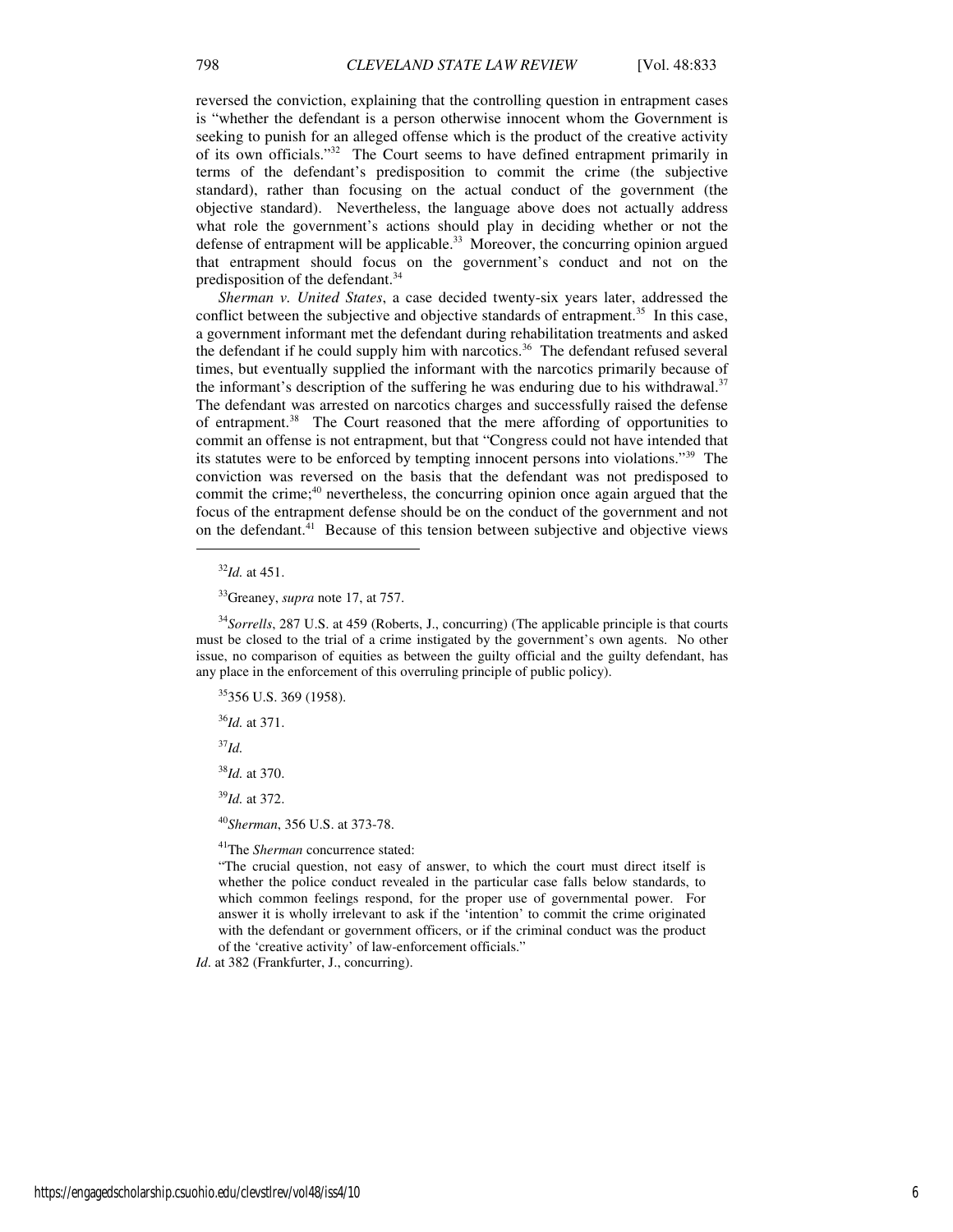of the entrapment defense, the Supreme Court would later address more cases concerning entrapment and what standard should be used.

# *B. Origin of the Outrageous Government Conduct Defense*

The classic case first addressing due process concerns about the conduct of law enforcement officials was *Rochin v. California* in 1952.<sup>42</sup> In *Rochin*, three deputy sheriffs forced their way into Rochin's room and found him sitting on the side of the bed.<sup>43</sup> The officers asked him about the morphine pills on his nightstand, but instead of responding Rochin swallowed the capsules.<sup>44</sup> After a struggle, the officers took Rochin to a hospital and directed a doctor to pump his stomach to obtain the swallowed capsules; the pills were used as the principle evidence to convict him.<sup>45</sup> The Supreme Court reversed the conviction on due process grounds, rather than on an analysis of illegal search and seizure.<sup>46</sup> The Court stated: "It would be a stultification of the responsibility which the course of constitutional history has cast upon this Court to hold that in order to convict a man the police cannot extract by force what is in his mind but can extract what is in his stomach."<sup>47</sup> The Court concluded that the way this conviction was obtained did "… more than offend some fastidious squeamishness or private sentimentalism about combating crime too energetically. This is conduct that shocks the conscience."<sup>48</sup> This language of the Court provided the basis for which the due process defense would be recognized and defined in the future.

Some years later, the Supreme Court decided *United States v. Russell* on entrapment grounds.<sup>49</sup> However, this case first recognized and laid the groundwork for the future of the outrageous government conduct defense.<sup>50</sup> In *Russell*, an undercover government agent assigned to locate a suspected methamphetamine lab approached Russell by offering to supply an essential and rare chemical used in the production of the drug.<sup>51</sup> Russell was convicted after asserting an entrapment defense and argued on appeal that even though a jury could have found him predisposed to commit the crime, entrapment existed as a matter of law.<sup>52</sup> The Ninth Circuit Court of Appeals reversed the conviction on the grounds that a government

<sup>43</sup>*Id.* at 166.

<sup>44</sup>*Id.*

1

<sup>45</sup>*Id.*

<sup>46</sup>*Id.* at 174. "This Court granted certiorari because a serious question is raised as to the limitations which the Due Process Clause of the Fourteenth Amendment imposes on the conduct of criminal proceedings by the states." *Rochin*, 342 U.S. at 168.

<sup>47</sup>*Id*. at 173.

<sup>48</sup>*Id.* at 172.

<sup>49</sup>411 U.S. 423 (1973).

<sup>50</sup>*Id.* at 431-32.

<sup>51</sup>*Id.* at 425.

<sup>52</sup>*Id.* at 427.

<sup>42</sup>342 U.S. 165 (1952).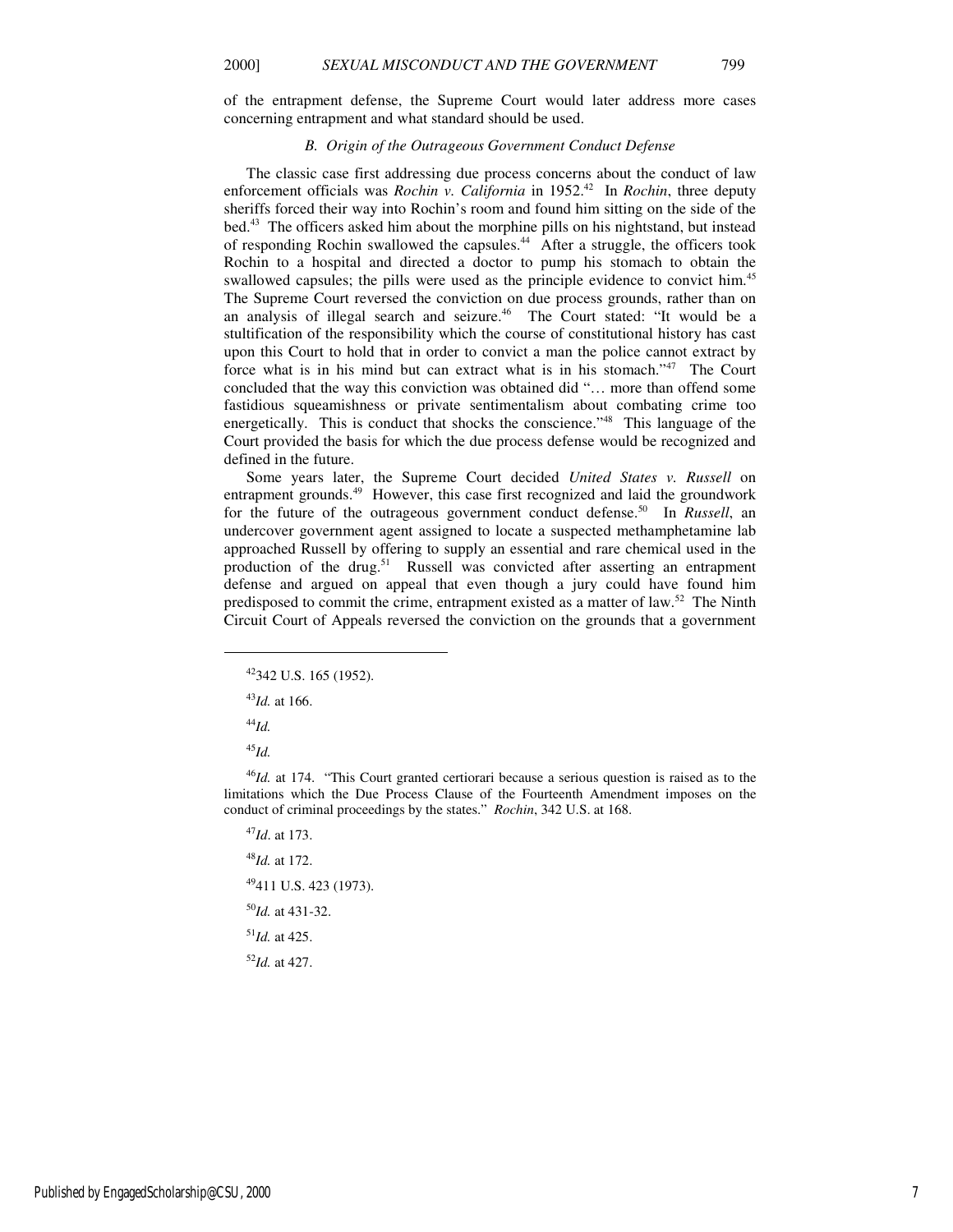agent supplied an essential ingredient to the manufacturing of the drug.<sup>53</sup> Additionally, the court held that a defense to a criminal charge exists if the government's participation in a criminal offense is excessive.<sup>54</sup>

The Supreme Court reversed the court of appeals and held that the defendant could have obtained the ingredient from another source and had done so before the government became involved.<sup>55</sup> The Court decided the case on entrapment grounds and found that the defense was inapplicable because the defendant had been predisposed to commit the crime, and the government had not induced him to become involved.<sup>56</sup> However, the Court did recognize the possible existence of the outrageous government conduct defense in dicta by stating that "We may some day be presented with a situation in which the conduct of law enforcement agents is so outrageous that due process principles would absolutely bar the government from invoking judicial processes to obtain a conviction."<sup>57</sup> Even though the focus of this case concentrated on the subjective approach to entrapment (predisposition of the defendant), the dissent noted that there existed both a subjective and objective approach to entrapment.<sup>58</sup> Furthermore, the dissent argued that because of the inadequacies of the subjective approach, the due process defense was needed.<sup>59</sup>

Due to the persistence of this split in analysis between the subjective and objective theories of entrapment, the Supreme Court addressed the issue again in Hampton v. United States.<sup>60</sup> In this case, a government informant supplied drugs to the defendant who then sold the drugs to government agents. $61$  The jury rejected the defendant's assertion that he did not know the substance was heroin and found him guilty of distribution. $62$  The defendant's alternative defense of entrapment eventually reached the Supreme Court. Unfortunately, the Court was unable to reach a majority opinion, and a three-member plurality of the Court found that predisposition renders both the entrapment defense and due process defense unavailable under *Russell*. 63 The two concurring members found that *Russell* did not preclude a due process defense when defendants were predisposed, but that *Hampton* did not require reversal based on this conclusion because the government's conduct here was not overreaching.<sup>64</sup> While the dissent agreed with the concurrence that a due process defense should be available to defendants based upon outrageous government

<sup>53</sup>*Id.*

1

<sup>54</sup>*Russell,* 411 U.S. at 431.

<sup>55</sup>*Id.*

<sup>56</sup>*Id.* at 433.

<sup>57</sup>*Id.* at 431-32.

<sup>58</sup>*Id.* at 440-43 (Stewart, J., dissenting).

<sup>59</sup>*Russell,* 411 U.S. at 440-45 (Stewart, J., dissenting).

<sup>60</sup>425 U.S. 484 (1976).

<sup>61</sup>*Id.* at 485.

<sup>62</sup>*Id.* at 487.

 $^{63}$ *Id.* at 488-90 (opinion of Rehnquist, J., with Burger, C.J., & White, J.).

<sup>64</sup>*Id.* at 492-95 (Powell & Blackmun, JJ., concurring).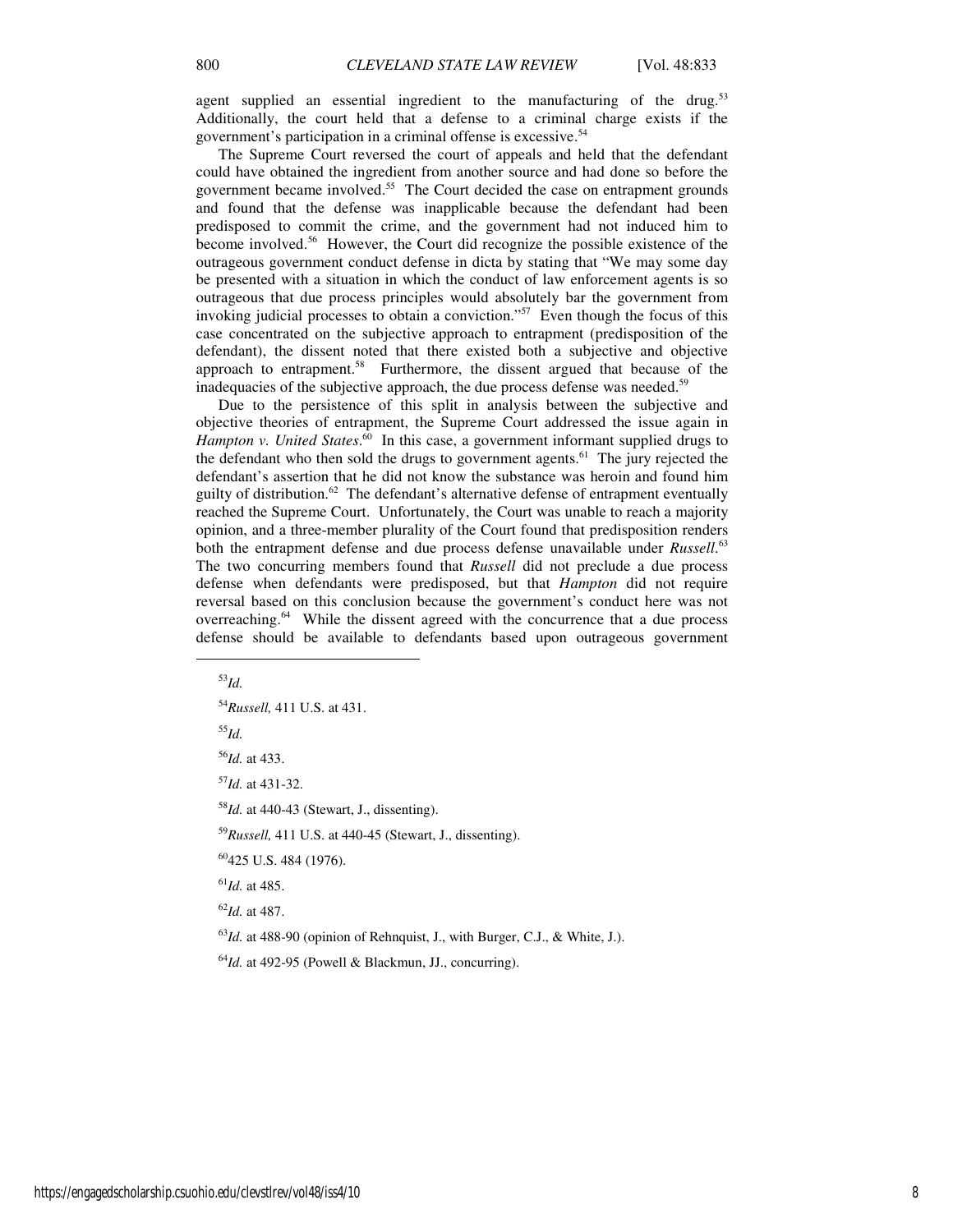conduct, they disagreed with both the plurality and the concurrence that entrapment should be defined in terms of predisposition instead of the nature of the government's conduct.<sup>65</sup> In summation, a total of five members of the Court held that a defense based on the due process clause, though not relevant here, had not been overruled by the Court's holding in *Russell* and still permitted predisposed defendants to take advantage of the defense.<sup>66</sup> Although this decision seemed like a positive one for defendants, the courts continued to look harshly on the use of the defense.

# *C. The Lack of Success of the Outrageous Government Conduct Defense*

The status of the law has remained the same. $67$  Most courts continue to reject a defense of outrageous government conduct. The Supreme Court has left the door open for the defense of outrageous government conduct; however, it has never been presented with facts that support it.<sup>68</sup> Most lower federal courts and state courts recognize the defense.<sup>69</sup> Nonetheless, one circuit has chosen to reject any possibility of the defense.<sup>70</sup> The defense is raised frequently, yet rarely successfully.<sup>71</sup> One of the main reasons for the lack of success of this defense is that the Supreme Court has never provided any concrete guidelines on which to define outrageous government conduct.<sup>72</sup> Concepts such as "fundamental fairness" and "universal sense of justice" are difficult to measure; thus, "[n]o federal court has defined with any sort of precision the contours of the outrageous conduct defense."<sup>73</sup> Although Justice Frankfurter proceeded to suggest in *Sherman v. United States*<sup>74</sup> that appeals to "sympathy, friendship and the possibility of exorbitant gain" cannot be tolerated,<sup>75</sup> he

<sup>68</sup>*Id.* 

1

<sup>69</sup>*Id*.

<sup>70</sup>United States v. Tucker, 28 F.3d 1420 (6th Cir. 1994) (holding that the defense could not prevail for three reasons: *Hampton* effectively overruled the dictum in *Russell*; the court lacked the authority to exercise its supervisory powers where no independent constitutional right was violated; and there were constitutional separation of powers concerns).

<sup>71</sup>Todd, *supra* note 66, at 430 (Tim A. Thomas, Annotation, *What Conduct of Federal Law Enforcement Authorities in Inducing or Co-operating in Criminal Offense Raises Due Process Defense Distinct from Entrapment*, 97 A.L.R. Fed. 273, 285 (1990)). *Id.* 

<sup>72</sup>United States v. Bogart, 783 F.2d 1428, 1435 (9th Cir. 1986), *vacated sub nom*, United States v. Wingender, 790 F.2d 802 (9th Cir. 1986) (outrageous conduct cannot be defined by set standards).

<sup>73</sup>*Id.* 

<sup>74</sup>356 U.S. 369 (1958).

<sup>75</sup>*Id.* at 383 (Frankfurter, J., concurring).

<sup>65</sup>*Hampton*, 425 U.S. at 496-47 (Brennan, Stewart, & Marshall, JJ., dissenting).

<sup>66</sup>Dana M. Todd, Note, *In Defense of the Outrageous Government Conduct Defense in the Federal Courts*, 84 KY. L.J. 415, 430 (1995/1996) [hereinafter Todd] (discussing the origin of the outrageous conduct defense, how the different courts have viewed the defense, and certain types of conduct that defendants argue should warrant dismissal of their indictment, but are unsuccessful in the courts) (citing PAUL MARCUS, THE ENTRAPMENT DEFENSE 277-78 (1989).

<sup>67</sup>Todd, *supra* note 66, at 430.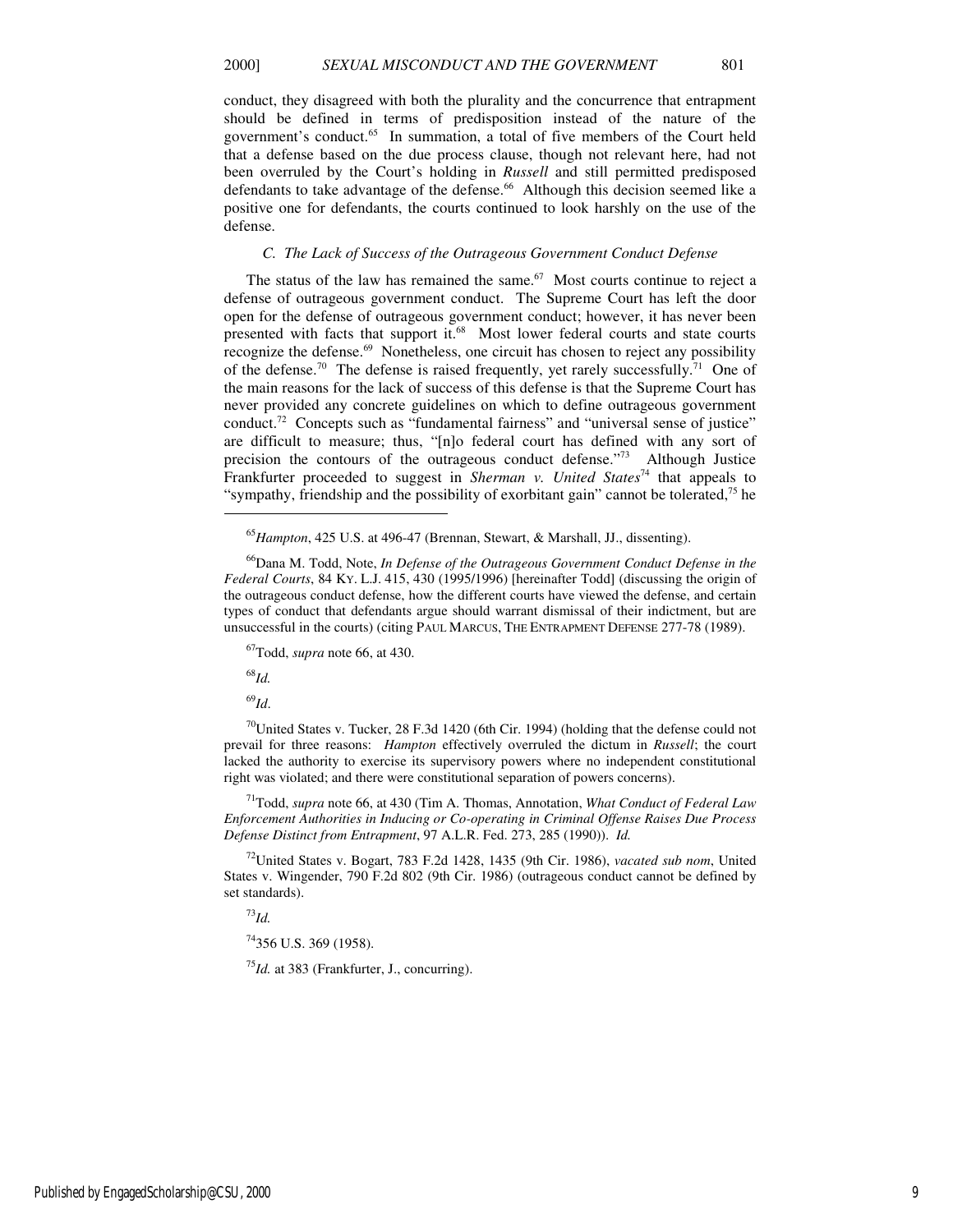concluded that "[w]hat police conduct is to be condemned … must be picked out from case to case as new situations arise involving different crimes and new methods of detection."<sup>76</sup> Instead of defining outrageous conduct and then analyzing the facts of the cases according to the definition, "the courts characteristically recite a litany of facts and then cast their votes against the defendant."<sup>77</sup> This method lacks any type of analytical structure, and it is influenced by social and political pressures that are continuously changing because of the "inherent flux in socio-political norms."<sup>78</sup> The lack of applicable judicial standards has caused the defense to rarely be successful as lower courts have no guidance to follow in making their decisions. As a result, a plethora of lower court decisions have been produced that lack any type of sound judicial analysis whatsoever.

Because the Supreme Court has never approved a defense based on due process violations resulting from outrageous government conduct, the lower federal courts have been extremely sparing in their approval of the defense.<sup>79</sup> The defense has been raised in a multitude of offenses involving drugs; $^{80}$  bribery; $^{81}$  mail and wire fraud; $^{82}$ escape from prison;<sup>83</sup> bootlegging;<sup>84</sup> child pornography;<sup>85</sup> credit card fraud;<sup>86</sup> counterfeiting;<sup>87</sup> sale, possession, transportation, or exportation of explosives or firearms;<sup>88</sup> food stamp fraud;<sup>89</sup> theft, burglary and conversion;<sup>90</sup> fish and game violations;<sup>91</sup> extortion;<sup>92</sup> criminal contempt;<sup>93</sup> illegal transportation of aliens;<sup>94</sup> and

<sup>76</sup>*Id.* at 384.

<sup>77</sup>Greaney, *supra* note 17, at 773.

<sup>78</sup>*Id.*

j

<sup>79</sup>Todd, *supra* note 66, at 432.

<sup>80</sup>*See*, *e.g.*, United States v. Twigg, 588 F.2d 373 (3d Cir. 1978).

<sup>81</sup>*See*, *e.g.*, United States v. Roland, 748 F.2d 1321 (2d Cir. 1984).

<sup>82</sup>*See*, *e.g.*, United States v. Leroux, 738 F.2d 943 (8th Cir. 1984).

<sup>83</sup>*See*, *e.g.*, United States v. Williams, 791 F.2d 1383 (9th Cir. 1986).

<sup>84</sup>*See*, *e.g.*, Greene v. United States, 454 F.2d 783 (9th Cir. 1971).

<sup>85</sup>*See*, *e.g.*, United States v. Boffardi, 684 F. Supp. 1263 (S.D.N.Y. 1988).

<sup>86</sup>*See*, *e.g.*, United States v. Zambrano, 776 F.2d 1091 (2d Cir. 1985).

<sup>87</sup>*See*, *e.g.*, United States v. Russo, 540 F.2d 1152 (1st Cir. 1976).

<sup>88</sup>*See*, *e.g.*, United States v. Caron, 615 F.2d 920 (1st Cir. 1980).

<sup>89</sup>*See*, *e.g.*, United States v. Parisi, 674 F.2d 126 (1st Cir. 1982).

<sup>90</sup>*See*, *e.g.*, United States v. Brown, 635 F.2d 1207 (6th Cir. 1980).

<sup>91</sup>*See*, *e.g.*, United States v. Engler, 806 F.2d 425 (3d Cir. 1986).

<sup>92</sup>*See*, *e.g.*, United States v. Haimowitz, 725 F.2d 1561 (11th Cir. 1984).

<sup>93</sup>*See*, *e.g.*, United States *ex rel*. Vuitton et Fils S.A. v. Karen Bags, Inc., 602 F. Supp. 1052 (S.D.N.Y.), *aff'd*, 780 F.2d 179 (2d Cir. 1985), *rev'd on other grounds sub nom*, Young v. United States, 481 U.S. 787 (1987).

<sup>94</sup>*See*, *e.g.*, United States v. Valdóvinos, 588 F. Supp. 551 (N.D. Cal.), *rev'd on other grounds*, 743 F.2d 1436 (9th Cir. 1984).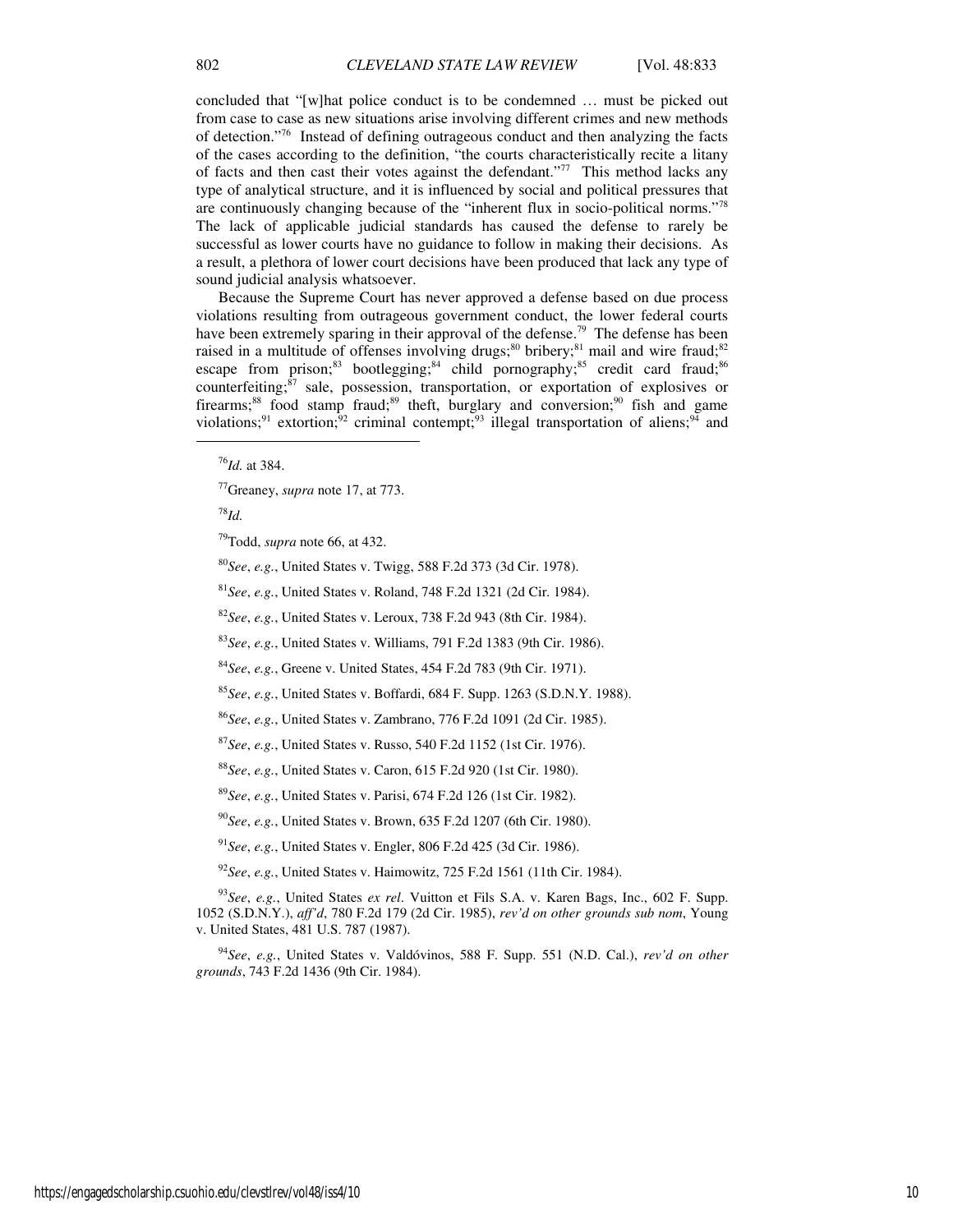arson.<sup>95</sup> However, only two circuits have reversed convictions based on the outrageous government conduct defense. The Ninth Circuit in *Greene v. United States*<sup>96</sup> addressed the issue of outrageous government conduct as a defense and found it to be successful. In *Greene*, a government agent pressured the defendants into re-establishing their bootlegging operation. $97$  The agent was involved in the operation for over a two-year period and was the defendants' only customer in their operation.<sup>98</sup> The defendants were convicted of conspiracy, possession of an unlawful still, and unlawful sale of distilled spirits.<sup>99</sup> The Court looked at the totality of the circumstances and decided that the government's conduct had reached a level of outrageousness that warranted reversal of the conviction.<sup>100</sup> The court reasoned that although this case was not the typical entrapment case, "the same underlying objections which render entrapment repugnant to American criminal justice are operative."<sup>101</sup> Additionally, the court stated that the conduct of the government rose to a level of "creative activity" that was more intense and aggressive than the activity found against the government in numerous entrapment cases that it had examined.<sup>102</sup>

The Third Circuit in *United States v. Twigg*<sup>103</sup> also addressed the due process issue. In *Twigg*, a government informant contacted one of the defendants to set up an illegal drug laboratory for which he provided the equipment, materials and site needed to manufacture speed.<sup>104</sup> The informant also proceeded to produce the drug with minimal assistance from the defendants.<sup>105</sup> The court analyzed the permissible range of government conduct by noting that while infiltration of criminal operations via undercover agents and informants is acceptable, the tactics used in this case were not.<sup>106</sup> The court stated that "[u]nlike other cases rejecting this defense, the police investigation here was not concerned with an existing laboratory; the illicit plan did not originate with the criminal defendants; and neither of the defendants were chemists, an indispensable requisite to this criminal enterprise."<sup>107</sup> The court concluded that the governmental involvement in the criminal activities of this case

<sup>97</sup>*Id.* at 787.

j

<sup>99</sup>*Id.* at 783.

<sup>100</sup>*Id.* at 787.

<sup>101</sup>*Greene*, 454 F.2d at 787.

<sup>102</sup>*Id.*

<sup>103</sup>588 F.2d 373 (3rd Cir. 1978).

<sup>104</sup>*Id.* at 375-76.

<sup>105</sup>*Id.* Twigg's actions were at the specific direction of the government's informant, and "Twigg contributed nothing in terms of expertise, money, supplies, or ideas." *Id.* at 382.

<sup>106</sup>*Id.* at 380.

<sup>107</sup>*Twigg*, 588 F.2d at 381 (citations omitted) (footnote omitted).

Published by EngagedScholarship@CSU, 2000 11 11

<sup>95</sup>*See*, *e.g.*, United States v. Beverly, 723 F.2d 11 (3d Cir. 1983).

<sup>96</sup>454 F.2d 783 (9th Cir. 1971).

<sup>98</sup>*Id.* at 785, 786.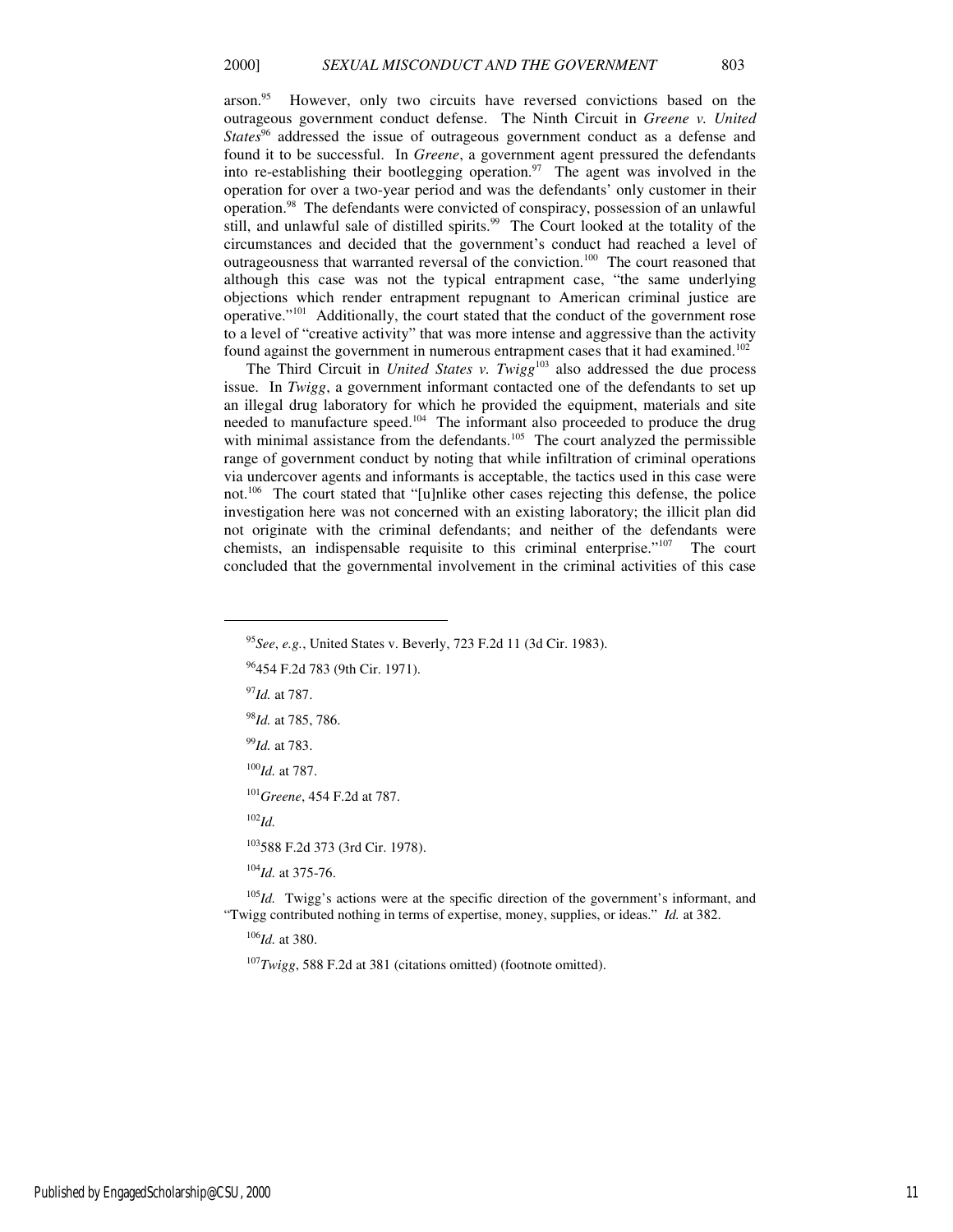had reached "… a demonstrable level of outrageousness and mandated reversal of the conviction."<sup>108</sup>

Other than *Twigg* and *Greene*, very few cases exist in which the outrageous government conduct claim has prevailed.<sup>109</sup> Some courts have attempted to develop factors or compile lists of what type of government conduct has been proven acceptable.<sup>110</sup> Examples of acceptable behavior that have been listed include: using "artifice and stratagem" to combat crime;<sup>111</sup> using paid informants;<sup>112</sup> supplying contraband to defendants to gain their confidence;<sup>113</sup> providing necessary and valuable items to help further a conspiracy already in existence;<sup>114</sup> infiltrating a criminal organization;<sup>115</sup> and approaching those already engaged in or contemplating criminal actions.<sup>116</sup> The listing of unacceptable behavior, however, proved to be more difficult. The court in *United States v. Bogart* defined these activities as the use of "unwarranted physical, or perhaps mental, coercion."<sup>117</sup> But then the question of what actually constitutes physical and mental coercion must be asked. Drawing lines between acceptable and unacceptable police conduct may seem helpful, although ultimately every case must be decided on its own facts.<sup>118</sup> Additionally, "haziness surrounding the type of conduct that will not be tolerated leaves the due process defense open to the possibility that its parameters will be determined by the fears and concerns of society at the time the defense is raised, rather than by the

<sup>108</sup>*Id.*

1

<sup>109</sup>*See*, *e.g.*, United States v. West, 511 F.2d 1083 (3rd Cir. 1975) (holding a "full circle" narcotics sting intolerable and reversing the defendant's conviction, but failing to label the rationale as one based on due process); United States v. Gardner, 658 F. Supp. 1573 (W.D. Pa. 1987) (dismissing an indictment on due process grounds where an undercover agent persuaded a non-predisposed, fellow postal worker to obtain cocaine by using their friendship and repeatedly asking for the favor); United States v. Valdóvinos, 588 F. Supp. 551 (N.D. Cal. 1984) (holding INS service recruiting Mexican nationals in Mexico to enter U.S. illegally outrageous); United States v. Batres-Santolino, 521 F. Supp. 744 (N.D. Cal. 1981) (dismissing the indictment because of government over-involvement in drug operation); People v. Isaacson, 378 N.E.2d 78 (N.Y. 1978) (holding police overreaching outrageous).

<sup>110</sup>*See*, *e.g.*, United States v. Bogart, 783 F.2d 1428 (9th Cir. 1986) (where defendant claimed that a government informant had coaxed him to accept narcotics as payment for posters, the court remanded the case back for findings of fact on the nature of and motivation for the government's conduct).

<sup>111</sup>*Id.* at 1438 (quoting Sorrells v. United States, 287 U.S. 435, 441 (1932)).

 $112$ *Id.* (referencing United States v. Wylie, 625 F.2d 1371, 1378 (9th Cir. 1980)).

<sup>113</sup>*Id.* (referencing United States v. Russell, 411 U.S. 423, 432 (1973)).

<sup>114</sup>*Id.* (referencing United States v. Lomas, 706 F.2d 886, 890-91 (9th Cir. 1983)).

<sup>115</sup>*Bogart*, 783 F.2d at 1438 (referencing United States v. Marcello, 731 F.2d 1354, 1357 (9th Cir. 1984)).

<sup>116</sup>*Id.* (referencing United States v. O'Connor, 737 F.2d 814, 817-18 (9th Cir. 1984)).

<sup>117</sup>*Id.*

<sup>118</sup>*Id.*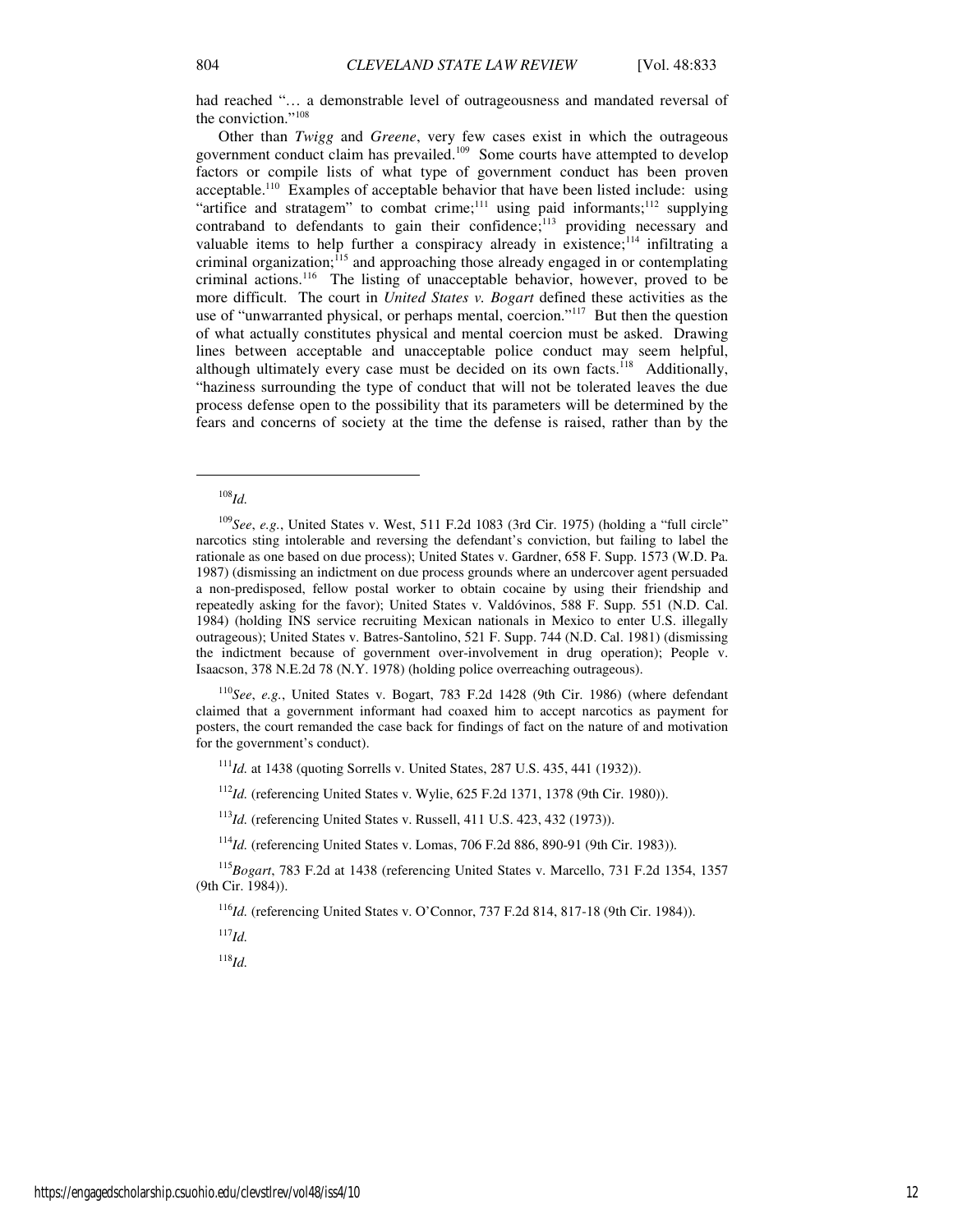boundaries of the Constitution."<sup>119</sup> This lack of a concrete standard has compromised the viability of the defense because courts have no guidance or specific standards to look to when deciding cases that involve overreaching government conduct. Moreover, a concrete standard is needed to show that the use of sexual acts and romantic intimacy by the government as a type of investigative tool is unacceptable and outside the boundaries of the Constitution because it violates fundamental due process and privacy rights of the defendant. Additionally, it involves government acts that fall short of the acceptable standards of police investigative conduct.

# III. THE CULTURE/NORMS OF SEX AND INTIMACY IN THE UNITED STATES AND THE CONSTITUTIONAL IMPLICATIONS

Sexual misconduct/romantic intimacy is an investigative method that law enforcement officials have recently been using that contains serious moral and constitutional implications. This type of conduct rarely meets the stringent requirements needed for dismissal based upon outrageous governmental conduct,<sup>120</sup> although defendants make a strong case that "… legitimate undercover operations can be conducted without federal agents acting like modern day Mata Haris."<sup>121</sup> Before exploring the federal and state cases dealing with sexual misconduct, it is wise to examine how the United States views sex and intimacy. According to popular, public views, sex and intimacy should not be used by law enforcement officials in investigating crime today. Police ethics do not condone these relatively new methods for combating crime, which may lead to negative results in society.

# *A. Sex, Intimacy, and Morality*

Human beings are sexual beings, with sex being one of the motivating forces in their lives.<sup>122</sup> "Sexual experience is for human beings, … a profoundly personal, spontaneous, and absorbing experience in which they express intimate fantasies and vulnerabilities which typically cannot brook the sense of an external, critical observer."<sup>123</sup> Humans use sexuality for many different purposes―to express intimacy or love, for recreation or for procreation.<sup>124</sup> No one purpose constantly dominates. Instead, human self-control chooses among the purposes depending on the context of the situation and the type of person involved.<sup>125</sup> Intimacy is a major

<sup>122</sup>LEONARD V. RAMER, YOUR SEXUAL BILL OF RIGHTS: AN ANALYSIS OF THE HARMFUL EFFECTS OF SEXUAL PROHIBITIONS 13 (1973).

<sup>123</sup>THOMAS C. GREY, THE LEGAL ENFORCEMENT OF MORALITY 75-76 (1983).

<sup>124</sup>*Id.* at 76.

<sup>125</sup>*Id.*

1

<sup>119</sup>Greaney, *supra* note 17, at 778-79.

<sup>120</sup>Tarlow, *supra* note 3, at 38.

 $121$ United States v. Cuervelo, 949 F.2d 559, 564 (2d Cir. 1991). Mata Hari was the stage name adopted by Margaretha Zell, a dark and beautiful Dutch woman born in 1876. She became an exotic dancer and then a World War I spy for the Germans. Her spying began through a series of wealthy lovers. *Experience the Internet's Most Powerful Search Agent: Name and Logo, Who was Mata Hari?*, *at* http://www.thewebtools.com/aboot/namelogo.htm (last visited Oct. 25, 2001).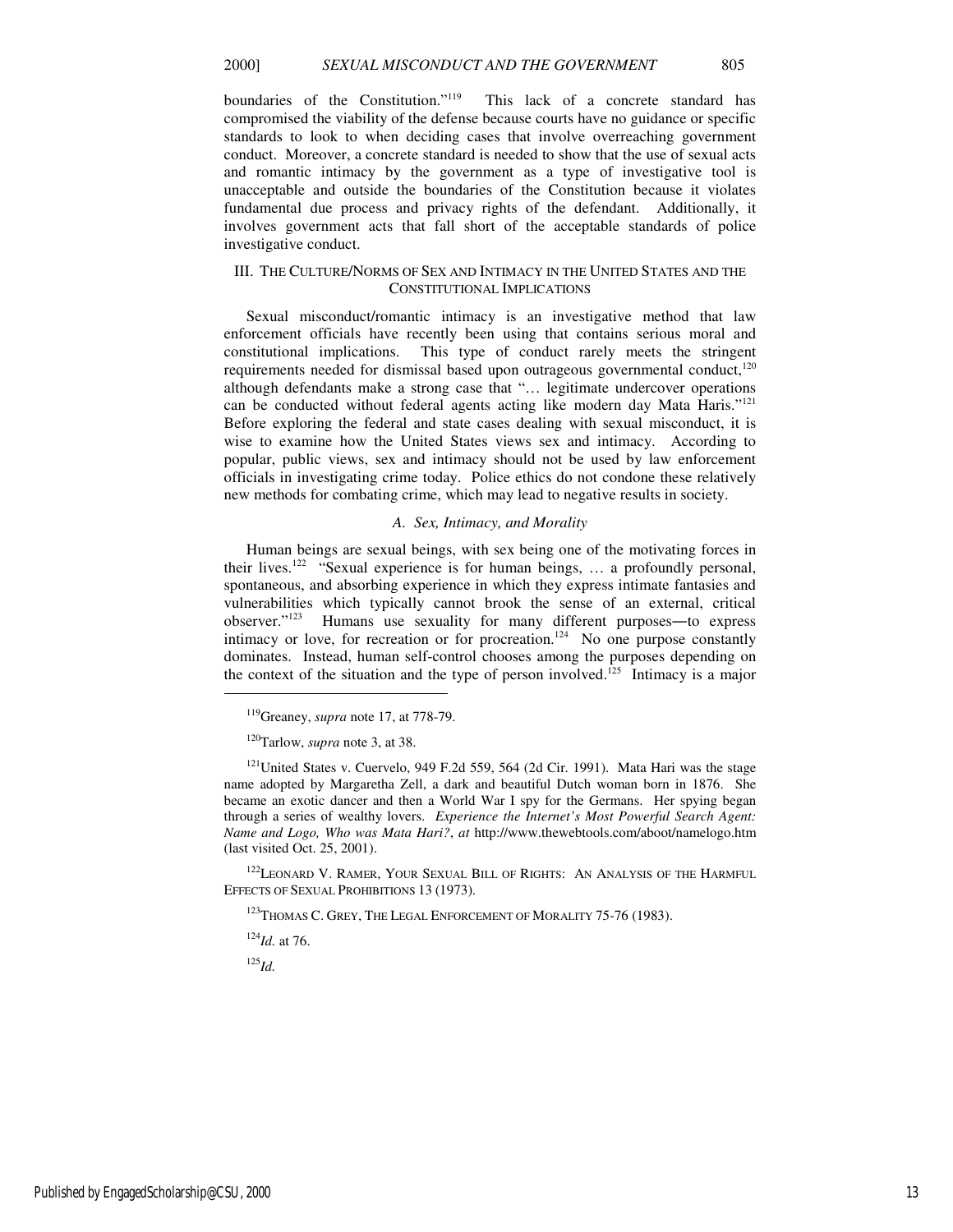part of sex and relationships between human beings. Intimacy often "… involves bringing another person within one's soul or being, not for any independently personal or instrumental objective, but for the sake of the other person or for the sake of the bond and attachment between the persons."<sup>126</sup> No other kind of relationship touches so centrally the core of one's being, and nothing else constitutes such an important resource for dealing with the problems of the world.<sup>127</sup>

"Vulnerability" and "unenforceable trust" exist in intimate relationships and is not evident in other types of social or business relationships.<sup>128</sup> One court has remarked that "[i]t should be common knowledge that sex involves physical and psychological desires so strong as to readily foster fantasies and to anesthetize or supplant normal rational reasoning and will."<sup>129</sup> Exploitation of this physical desire and trust is both harmful and degrading to the person involved, as well as to all persons who have respect for intimate relationships.<sup>130</sup> Additionally, "like our ancestors in the Garden of Eden, no one is completely impervious to seductive temptations."<sup>131</sup> It certainly may be true that not every person in society has his/her price or can be tempted. Yet certain investigative conduct (mostly sexual) does prove able to produce offenses a good portion of the time.<sup>132</sup> This type of conduct is "deeply subversive of the possibility of friendship, love, and trust," $133$  and its use in law enforcement is "morally equivalent to the decision to use violence; indeed it is a kind of torture."<sup>134</sup>

"Intimate relationships involve potential transformations of moral duties."<sup>135</sup> In morals, as in daily life, knowing certain features of a situation is pertinent to one's act being regarded as voluntary.<sup>136</sup> Having control over what certain persons know

<sup>127</sup>*Id.*

1

<sup>128</sup>*Id.*

<sup>130</sup>Schoeman, *supra* note 126, at 156.

<sup>131</sup>Bennett L. Gershman, *Toward a Common Law for Undercover Investigations*―*a Book Review of ABSCAM Ethics: Moral Issues and Deception in Law Enforcement*, 52 GEO. WASH. L. REV. 166, 168 (1983).

<sup>132</sup>Gary T. Marx, *Who Really Gets Stung? Some Issues Raised By The New Police Undercover Work*, *in* ABSCAM ETHICS: MORAL ISSUES AND DECEPTION IN LAW ENFORCEMENT 65, 74 (Gerald M. Caplan ed., The Police Foundation 1983).

<sup>133</sup>Sanford Levinson, *Under Cover: The Hidden Costs of Infiltration*, *in* ABSCAM ETHICS: MORAL ISSUES AND DECEPTION IN LAW ENFORCEMENT 43, 50 (Gerald M. Caplan ed., The Police Foundation 1983).

<sup>134</sup>*Id.* at 50-51.

<sup>135</sup>Schoeman, *supra* note 126, at 156.

<sup>136</sup>*Id.*

<sup>126</sup>Ferdinand Schoeman, *Privacy and Police Undercover Work*, *in* MORAL ISSUES IN POLICE WORK 147, 156 (Frederick A. Elliston & Michael Feldberg eds., Rowman & Allenheld 1985).

<sup>129</sup>State v. Banks, No. 85-1715, 1986 Fla. App. LEXIS 11526, at \*3 (Fla. 5th Dist. Ct. App. Aug. 28, 1986) (where government informer used kissing and romantic teasing to convince defendant to buy drugs).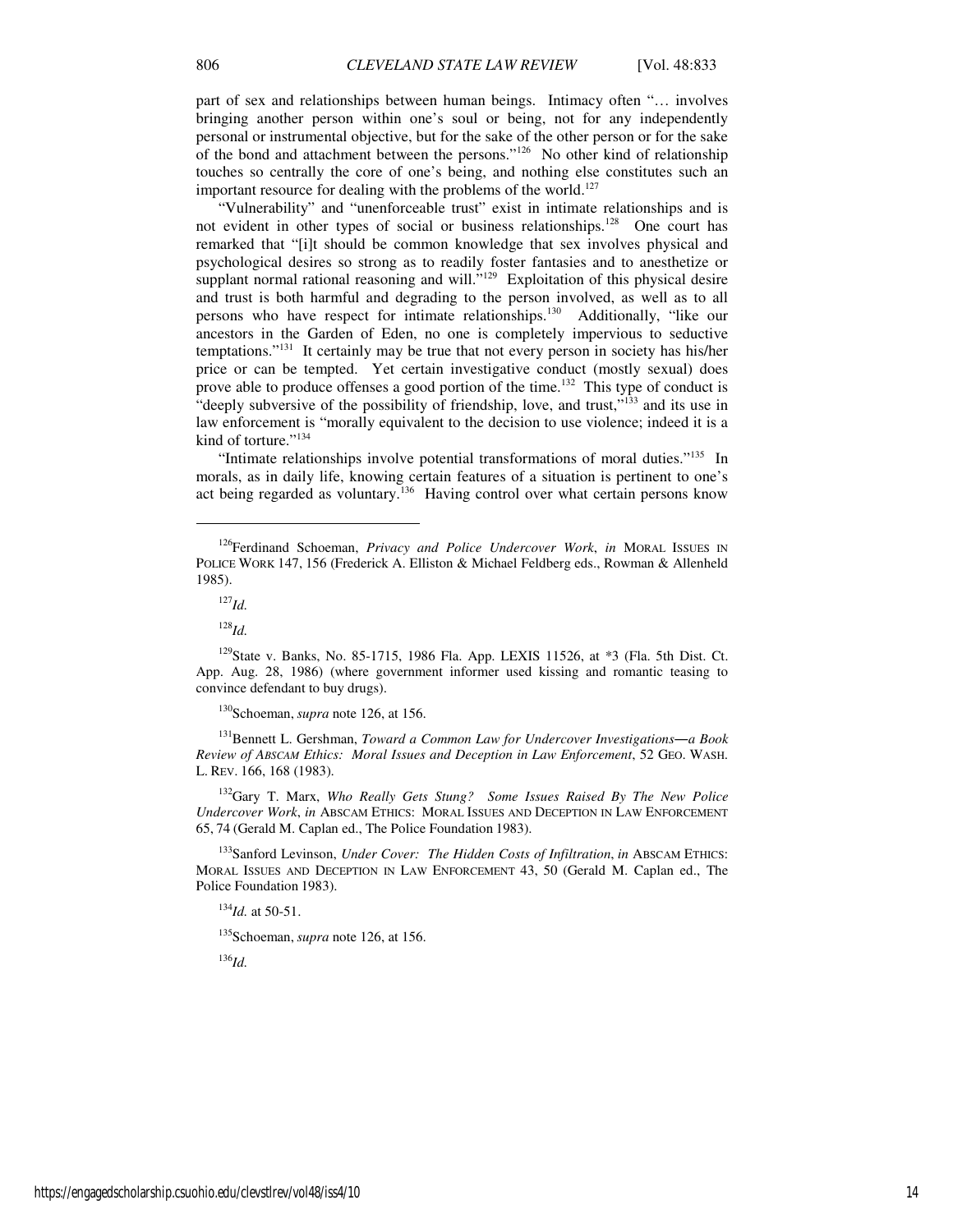or learn about us is vital to our lives and the relationships we form.<sup>137</sup> Similarly, a person has an interest in "… knowing all relevant characteristics of those with whom he forms any personal relationships and of those to whom he discloses information concerning relationships with others."<sup>138</sup> People need to assume a level of good faith as being present in the relationship or encounter.<sup>139</sup> Additionally, people are entitled to the belief that those who present themselves will not be wishing harm or using the situation as a means of furthering their "malevolence."<sup>140</sup> Although "American law is generally unconcerned with protecting intimate relationships, it does recognize the existence of legal privileges that seek to protect the intimacy of certain relationships by barring autonomous choices to betray specific confidences."<sup>141</sup> To the extent that people are unable to trust normal appearances, "social disorder is created," and morality is disturbed.<sup>142</sup>

The term "moral" has been interpreted broadly. Morality has been associated with such things as sexual conduct, honesty, truthfulness and religion.<sup>143</sup> Morality has always implied a higher and nobler level of behavior.<sup>144</sup> In addition, many diverse types of behavior have been evaluated according to moral standards.<sup>145</sup> Litigating morality is not a recent occurrence. "Americans have inherited from the English legal culture an extensive record of litigation of moral issues."<sup>146</sup> "The legal process that has documented this litigation includes numerous elements that have individually and collectively influenced the course of moral disputes."<sup>147</sup> The right to privacy goes hand in hand with the concept of litigating morality. Privacy becomes essential for sexual conduct and other intimate relations. By examining the roots of the constitutional right to privacy and how morality relates to this right, it becomes evident that abuse of these privacy rights through sexual investigative tools used by law enforcement officials disturbs morality and violates these rights.

<sup>137</sup>*Id*.

1

<sup>138</sup>Levinson,*supra* note 133, at 57.

<sup>139</sup>*Id.*

<sup>140</sup>*Id.* at 57-58.

<sup>141</sup>Gershman, *supra* note 131, at 173.

<sup>142</sup>*Id.*

<sup>143</sup>WAYNE C. BARTEE & ALICE FLEETWOOD BARTEE, LITIGATING MORALITY: AMERICAN LEGAL THOUGHT AND ITS ENGLISH ROOTS xi (1992).

<sup>144</sup>*Id.*

<sup>145</sup>*Id*

<sup>146</sup>*Id.* at xi-xii. Litigation of moral issues includes abortion, marriage, sodomy, pornography, and contraception. *Id.*

<sup>147</sup>BARTEE & BARTEE, *supra* note 143, at xi-xii. Among these elements are written laws (statutory and constitutional) which have recorded past moral choices; judges and juries who apply and interpret the laws and precedents; and the legal scholars and attorneys who have the job of explaining and defending moral choices. *Id.*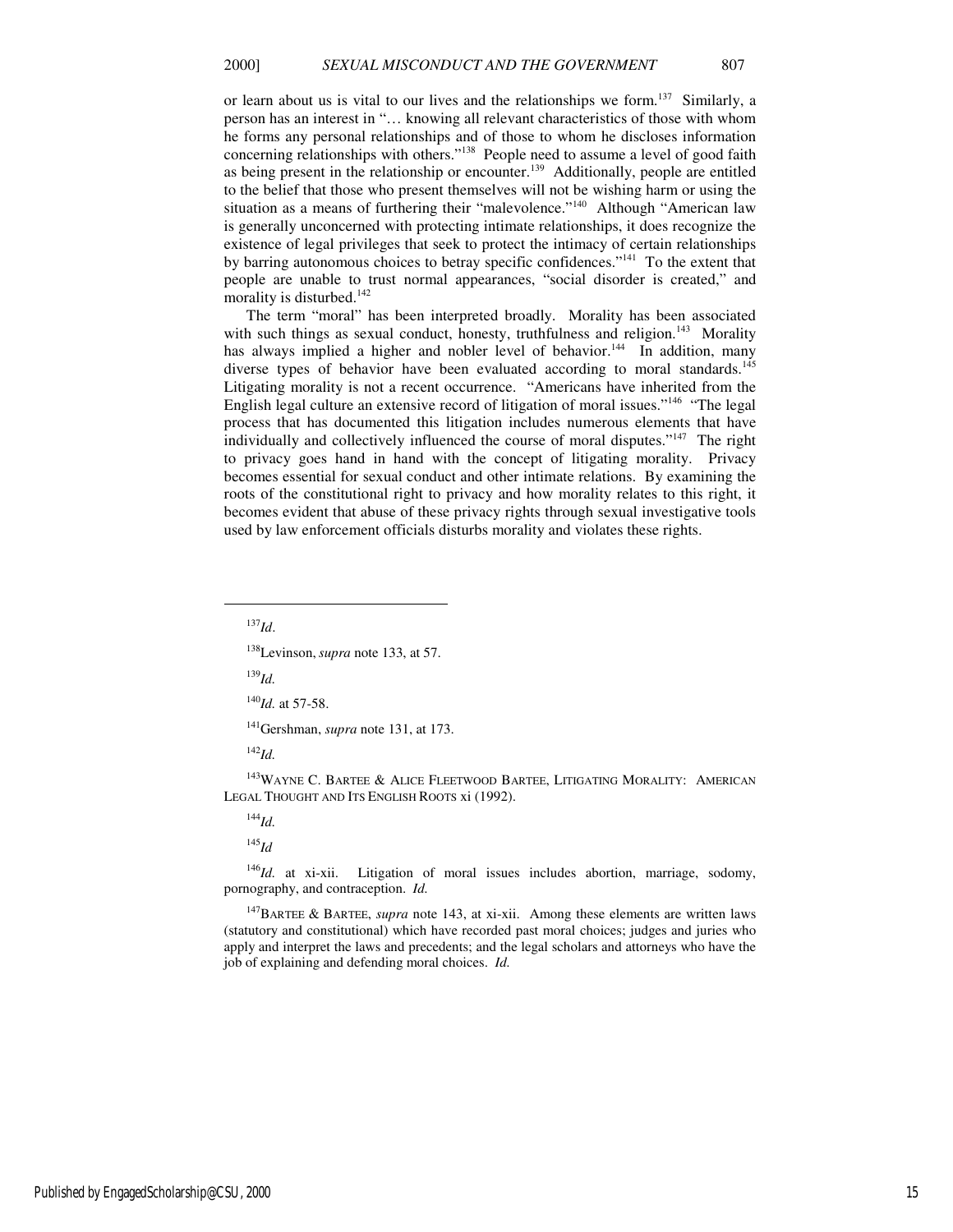#### *B. Constitutional Implications*

The constitutional right to privacy was developed in *Griswold v. Connecticut*. 148 The Court based its conclusion of a right to privacy on a number of constitutional provisions that could be violated by governmental intrusion into people's lives.<sup>149</sup> The most common of these constitutional provisions are the due process clauses of the Fifth and Fourteenth Amendments and the Fourth Amendment Search and Seizure Clause.<sup>150</sup> The most dramatic extension of the constitutional right to privacy came in 1973 when the Court struck down a number of restrictive abortion laws in several states.<sup>151</sup> These privacy rights used in the abortion cases are often viewed as or reduced to liberty rights.<sup>152</sup> Even if this view is not accepted, a strong connection or bond exists between the two sets of rights.<sup>153</sup> It is the norm or standard of individuality and personal autonomy that provides the reason for liberty, the recognition of a domain of self-regarding conduct, and a sphere of privacy of personal information and knowledge that should remain within a person's control.<sup>154</sup> Additionally, the gaining of this knowledge by unauthorized persons is usually considered a serious breach.<sup>155</sup>

The demand for privacy is founded on the need for moral space, that is "… for conditions under which we can be, and can feel ourselves to be, acting authentically and independently."<sup>156</sup> Moral space is needed for the development and maintenance of individuality, and liberty is one condition for ensuring moral space.<sup>157</sup> However, not all relationships exhibit moral space. If no relationship of mutual intimacy exists, moral space can be secured only if privacy is respected.<sup>158</sup> Business relationships, for example, do not commonly exhibit moral space; therefore, privacy needs to be respected in order for a person to feel as if he/she is acting independently.

<sup>150</sup>*See supra* note 1; *see also* U.S. CONST. amend. XIV, § 2 (No state shall "deprive any person of life, liberty, or property, without due process of law …"); *see also* U.S. CONST. amend. IV ("The right of the people to be secure in their person, houses, papers, and effects, against unreasonable searches and seizures, shall not be violated, and no Warrants shall issue, but upon probable cause, supported by Oath or affirmation, and particularly describing the place to be searched, and the persons or things to be seized.").

<sup>151</sup>Roe v. Wade, 410 U.S. 113 (1973).

<sup>152</sup>JOHN KLEINIG, THE ETHICS OF POLICING 190 (1996).

<sup>153</sup>*Id.*

 $\overline{a}$ 

 $154$ *Id.* at 191. Information such as one's sex life, medical history, and financial status is usually considered private. *Id.*

<sup>155</sup>*Id.* at 191.

<sup>156</sup>KLEINIG, *supra* note 152, at 192.

<sup>157</sup>*Id*. at 192.

<sup>158</sup>*Id.* That is, only if one is permitted to have control over one's self-preservation. *Id.*

<sup>148</sup>381 U.S. 479 (1965) (declaring unconstitutional a Connecticut statute that prohibited to married couples as to others the use of contraceptives).

<sup>149</sup>GREY, *supra* note 123, at 7.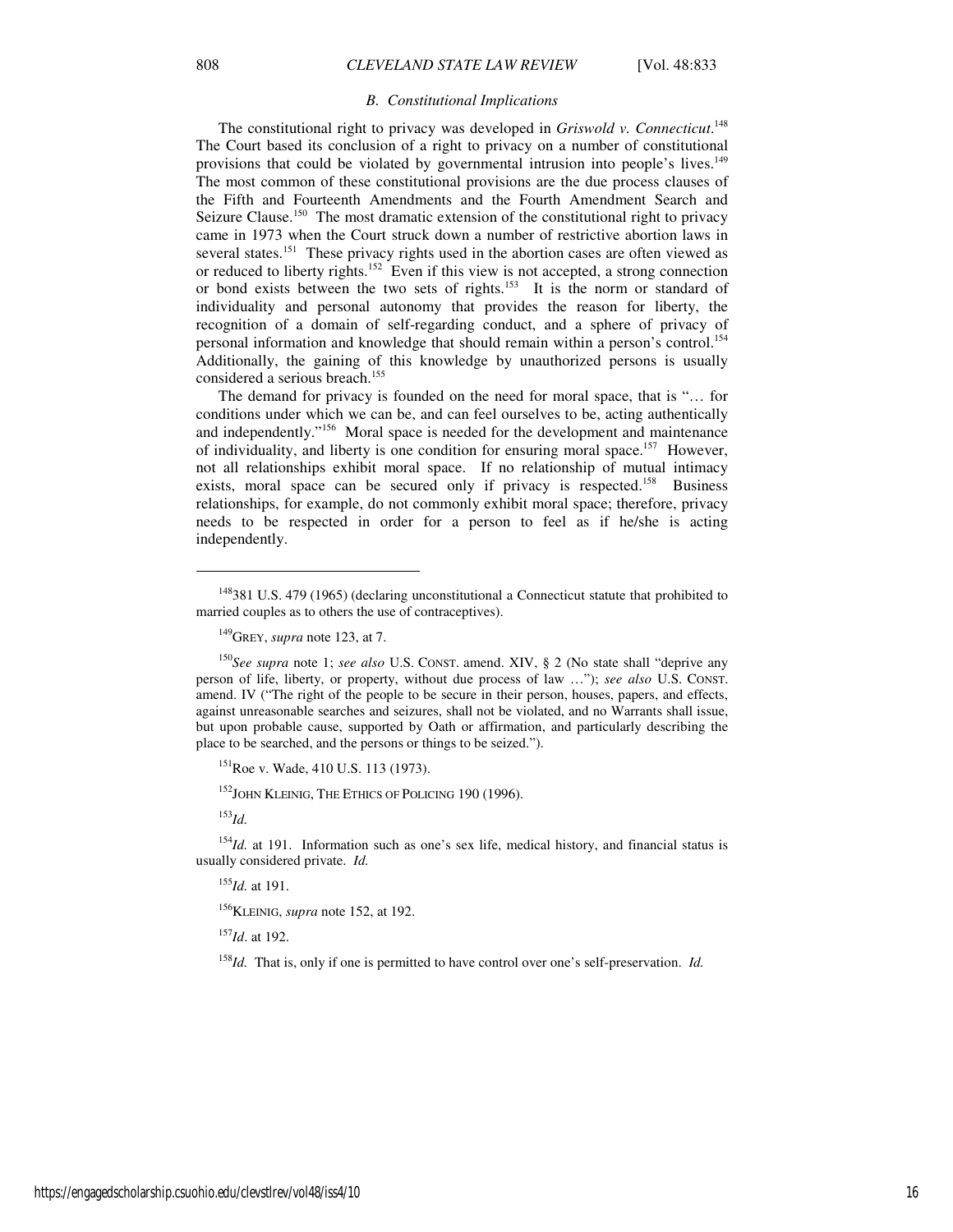Due process becomes intertwined with privacy and liberty rights. Every citizen must be afforded due process of law, that is, "… a discrete concept which subsists as an independent guaranty of liberty and procedural fairness …"<sup>159</sup> Due process has not been reduced to any formula; it represents the balance which our country has struck between respect for the liberty of individuals and the demands of organized society.<sup>160</sup> This liberty is a "rational continuum" which includes freedom from arbitrary and purposeless restraints, and which recognizes that a reasonable judgment requires careful scrutiny of state and individual needs.<sup>161</sup> Deprivations of liberty are textually illegal unless accompanied by due process of law.<sup>162</sup> Privacy and liberty rights seem to involve a trend of the government respecting people's private lives. The problem becomes the distinction between what is public and what is private. When law enforcement officials use investigative methods that amount to deprivations of liberty and privacy rights, the government has stepped out of the public sphere and into the private one. The Constitution has been violated when the government engages in sexual conduct that is reserved for only the private sphere and hence, these methods should be forbidden. The exploitation of trust and intimate relations is harmful and degrading to not only the person involved, but also to all persons who have respect for intimate and personal relationships. By examining the history and boundaries of police ethics and behavior, it should be relatively easy to conclude that the use of sexual conduct and romantic intimacy by law enforcement officials is unjustifiable and unconstitutional.

# IV. POLICE ETHICS/MORALS DURING INVESTIGATIONS

Society's treatment of those people who fail to conform to its chosen standards of behavior has raised moral questions. These moral questions are not just concerned with rules and principles, but also with virtues, character, reasons and attitudes.<sup>163</sup> The due process clause "… is a dominant constitutional force to protect the moral values related to undercover police work, particularly the freedom and integrity of the individual's will from governmental intrusion and deception."<sup>164</sup> Police activity must be regulated by more than the law--it must respect the most deeply held moral values of the community.<sup>165</sup> Laws can be amended quickly; however, "public

j

<sup>163</sup>KLEINIG, *supra* note 152 at 7.

<sup>164</sup>Gershman, *supra* note 131, at 184. "As such, the due process clause mirrors the equitable principle that courts will not tolerate governmental oppression, particularly oppression that seeks to undermine an individual's free will." *Id.*

<sup>165</sup>Schoeman, *supra* note 126, at 158.

Published by EngagedScholarship@CSU, 2000 17 17

<sup>159</sup>Poe v. Ullman, 367 U.S. 497, 542 (1961) (Harlan, J., dissenting) (earlier Connecticut birth control case).

<sup>160</sup>*Id.*

<sup>161</sup>*Id.* at 543.

<sup>162</sup>Donald A. Dripps, *At the Borders of the Fourth Amendment: Why a Real Due Process Test Should Replace the Outrageous Government Conduct Defense*, 1993 U. ILL. L. REV. 261, 278 (1993) (arguing that police tactics need to be regulated, and the use of reasonable suspicion as a safeguard for all invasions of liberty is the solution).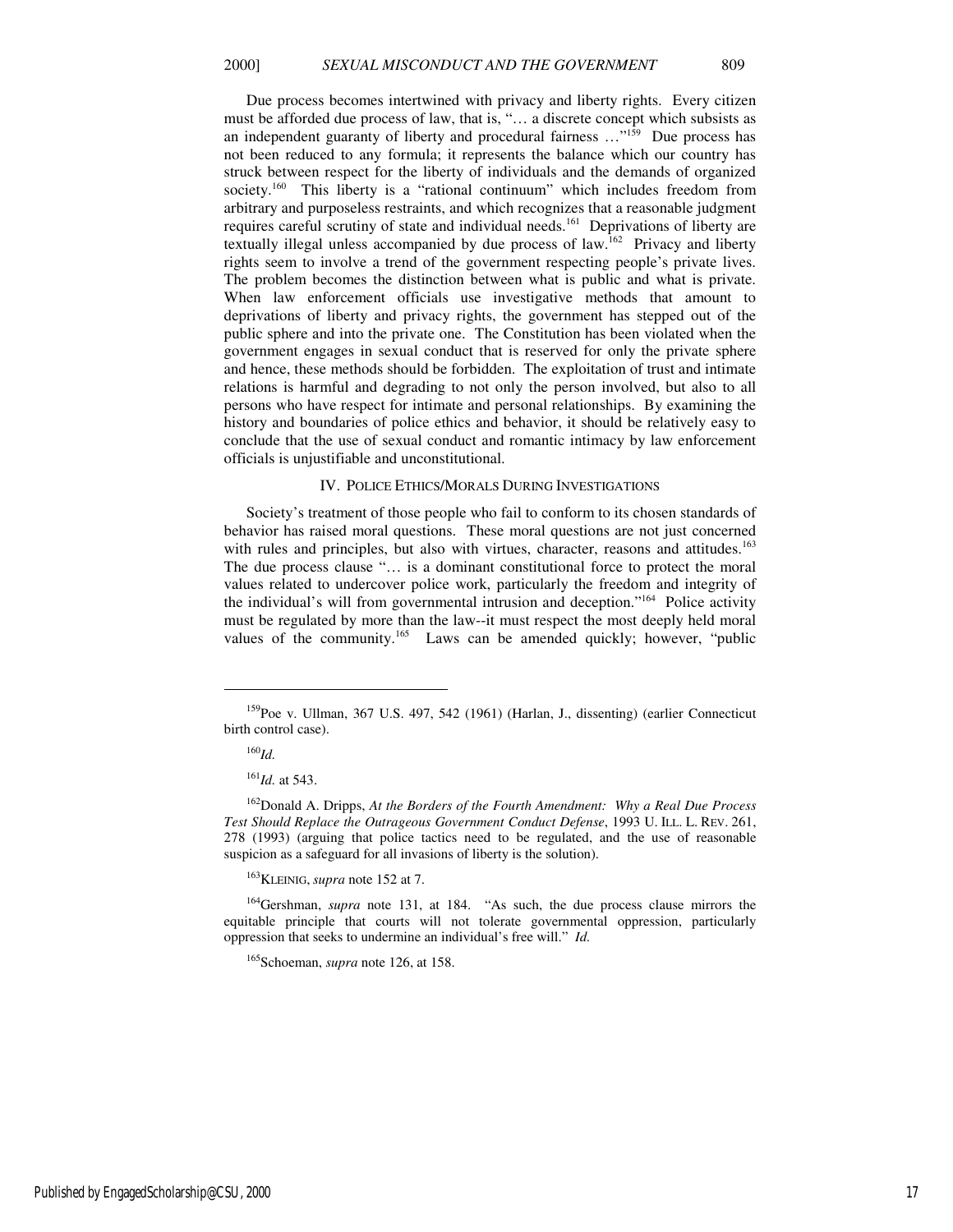notions of respect for persons and their privacy is less subject to fluctuations."<sup>166</sup> Government cannot ignore what is so important to human beings. People need to be involved in trusting and intimate relationships and when respect for these types of relationships is abandoned, the worth of the social order is severely diminished.<sup>167</sup> The use of sex as an investigative tool violates this trust and preys on the respect that people have for intimate relationships. Without the trust and privacy needed in intimate affairs, social order is disturbed and people begin to think and act differently. Codes of ethics have been developed to combat the abuse of government power.

# *A. Codes of Ethics*

Professionals are usually governed by a "code of ethics." Law enforcement officials are no different. A professional code is a sign of an occupation's true professionalization.<sup>168</sup> The code comprises a public set of constraints under which the members promise to operate, and it is intended to provide "a tangible basis for public trust."<sup>169</sup> These codes are for the benefit of the public, as well as the professional. They act not only as a guarantee to those who use professional services that certain standards will be observed, but when violated, they may jeopardize the standing of certain recognized members of a particular profession.<sup>170</sup>

Police organizations have always promulgated codes of ethics. The first code for United States police was developed in 1928.<sup>171</sup> The Federal Bureau of Investigation published its FBI Pledge for Law Enforcement Officers in 1937.<sup>172</sup> Then in 1956, a code of ethics prepared by the Police Officer's Research Association of California was adopted by the National Conference of Police Associations, and in 1957 it was adopted by the International Association of Chiefs of Police.<sup>173</sup> This Law Enforcement Code of Ethics (with changes made to it in 1991) is still used today.<sup>174</sup>

<sup>166</sup>*Id.*

1

<sup>167</sup>*Id.* <sup>168</sup>KLEINIG, *supra* note 152, at 33. <sup>169</sup>*Id.* <sup>170</sup>*Id.*

<sup>171</sup>Id. at 235. The history of the 1928 code is interesting. On the recommendation of an architect of the professionalization movement in American policing, August Vollmer, a young protégé, O. W. Wilson, was appointed as Chief of the Wichita Police Department. This young protégé put into practice what he had learned from his mentor and wrote a code that assured the citizens that the police department was now there for them. Additionally, he rewrote the department's manual stressing strict lines of authority, clear and efficient procedures, and rigid standards of conduct. *Id.*

<sup>172</sup>KLEINIG, *supra* note 152, at 235*.* Printed in the December 1937 issue of the *FBI Law Enforcement Bulletin*, the director introduced the Pledge as being for the "voluntary consideration, acceptance, execution and adherence by all law enforcement officers." *Id.*  Police departments would get their employees to sign and forward the pledges to the FBI, which then used the *Bulletin* to update the readers about its adoption throughout the United States. *Id.*

<sup>173</sup>*Id*. at 235.

<sup>174</sup>*Id.* at 236.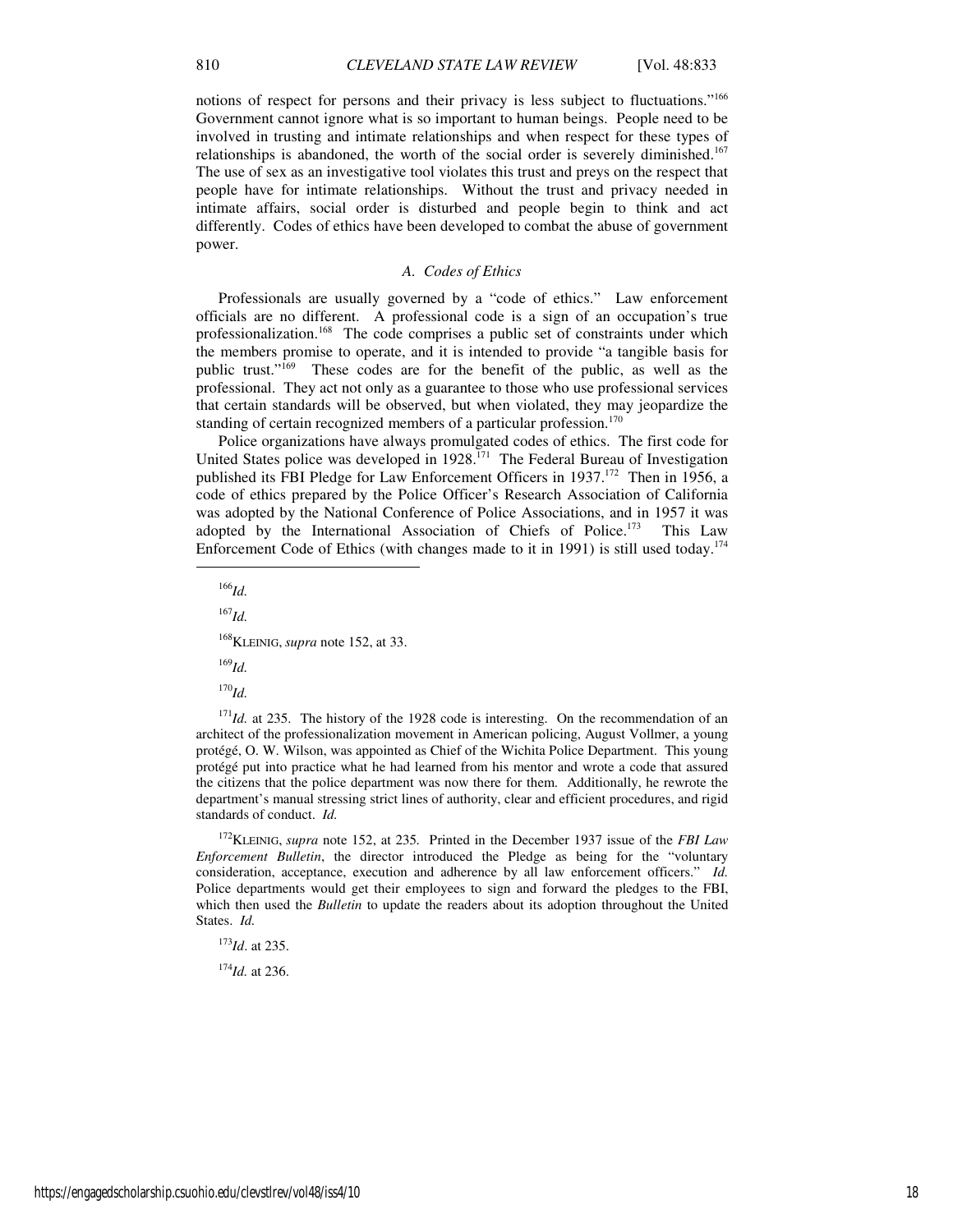#### 2000] *SEXUAL MISCONDUCT AND THE GOVERNMENT* 811

Law enforcement officers promise to serve mankind; guard the lives and property of all people; protect the innocent against deception and the weak against oppression; respect the Constitutional rights of all people; keep private and public life separate; etc.<sup>175</sup> A code of ethics should set standards beyond ordinary morality if it is to operate as an effective code of ethics.<sup>176</sup> Similarly, something more must be demanded of those to whom the code of ethics applies; yet, if a code is to be realized in practice, it cannot ask more than most of those people subject to it are willing to give.<sup>177</sup> However, it has been argued that police ethics may be the exception—that police are only subject to the ethical and moral standards of normal people.<sup>178</sup> The reason for this discrepancy may be due to the kind of work in which police are engaged. Likewise, "[b]ecause some police work seems to be inherently corrupting, police departments need to be more careful than they are about the work they do."<sup>179</sup>

<sup>175</sup>KLEINIG, *supra* note 152, at 236*.* The complete Law Enforcement Code of Ethics, including the 1991 changes to the italicized parts noted in brackets, is as follows:

I will keep my private life unsullied as an example to all; [, and will behave in a manner that does not bring discredit to me or my agency. I will] maintain courageous calm in the face of danger, scorn or ridicule; develop self-restraint; and be constantly mindful of the welfare of others. Honest in thought and deed, in both my personal and official life, I will be exemplary in obeying the laws *of the land* [ ] and the regulations of my department. Whatever I see or hear of a confidential nature or that is confided to me in my official capacity will be kept ever secret unless revelation is necessary in the performance of my duty.

I will never act officiously or permit personal feelings, prejudices, [political beliefs, or aspirations,] animosities or friendships to influence my decisions. With no compromise for crime and with relentless prosecution of criminals, I will enforce the law courteously and appropriately without fear or favor, malice or ill will, never employing unnecessary force or violence and never accepting gratuities.

I recognize the badge of my office as a symbol of public faith, and I accept it as a public trust to be held so long as I am true to the ethics of *the law enforcement* [police] service. [I will never engage in acts of corruption or bribery, nor will I condone such acts by other police officers. I will cooperate with all legally recognized agencies and their representatives in the pursuit of justice.

I know that I alone am responsible for my own standard of professional performance and I will take every reasonable opportunity to enhance and improve my level of knowledge and competence.] I will constantly strive to achieve these objectives and ideals, dedicating myself before God to my chosen profession…law enforcement.

 $\overline{a}$ 

<sup>176</sup>Michael Davis, *Do Cops Really Need a Code of Ethics*, 10, 2 CRIM. JUST. ETHICS 20 (1991).

<sup>177</sup>KLEINIG, *supra* note 152, at 240. *See also* Davis, *supra* note 171, at 20.

<sup>178</sup>KLEINIG, *supra* note 152, at 240.

<sup>179</sup>Davis, *supra* note 176, at 25.

As a Law Enforcement Officer, my fundamental duty is to serve *mankind* [the community]; to safeguard the lives and property; to protect the innocent against deception, the weak against oppression or intimidation, and the peaceful against violence or disorder; and to respect the Constitutional rights of all *men* [ ] to liberty, equality and justice.

*Id.* at 236-37.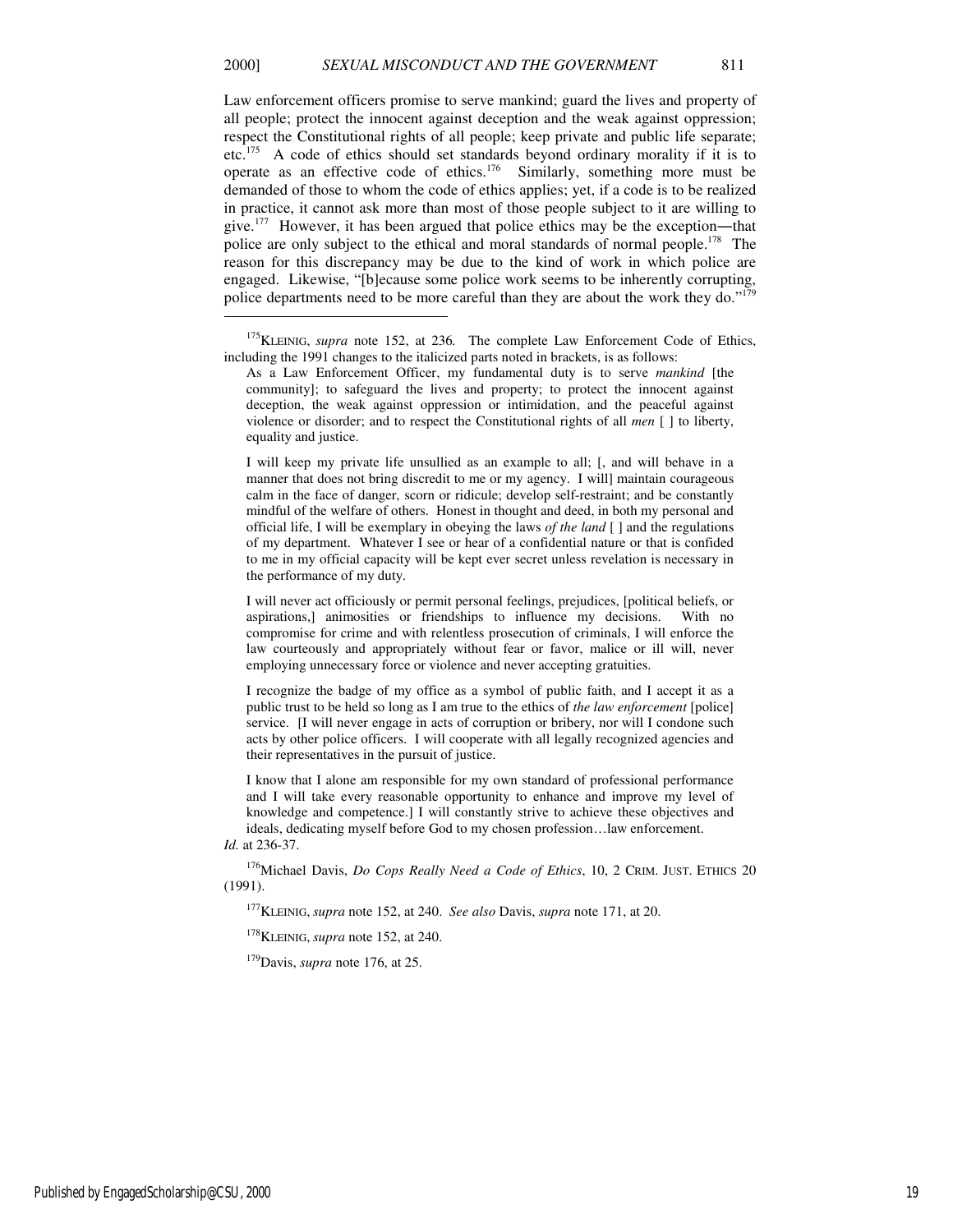For example, police may need to work fewer and less irregular hours and become involved in less undercover work than they are currently. Nevertheless, the use of certain investigative methods by law enforcement officials do not conform to a code of ethics, are not fit to be engaged in by a normal person, and can be corrected through the use of the outrageous government conduct defense.

#### *B. Use of Deception in Undercover Investigative Techniques*

The Constitution and codes of ethics are imperfect. They do not "forbid every political evil under the sun."<sup>180</sup> However, in the struggle between law enforcers and the criminal world the use of guile and clever tactics is within reason.<sup>181</sup> Even the use of some deception is acceptable to combat those criminals using the same type of trickery when committing offenses.<sup>182</sup> Included in this practice of deception is the use of undercover agents and government informants. The use of these two types of investigators is not per se unlawful, $183$  but there is certainly a limit to allowing governmental involvement in criminal acts. Undercover agents should not be allowed to do by secrecy what they are not permitted by the Constitution to do openly.<sup>184</sup> Hence, law enforcement officials cannot violate a person's due process and privacy rights because the Constitution forbids this type of violation.

Prior to 1977, undercover techniques were used infrequently and only in certain circumstances.<sup>185</sup> Today the range of criminal activities under investigation by this technique is broad, and the costs for such techniques have become astronomical.<sup>186</sup> Nevertheless, the "allure and power" of undercover tactics makes them irresistible.<sup>187</sup> To some people the use of questionable or deceptively bad undercover means is justified because the means serve just ends.<sup>188</sup> After all, undercover agents are detecting crimes, and in today's world crime seems to be overtaking our society. The strong social and political mandate for combating criminal activity provides a strong disincentive for a judge to hold that a defendant, who has been proven guilty, be set free because of a police tactic used to obtain the conviction.<sup>189</sup> But what if the bad means do not obtain good ends? What if civil liberties are compromised because of deceptive law enforcement techniques?

<sup>182</sup>KLEINIG, *supra* note 152, at 133. *See also* Schoeman, *supra* note 126, at 147.

<sup>183</sup>Greaney, *supra* note 17, at 789.

<sup>184</sup>Schoeman, *supra* note 126, at 147.

185SUBCOMMITTEE ON CIVIL AND CONSTITUTIONAL RIGHTS OF THE COMMITTEE ON THE JUDICIARY HOUSE OF REPRESENTATIVES, 98TH CONG., 2D SESS., EXECUTIVE SUMMARY OF REPORT ON FBI UNDERCOVER OPERATIONS 1 (Comm. Print 1984).

<sup>186</sup>*Id.* For example, in 1977 the budget was \$1 million, and by 1984 the budget had grown to a total of over \$12 million. *Id.*

<sup>187</sup>Marx, *supra* note 132, at 92.

<sup>188</sup>*Id.*

1

<sup>189</sup>Greaney, *supra* note17, at 746.

<sup>180</sup>Dripps, *supra* note 162, at 264. *Cf.* Henry P. Monaghan, *Our Perfect Constitution*, 56 N.Y.U. L. REV. 33 (1981).

<sup>181</sup>Greaney, *supra* note 17, at 771.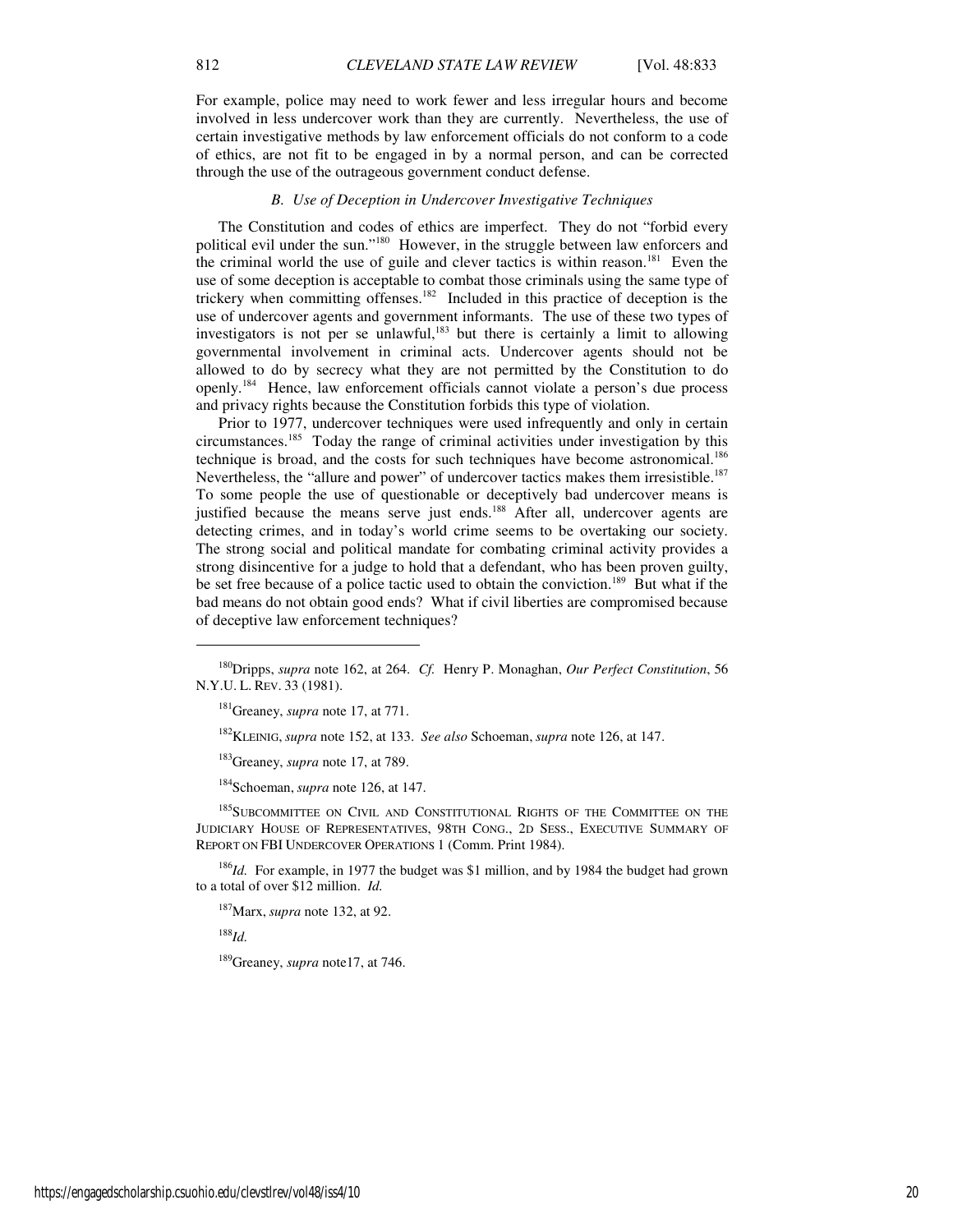Investigative methods that amount to deprivations of life, liberty, property and privacy violate the Constitution unless accompanied by due process and sufficient justification.<sup>190</sup> The investigative method of establishing a phony sexual or The investigative method of establishing a phony sexual or emotionally intimate relationship with the defendant violates fundamental due process and privacy rights. In distinguishing between which tactics are justifiable it is the "… human significance of the activity that demarcates the permissible from the impermissible."<sup>191</sup> Central to any standard of public morality is the acceptance of limitations on what can and cannot be done; this statement is true even when the intention and expectation of a greater good or the prevention of an evil is evident.<sup>192</sup> No matter what the greater good may be, "sex is much too strong and effective an inducement to be used as bait" to catch even predisposed defendants.<sup>193</sup> An offense is no less criminal when it is committed in response to temptation than if it is committed without any sort of temptation. Instead, the questions raised are whether the technique was fair and what assumptions the tactic was based on when used.<sup>194</sup>

The use of sex as an investigative tool leads to a violation of the right to privacy and exploits intimate relations and trust. This lack of trust leads to suspicions in everyday dealings with other people.<sup>195</sup> The use of too much deception and disguise in such private areas cause even innocent people to fail to rely on their surroundings. It changes how these innocent people think and act. The trust betrayed in these types of phony sexual relationships "falls too harshly on mankind's capacity for forming important relationships."<sup>196</sup> The public cannot tolerate the exploitation of such relations without at the same time devaluing their own respect for their connections with others.<sup>197</sup> The undercover use of sex denies the individual the "... right to be left alone--the most comprehensive of rights and the right most valued by civilized man."<sup>198</sup> The only possible result is a decline in social order that is brought about by the exploitation of "… the cognitive and behavioral aspects of intimate relations by using them for purposes beyond the relationship itself."<sup>199</sup> Intimate relations involve

j

<sup>194</sup>Marx, *supra* note 132, at 73.

<sup>195</sup>KLEINIG, *supra* note 152, at 137. "To say that only those tempted to do wrong would have anything to fear underestimates the possibilities for, and evidence of, mistake and abuse in this area." *Id.*

<sup>196</sup>Schoeman, *supra* note 126, at 160.

<sup>197</sup>*Id.*

<sup>198</sup>Olmstead v. United States, 277 U.S. 438, 478 (1928) (Brandeis, J., dissenting).

<sup>199</sup>Gary T. Marx, *Under-the-Covers Undercover Investigations: Some Reflections on the State's Use of Sex and Deception in Law Enforcement*, 11 CRIM.JUST. ETHICS 13 (1992).

Published by EngagedScholarship@CSU, 2000 21

<sup>&</sup>lt;sup>190</sup>Dripps, *supra* note 162, at 278. "In the context of police practices, that means supported by a reasonable connection with the effort to prevent criminal activity or punish it through the regular course of adjudication." *Id.* at 278-79.

<sup>191</sup>Schoeman, *supra* note 126, at 157.

<sup>192</sup>*Id.*

 $193$ State v. Banks, No. 85-1715, 1986 Fla. App. LEXIS 11526, at  $*4$  (Fla. Ct. App. Aug. 28, 1986).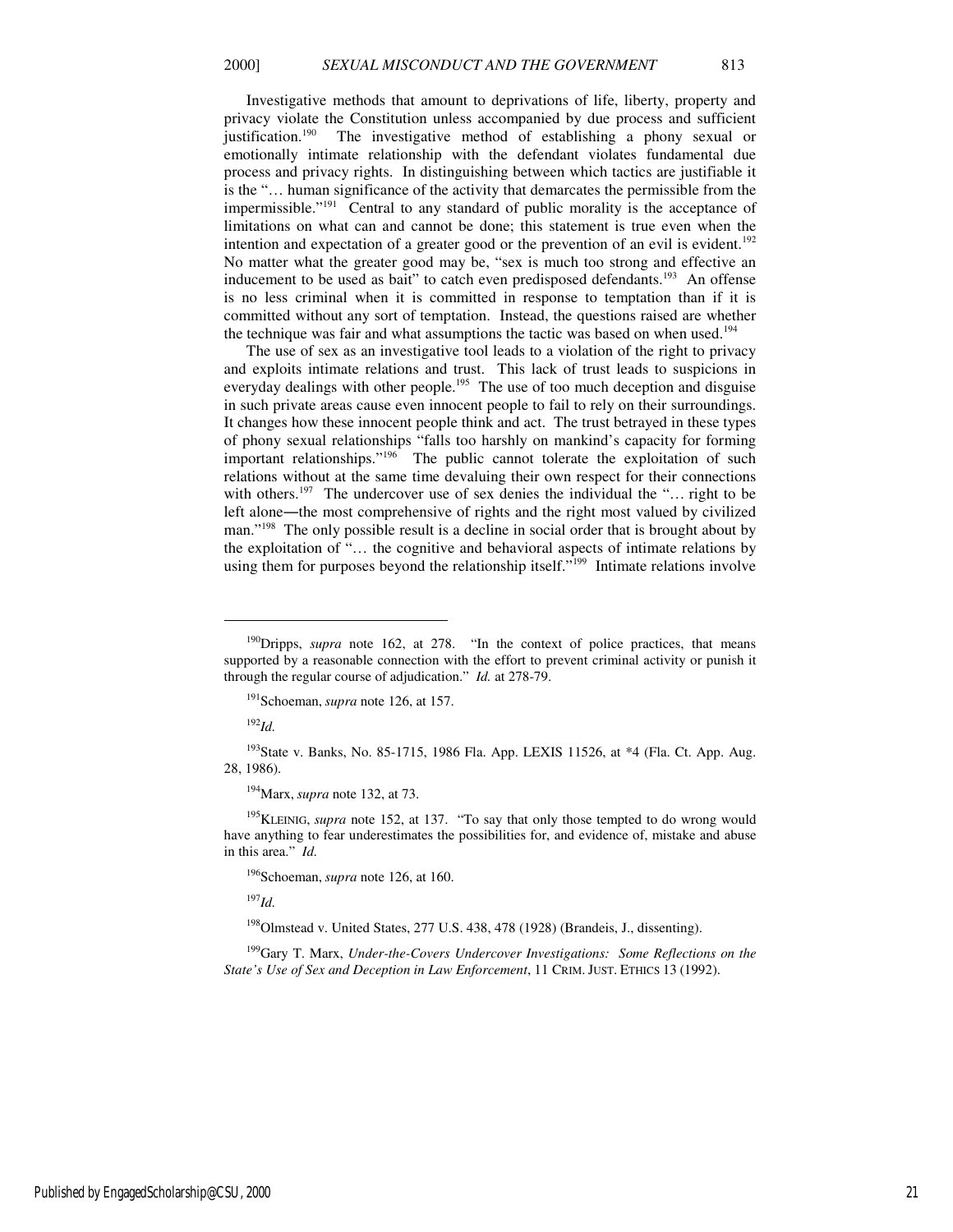trust that eventually leads to the exchange of confidences.<sup>200</sup> As a result, "[a]nything that debases that trust must be viewed as undesirable."<sup>201</sup>

Law enforcement officers enjoy wide latitude and flexibility in their use of techniques. There simply exists no real check on the discretion held by law enforcement agents and their informants, $2^{02}$  and the use of manipulation and deceit to investigate is largely unfettered by judicial control.<sup>203</sup> The due process/outrageous government conduct defense does create outer limits on appropriate law enforcement techniques if it is used correctly.<sup>204</sup> The defense should not be cast aside merely because it presents some analytical problems.<sup>205</sup> Sexual misconduct by law enforcement officials and their agents falls outside any sort of law enforcement justification.<sup>206</sup> In determining the point at which government agents lose the law enforcement justification, the point at which the due process defense should be used is simultaneously discovered.<sup>207</sup> The "moral shabbiness" of this form of police deception is so threatening to a social self-image that we should be willing to endure a higher level of the criminal activity in question.<sup>208</sup>

Zeal in tracking down crime is not always wrong; but experience has taught us that safeguards must be provided against the dangers of over-zealous law enforcement.<sup>209</sup> Government should not be allowed to increase the risks associated with ordinary social relationships.<sup>210</sup> The government is unable to search or invade a person's private home without a judicial warrant. Why should the government be allowed to invade a person's body without that person being fully informed of the

<sup>200</sup>*Id.*

1

<sup>201</sup>*Id.*

<sup>202</sup>Todd, *supra* note 66, at 442. *See also* Gershman, *supra* note 131, at 169.

<sup>203</sup>Gershman, *supra* note 131, at 169. *See also* Todd, *supra* note 66, at 442.

<sup>204</sup>Greaney, *supra* note 17, at 781. *See also* Marcus, *supra* note 20, at 465. Marcus argues that there will be fact situations where reasonable people could agree that the law enforcement behavior was utterly outrageous. *Id.*

<sup>205</sup>Greaney, *supra* note 17, at 781.

<sup>206</sup>*Id.* at 782. The law enforcement justification is a subset of the larger defense of justification. The Model Penal Code states:

- (1) Conduct which the actor believes to be necessary to avoid a harm or evil to himself or to another is justifiable, provided that:
- (a) the harm or evil sought to be avoided by such conduct is greater than that sought to be prevented by the law defining the offense charged; and
- (b) neither the Code nor other law defining the offense provides exceptions or defenses dealing with the specific situation involved; and
- (c) a legislative purpose to exclude the justification claimed does not otherwise plainly appear.

MODEL PENAL CODE § 3.02 (Official Draft 1962).

<sup>207</sup>Greaney, *supra* note 17, at 782.

<sup>208</sup>KLEINING, *supra* note 152, at 137.

<sup>209</sup>Gershman, *supra* note 131, at 184.

<sup>210</sup>*Id.*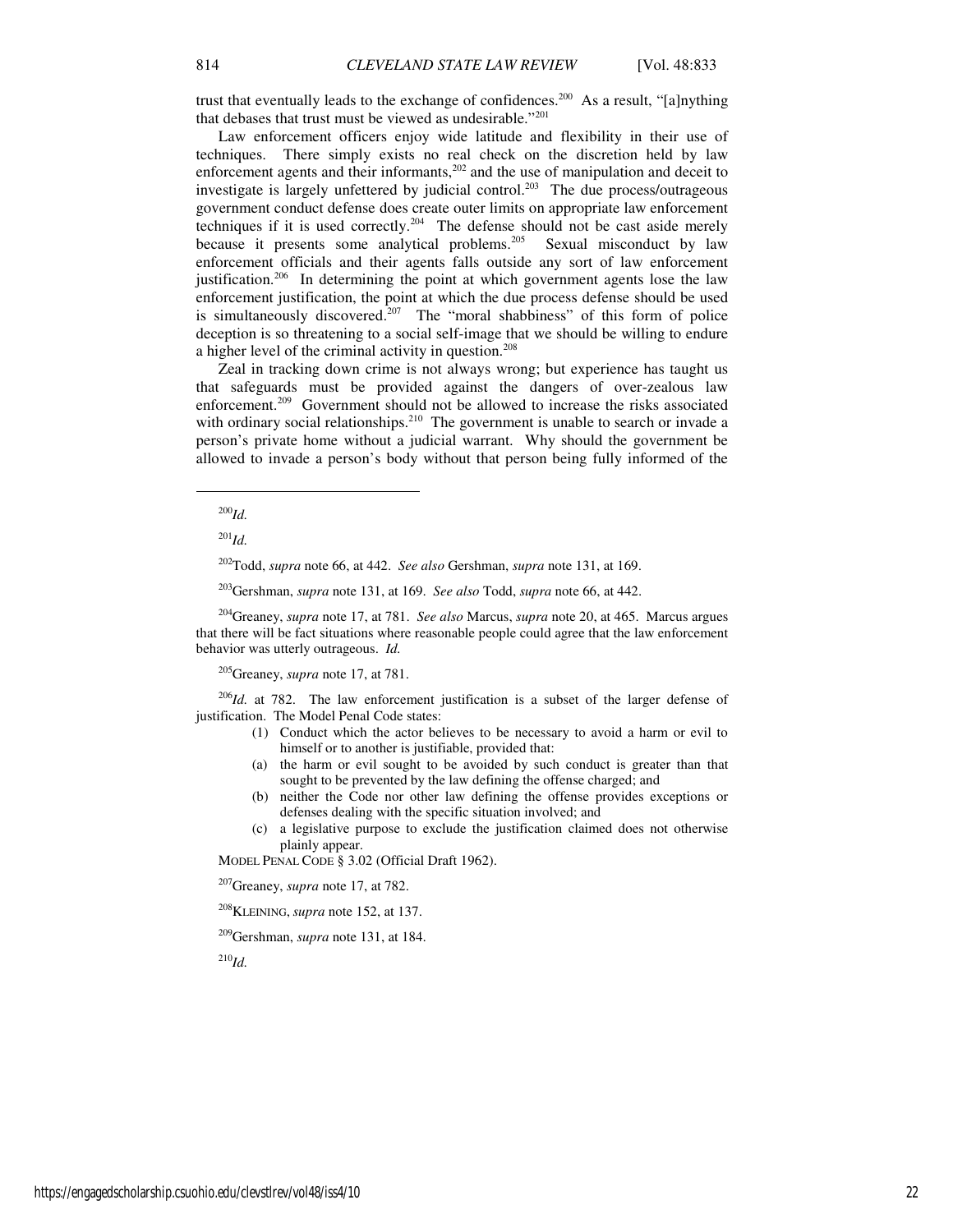circumstances? Is the use of sex even so different than the use of unwarranted physical or mental coercion?<sup>211</sup> The argument can be made that sex is a type of physical or mental coercion. When law enforcement agencies and their confidential informants utilize sex as an investigative tool, "… there is no way for the courts or anyone else to determine whether such inducement served only to uncover an existing propensity or created a new one."<sup>212</sup> Regardless of the defendant's predisposition to commit the offense, the use of sex falls extremely short of an acceptable standard of police conduct, and it is repugnant to use such tactics to lure any person into crime. Nevertheless, federal and state courts have almost always failed to declare this type of conduct outrageous.

#### V. AN ANALYSIS OF CASES CONCERNING GOVERNMENT SEXUAL MISCONDUCT

Limited law exists on the government's use of sex in criminal investigations. Because no definite standard is available as to what constitutes outrageous government conduct, courts have been reluctant to dismiss indictments based on a few isolated episodes of sexual activity by the undercover agent or informant during the investigative process. According to a review of the limited existing law, it is somewhat clear that defendants who succumbed to the government's sexual inducements were allowed to present entrapment defenses and obtain an entrapment jury charge.<sup>213</sup> However, because many of these defendants have also been predisposed to commit the crimes, the entrapment defense is almost always unsuccessful. The proper defense in these types of situations should be the outrageous government conduct defense because predisposition of the defendant is not required. The use of sex by a government agent/informant definitely "shocks the conscience,"<sup>214</sup> and deprives the defendant of fundamental due process and privacy rights which is the basis for the outrageous conduct defense.<sup>215</sup>

# *A. Federal Cases*

The use of government informants has become a popular tactic in combating crime today. The government seeks out an informant, usually someone the defendant knows or someone who will receive less prison time or immunity for helping the government, $2^{16}$  and then gives the informant instructions on what he or she is to accomplish. The acts of the informant, just as the acts of undercover agents, should be attributed to the government through normal agency principles. The

 $\overline{a}$ 

Published by EngagedScholarship@CSU, 2000 23

<sup>211</sup>*See* United States v. Bogart, 783 F.2d 1428, 1438 (9th Cir. 1986), *vacated*, United States v. Wingender, 790 F.2d 802 (9th Cir. 1986).

<sup>212</sup>State v. Banks, No. 85-1715, 1986 Fla. App. LEXIS 11526, at \*4 (Fla. Ct. App. Aug. 28, 1986).

<sup>213</sup>Tarlow, *supra* note 3, at 38. *See also* United States v. Prairie, 572 F.2d 1316 (9th Cir. 1978) (though unsuccessful, defendant presented entrapment defense to jury where informer emotionally and sexually seduced him).

<sup>214</sup>*Rochin*, 342 U.S. at 172.

<sup>215</sup>*See* U.S. CONST. amend. IV, V, & XIV.

<sup>216</sup>Mark H. Moore, *Invisible Offenses: A Challenge to Minimally Intrusive Law Enforcement*, *in* ABSCAM ETHICS: MORAL ISSUES AND DECEPTION IN LAW ENFORCEMENT 17, 27 (1983).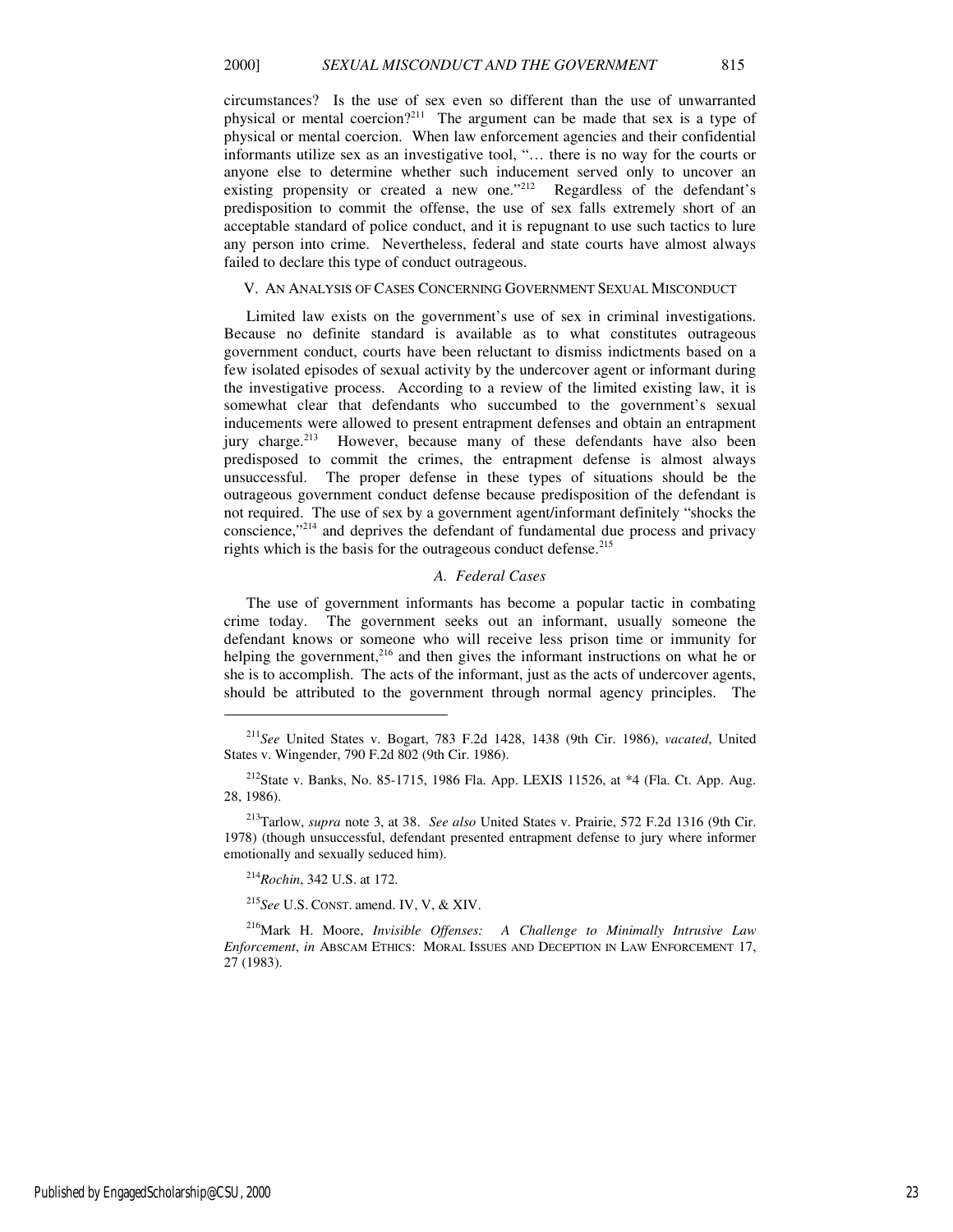government should be responsible for the actions of its agents, whether they are actual agents or informants. However, one court has opined that they would be less sympathetic to the prosecution where an actual law enforcement agent engages in sex or sex-related conduct with a defendant, as opposed to an informer.<sup>217</sup> In this case, *United States v. Simpson*, the FBI employed the services of an informant whom they knew was a prostitute, heroin user and a fugitive from Canadian authorities.<sup>218</sup> The defendant argued that his due process rights and constitutional right to privacy were violated because the FBI knew she was a prostitute, directed her to become close to him and continued to use her as an informant after they learned that the two were having sexual relations.<sup>219</sup> The Ninth Circuit relied on a number of factors in determining that the government's conduct did not violate the defendant's due process rights.<sup>220</sup>

The Ninth Circuit used the factor derived from the *United States v. Bogart* decision<sup>221</sup> stating that outrageous government conduct only bars prosecution in cases where the law enforcement officials have been "brutal" or used "physical or psychological coercion" on the defendant.<sup>222</sup> Relying on the decision in *Rochin v. California* to determine what kind of conduct was outrageous enough to qualify,  $223$ the Ninth Circuit decided that the use of an informant who became sexually intimate with the defendant was not analogous to the pumping of a defendant's stomach to find illegal drugs.<sup>224</sup> The court limited the outrageous conduct defense to physical or psychological abuse. However, it can be argued that a phony sexual relationship is a type of physical or psychological abuse.<sup>225</sup> The court also stated that an informant must enjoy a great deal of latitude in making and deciding how to establish rapport with the suspect, and that it would be impossible to identify a fixed point at which a causal relationship turned into something more "'shocking.'"<sup>226</sup> Courts worry about drawing upon their personal notions of "human sexuality and social mores;"227 however, they have previously used personal notions of morality in their decisions, and this type of case would prove no different. Informants do enjoy an enormous amount of flexibility during undercover operations; however, when an informant engages in sexual relations, the line has been crossed and the conduct should be declared outrageous.

j

 $^{220}$ *Id.* at 1465-69.

<sup>221</sup>783 F.2d 1428 (9th Cir. 1986).

<sup>222</sup>*Id.* at 1435.

 $223$ <sub>342</sub> U.S. 165 (1952).

<sup>224</sup>*Simpson*, 813 F.2d at 1465-66.

<sup>225</sup>*See supra* notes 117-57 and accompanying text.

<sup>226</sup>*Simpson*, 813 F.2d at 1466.

<sup>227</sup>*Id*.

<sup>217</sup>United States v. Simpson, 813 F.2d 1462, 1468 n.4 (9th Cir. 1987).

<sup>218</sup>*Id.* at 1464.

<sup>219</sup>*Id.* at 1465.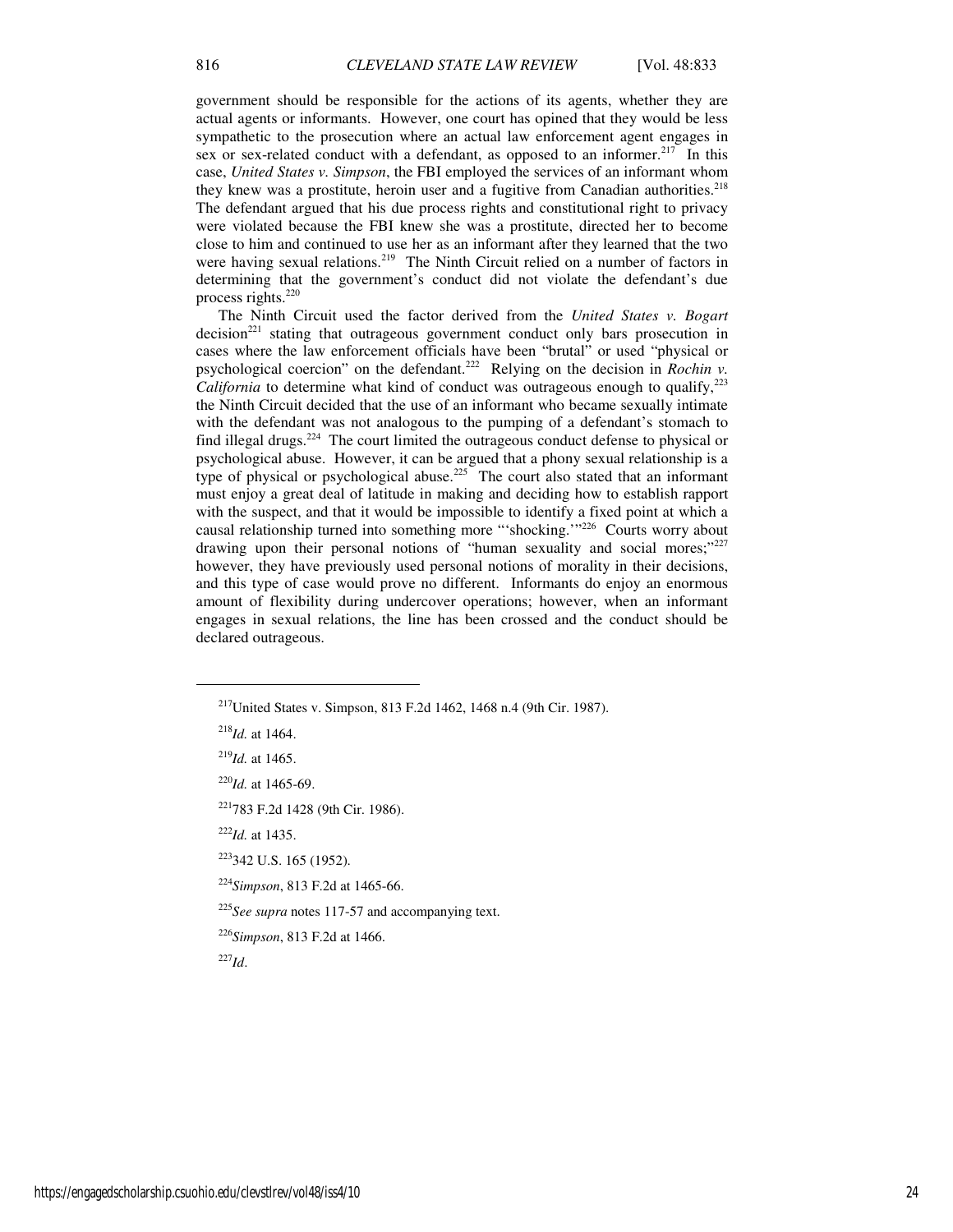The *Simpson* court additionally decided that the FBI was not responsible for the informant's sexual conduct with the defendant. The court found "the government's passive tolerance here of a private informant's questionable conduct to be less egregious than the conscious direction of government agents typically present in outrageous conduct challenges."<sup>228</sup> At some point, though, the FBI had to become aware of the informant's sexual involvement with the defendant. The government just chose to look the other way and not compromise the investigation in progress. The decisions of the FBI and this court are reprehensible and morally offensive. As noted above, according to agency principles the acts of the informant should be imputed to the FBI leading to the conclusion that the FBI is responsible for the acts of its informants. Nonetheless, the court failed to classify the conduct as outrageous and also noted that it need not decide whether the use of sex by an actual agent would shock the conscience.<sup>229</sup> However, other circuits would be given the opportunity to address that question.

The Second Circuit was given a chance to decide whether the use of sex by an undercover agent constituted outrageous conduct.<sup>230</sup> In *United States v. Cuervelo*, the defendant was a subject of a government operation designed to ferret out a drug conspiracy.<sup>231</sup> An undercover agent conducting the investigation testified that he tried to establish a "'love interest'" with the defendant, and according to the defendant they had sexual relations on at least fifteen occasions.<sup>232</sup> Additionally, the agent allegedly gave the defendant gifts of money, clothes, jewelry and numerous love letters to convince her to take part in a major drug sale.<sup>233</sup> Based on its review of *Simpson*, the court developed three criteria that the defendant must show in order to make out a successful outrageous conduct claim:

- 1) that the government consciously set out to use sex as a weapon in its investigatory arsenal, or acquiesced in such conduct for its own purposes upon learning that such a relationship existed;
- 2) that the government agent initiated a sexual relationship, or allowed it to continue to exist, to achieve governmental ends; and
- 3) that the sexual relationship took place during or close to the period covered by the indictment and was entwined with the events charged therein.<sup>234</sup>

1

<sup>230</sup>United States v. Cuervelo, 949 F.2d 559 (2d Cir. 1991).

- <sup>231</sup>*Id.* at 561.
- <sup>232</sup>*Id.* at 561-63.
- <sup>233</sup>*Id.* at 563.

<sup>234</sup>*Id.* at 567. *See also* United States v. Nolan-Cooper, 155 F.3d 221 (3d Cir. 1998). "[T]here is little doubt that Cuervelo envisioned these criteria as the standard to be applied on the merits since the court noted that, at the merits stage, the district court would have to consider the following questions (which essentially address the same issues)."

Published by EngagedScholarship@CSU, 2000 25

<sup>228</sup>*Id.* at 1468.

<sup>229</sup>*Id.* at 1468 n.4.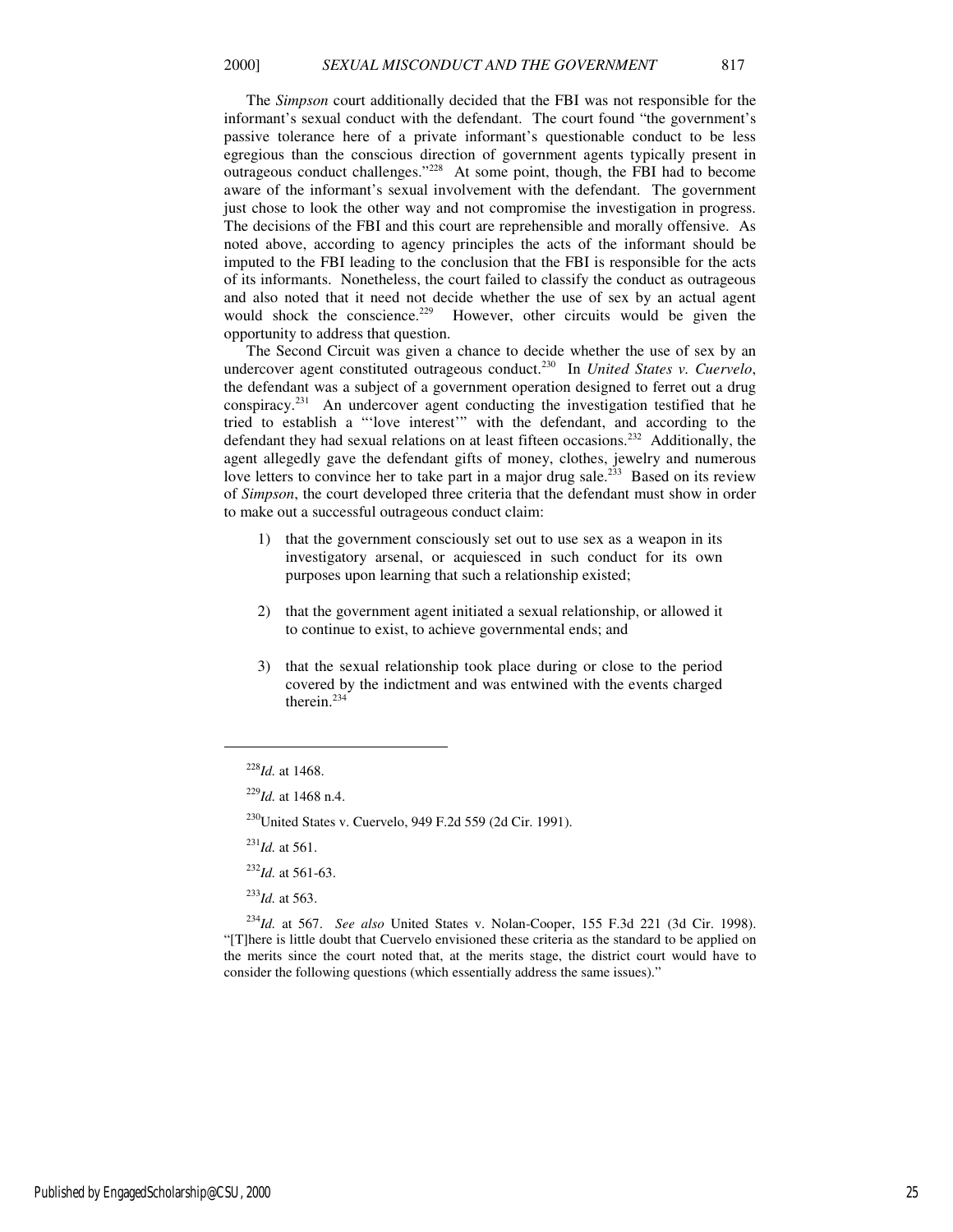Ultimately, the court remanded the case back to the district court for an evidentiary hearing because certain facts had not been adequately discovered.<sup>235</sup>

The establishment of these factors was at least an attempt by a federal court to determine some type of concrete standard by which to judge sexual misconduct by a government agent/informant. The problem with these factors is that they allow some leeway for government agents/informants to use sex and not be punished. What if the sexual relations occurred before the investigation took place or towards the end of the investigation? What if the government always insisted that it did not know about the relationship that was taking place at the time of the investigation? With questions like these, the government and the courts are sure to avoid having to find sexual misconduct by agents/informants outrageous enough to warrant use of the due process defense. Therefore, these types of sexual investigative techniques must be outlawed totally in order to avoid the government using excuses for this type of behavior.

In *United States v. Nolan-Cooper*, <sup>236</sup> the court used the factors in *Cuervelo* and decided that outrageous government conduct was not present in this case. In *Nolan-Cooper*, the defendant became a target of the IRS when the government obtained information that she was involved in the laundering of illegal drug proceeds.<sup>237</sup> The government set up an investigation using an undercover agent who posed as a drug dealer, and the defendant readily accepted the chance to launder money for the agent.<sup>238</sup> However, during the course of the thirteen-month investigation, the relationship between the agent and the defendant became socially close, and on one occasion, sexual.<sup>239</sup> The agent gave the defendant gifts, "wined and dined" her and invited her to his plush hotels; additionally, another agent accompanied him one night and had sex with one of the defendant's friends.<sup>240</sup> *Cuervelo*<sup>241</sup> was used as the focus of the court's opinion.

- (a) To what extent is the undercover agent's conduct attributable to the government (i.e. did the government actively or passively acknowledge or encourage the sexual relationship)?
- (b) What purpose(s) did the agent's sexual conduct serve, if any?
- (c) Did the agent act on his own initiative or under the direction (or with the approval) of his agency?
- (d) Who initiated the relationship?
- (e) When did the alleged sexual relations end?

*Nolan-Cooper*, 155 F.3d at 232-33 (quoting *Cuervelo*, 949 F.2d at 568).

<sup>235</sup>*Cuervelo*, 949 F.2d at 569. "On remand, the district court should make findings of fact regarding the conduct alleged by [defendant] and based upon what those findings are, if indicated, should proceed to determine whether the government engaged in conduct that was sufficiently outrageous to constitute a violation of [defendant's] constitutional rights." *Id.*

<sup>236</sup>155 F.3d 221 (3rd Cir. 1998). <sup>237</sup>*Id.* at 224. <sup>238</sup>*Id.* <sup>239</sup>*Id.* <sup>240</sup>*Id.* at 226-27.

<sup>241</sup>949 F.2d 559 (2d Cir. 1991).

-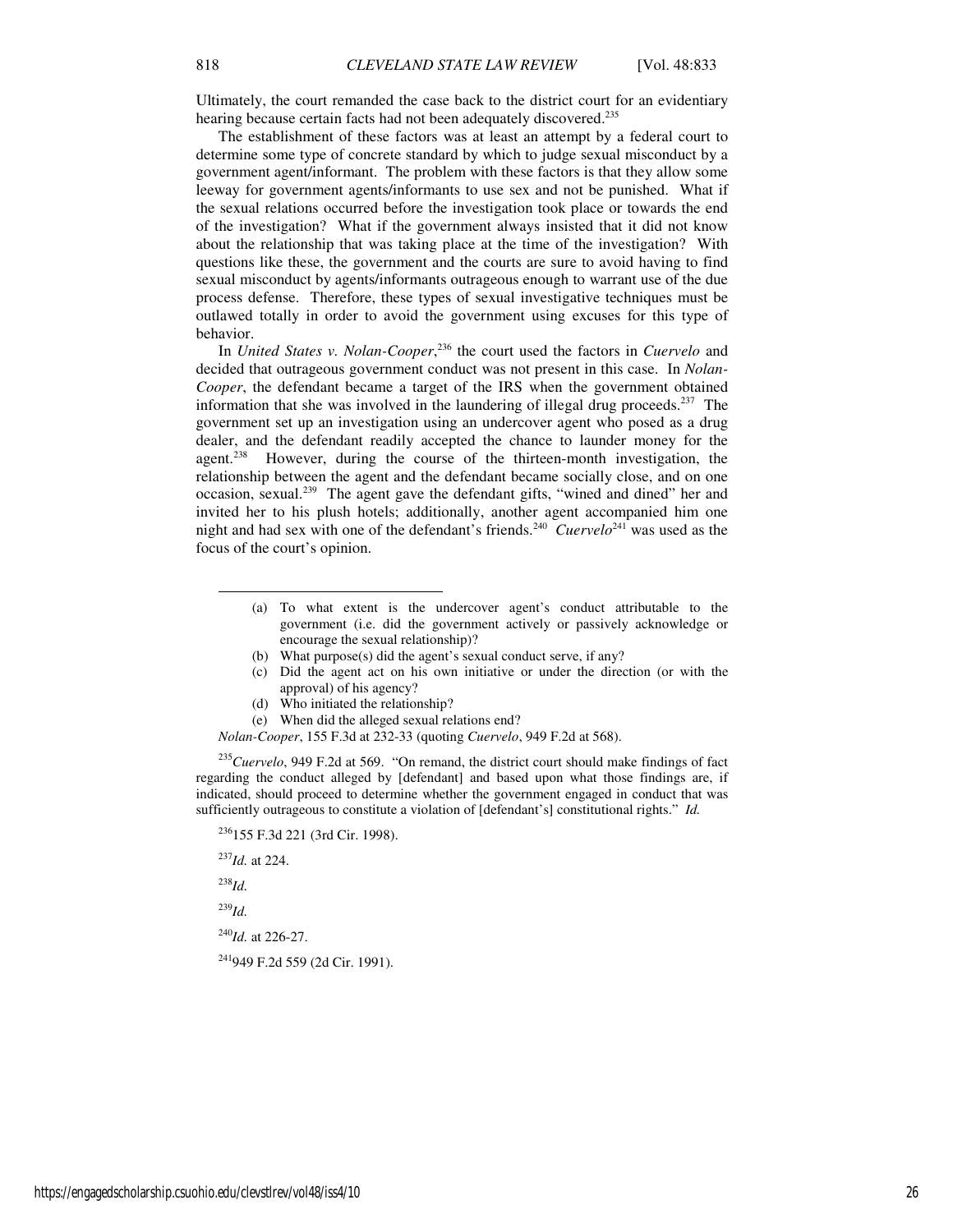The court examined the factors developed in *Cuervelo*,<sup>242</sup> and adopted that standard with one modification as the law of the Third Circuit. The court recognized that the guidelines in *Cuervelo* required that the defendant introduce evidence demonstrating that the government knew its undercover agent had engaged or was engaging in sexual conduct with him/her.<sup>243</sup> The court decided that this standard was too strict and would encourage the government to "turn a blind eye" to the actions of their agents.<sup>244</sup> Hence, the court changed the standard to only requiring that the defendant show "the government consciously set out to use sex as a weapon in its investigatory arsenal, or acquiesced in such conduct for its own purposes once it knew or should have known that such a relationship existed. $245$  Using this formulation, in addition with the other two factors in *Cuervelo*, the court concluded there was no evidence of any "'nexus or connection'" between the sexual conduct and the investigation, $246$  and that this "... one instance of sexual misconduct alone does not give rise to a due process violation within the extremely narrow confines of the outrageous government conduct doctrine."<sup>247</sup> The fact that the sexual misconduct occurred within a month before the investigation was completed, and after the agent had gathered the necessary evidence, was also important to the court.<sup>248</sup>

The fact that the agent did not set out to use sex as a weapon, or that the sexual misconduct only occurred once, should not make a difference in the analysis. The agent still engaged in sexual misconduct during the investigation, and used romance and seduction throughout the investigation that led up to the gathering of information and the sexual encounter. Although the court believed that these facts (that the agent did not set out to use sex as a weapon and the sexual misconduct occurred only once) made a difference, the judge did take into account other facts during the sentencing of the defendant. The judge decided to depart downward from the federal sentencing guidelines due to the circumstances. The judge thought that the defendant performed a public service for the government by "… 'ferreting' out sexual misconduct in one of its agents."<sup>249</sup> Notwithstanding the departure in sentencing, the defendant was still physically and emotionally affected by the misconduct of the agent. Although the sex acts did not seem to be directly related to the criminality of the defendant, "they were part of the façade created by the government agent and as such the agent was acting as the government."<sup>250</sup>

<sup>244</sup>*Id*.

 $\overline{a}$ 

<sup>245</sup>*Id.*

<sup>246</sup>*Id*. at 234.

<sup>247</sup>*Id.*

<sup>248</sup>*Nolan-Cooper*, 155 F.3d at 234-35.

<sup>249</sup>Shannon P. Duffy, *For Lawyer Seduced By Government Agent, Sentence Reduced By Federal Judge*, THE LEGAL INTELLIGENCER, Feb. 17, 1999, at 1.

<sup>250</sup>*Id*. The façade included dinners, nightclubbing, expensive hotels and other socializing. The agent spent more than \$50,000.00 in connection with this investigation. Shannon P. Duffy, *Due Process Was Not Violated When Investigator Had Sex With Target, But Resentencing Ordered*, THE LEGAL INTELLIGENCER, Sept. 3, 1998, at 1.

<sup>242</sup>*See supra* note 229 and accompanying text.

<sup>243</sup>*Nolan-Cooper*, 155 F.3d at 233.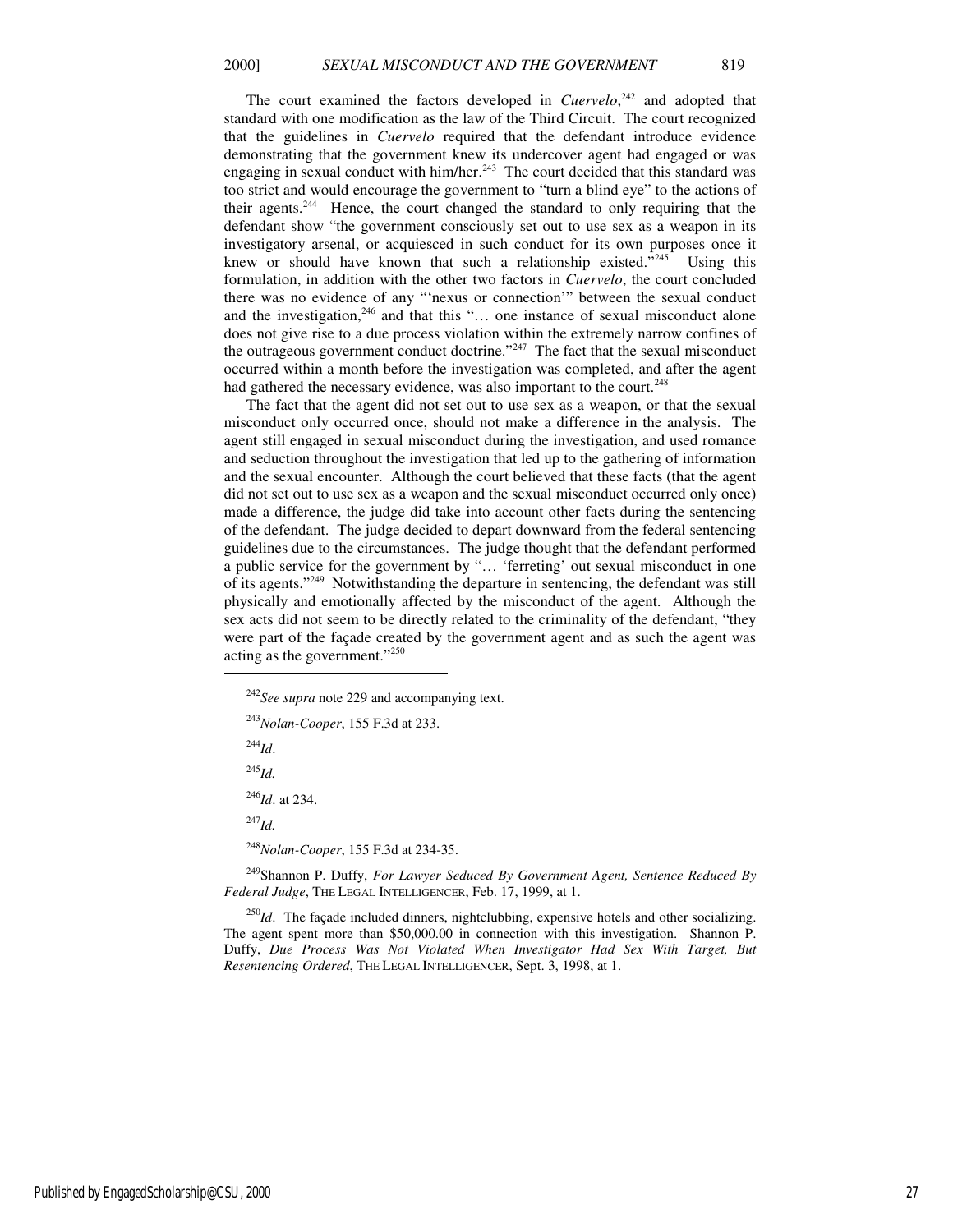The single incident of sex should be viewed as a total picture of using romance to further the investigation. There was a "bodily intrusion" of the government into this defendant's body, and as such, "the defendant did not agree to have sex with the United States government."<sup>251</sup> As was noted above, sex and intimacy require privacy and cause one to become vulnerable.<sup>252</sup> Human beings need to be informed about the people with whom they become intimate; they need to know relevant characteristics about the person and the situation.<sup>253</sup> To destroy these private realms of intimacy and love is the moral equivalent to torture with the capacity to destroy all aspects of honesty and good.<sup>254</sup> It is in this regard that the use of sex and seduction in undercover investigations "… is the moral equivalent of rape because they both deny the dignity and freedom of the individual."<sup>255</sup>

Other federal courts have dealt similarly with sexual misconduct by a government agent or informant by finding that the sexual conduct which occurred was neither outrageous nor violative of due process or privacy rights.<sup>256</sup> The only court that has actually reversed a conviction due to sexual misconduct by a government agent is the United States Court of Military Appeals.<sup>257</sup> In that case, agents of the Air Force Office of Special Investigation targeted the defendant who had just become a member of the Air Force.<sup>258</sup> The defendant was emotionally unstable, an alcoholic and her husband and children had just recently left her.<sup>259</sup> The agents used an informant who was a Staff Sergeant at the base where the defendant was located, and this informant engaged in adulterous and sodomous behavior with

<sup>256</sup>*See*, *e.g.*, United States v. Miller, 891 F.2d 1265, 1267-69 (7th Cir. 1989) (rejecting outrageous government conduct defense even though government employed cocaine addict and previous sexual partner of defendant as informant); United States v. Restrepo, 930 F.2d 705, 707 (9th Cir. 1991) (rejecting outrageous government conduct defense when the government employed one of the defendant's previous sexual partners); United States v. Fadel, 844 F.2d 1425, 1427-34 (10th Cir. 1988) (rejecting outrageous government conduct defense, but remanding the case for an issue of entrapment, when the government employed a long time friend of the defendant as an informant who engaged in sexual conduct with the defendant throughout the investigation); United States v. Cole, 807 F.2d 262, 265-66 (1st Cir. 1986) (rejecting outrageous government conduct defense when the investigating officer obtained incriminating information while carrying on an affair with the defendant's live-in companion); United States v. Shoffner, 826 F.2d 619, 626 (7th Cir. 1987) (rejecting outrageous government conduct defense when informant used sexual and family relationships to obtain information and when government paid for an abortion arising from the informant's sexual relationship with the defendant); United States v. Prairie, 572 F.2d 1316, 1319 (9th Cir. 1978) (rejecting outrageous government conduct defense because the informant's sexual relationship with the defendant was not carried on at the request of the government agents).

 $^{257}$ United States v. Lemaster, 40 M.J. 178 (C.M.A. 1994).

<sup>258</sup>*Id.* at 179.

<sup>259</sup>*Id*.

 $\overline{a}$ 

<sup>251</sup>Duffy, *supra* note 249, at 1.

<sup>252</sup>*See supra* text accompanying notes 117-57.

<sup>253</sup>*See supra* text accompanying notes 132-37.

<sup>254</sup>*See supra* text accompanying notes 128-29.

<sup>255</sup>Marx, *supra* note 199, at 14.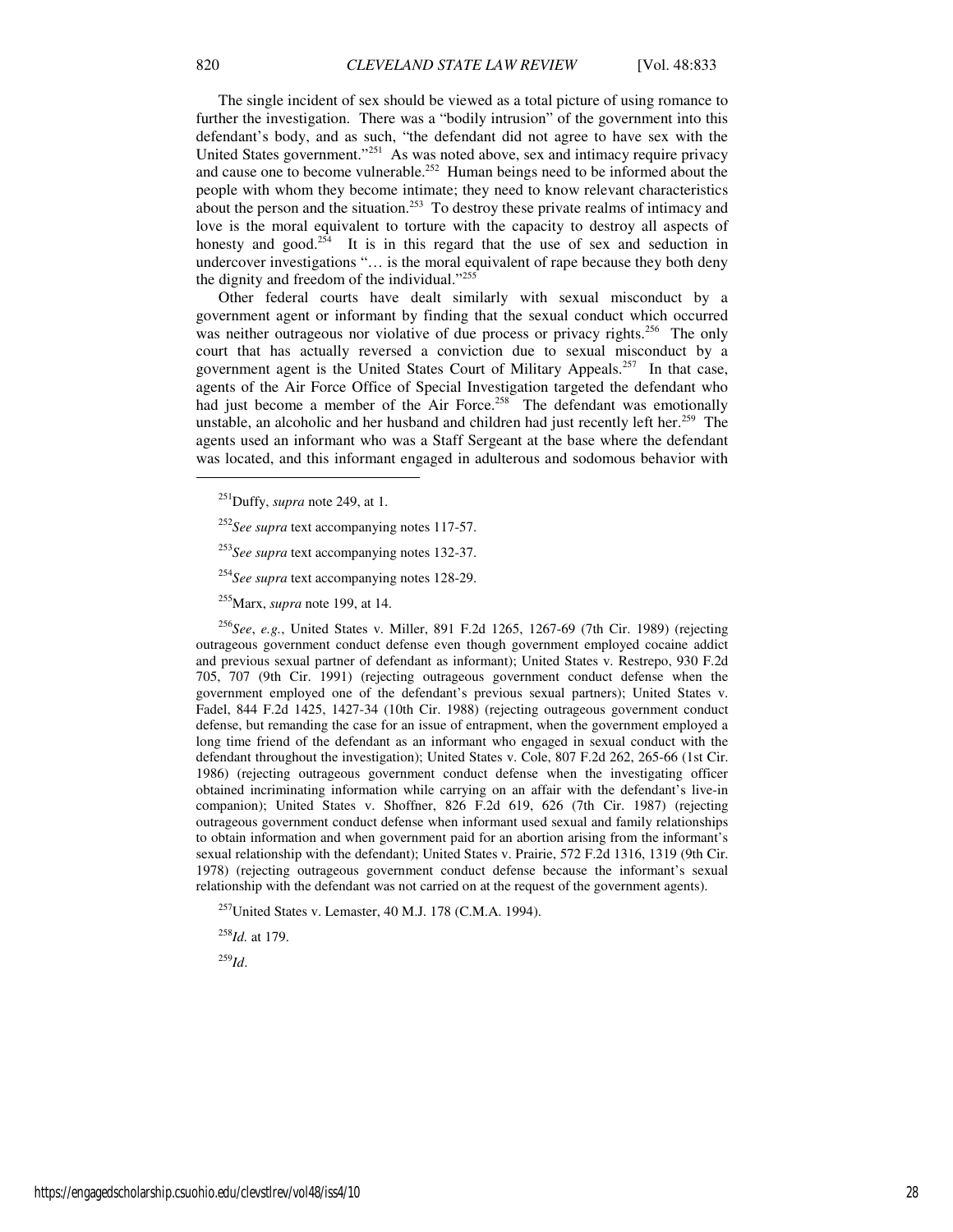the defendant in order to entice her to possess cocaine.<sup>260</sup> However, the decision was not outwardly based on the outrageous government conduct defense. Instead the court held that the targeting of the defendant in this case constituted improper inducement of a servicemember, and at a minimum it violated the fundamental norms of military due process and was the equivalent to entrapment.<sup>261</sup> The court did mention that the defendant was predisposed, and that it was unreasonable for an agent to induce an emotionally unstable alcoholic to participate in crimes and then arrest her because she was unable to resist his love and affection.<sup>262</sup>

Military courts do not act as precedents for other federal courts; nevertheless, it is useful to analyze the decision to determine what the court really meant in its opinion. Because the court admitted that the defendant was predisposed, the entrapment defense is unavailable to her. The outrageous government conduct defense is the only defense left, and the court does say that the conduct of the agent was reprehensible and violative of military due process.<sup>263</sup> Perhaps this case should act as a guide for other federal courts in their dealings with sexual misconduct by government agents. The use of sexual misconduct should be declared reprehensible, morally offensive and outrageous. Sexual misconduct should not be tolerated during undercover investigations; hence, once it has been determined that sexual misconduct occurred, the outrageous government conduct defense should apply.

#### *B. State Cases*

The state courts seem to take "… a less forgiving approach to law enforcement agents, including confidential informers straying into forbidden sexual territory."<sup>264</sup> However, most state court decisions are not directly on point. In a Florida case,  $265$  a confidential informant who knew the defendant previously, re-established her connections and asked him on several occasions to get her cocaine.<sup>266</sup> When he told her that he had stopped using drugs, she started kissing him and telling him that they could "fool around and party" if he would just get her some drugs.<sup>267</sup> The informant later admitted that the police officers told her "… to push it because they were sure that I could take him into it."<sup>268</sup> The court noted that "… sex involves physical and psychological desires so strong as to readily foster fantasies and to anesthetize or supplant normal rational reasoning and will."<sup>269</sup> The court concluded that the

1

<sup>263</sup>*See supra* note 256 and accompanying text.

<sup>264</sup>Tarlow, *supra* note 3, at 39.

<sup>265</sup>State v. Banks, No. 85-1715, 1986 Fla. App. LEXIS 11526 (Fla. Ct. App. Aug. 28, 1986).

<sup>266</sup>*Id.* at \*1.

<sup>267</sup>*Id*.

 $^{268}$ *Id.* at \*2 n.1.

<sup>269</sup>*Id.* at \*3. *See also supra* text accompanying notes 117-57.

<sup>260</sup>*Id.* at 180.

<sup>&</sup>lt;sup>261</sup>*Id.* at 181. "Esprit de corps, good order and discipline, and high morale are not, in any way enhanced or maintained by this type of police work." *Lemaster*, 40 M.J. at 181.

<sup>262</sup>*Id*. at 180-81.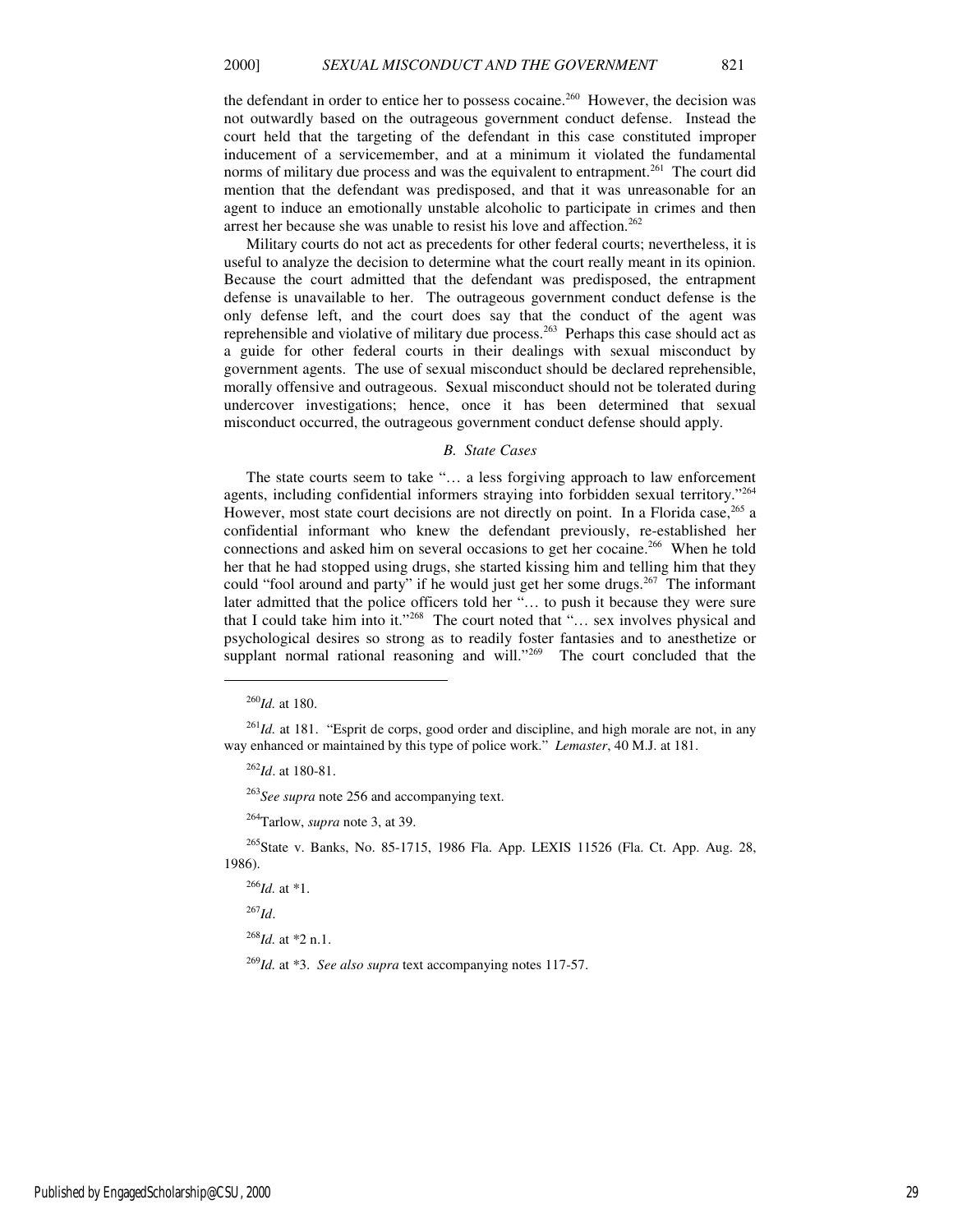defendant had been entrapped by the talk of sex, and was induced into committing a crime that he would not otherwise commit.<sup>270</sup> Even though the defendant used entrapment here instead of the outrageous conduct defense, the court still based its conclusion on the fact that sex is too strong and effective an inducement to be used as bait. Actual sexual relations had not even occurred, and the court still found that the defendant was induced into committing the crime.

Similarly, in *People v. Martinez*,<sup>271</sup> California seemed to be focused on the intensity of the sexual talk and insinuations. An attractive, young female undercover agent, posing as an unemployed Las Vegas card dealer, was introduced to the defendant.<sup>272</sup> The agent acted the part of a "loose woman" who might trade sexual favors for narcotics.<sup>273</sup> Even though this conduct may seem relatively tame compared to that discussed above, the court concluded that the conduct "... falls far short of an acceptable standard of police conduct and constitutes entrapment."<sup>274</sup> Once again, the court used the entrapment defense and not the outrageous government conduct defense. If the defendant is found not to be predisposed, then the entrapment defense is applicable. However, if the defendant is predisposed to committing the crime, the outrageous government conduct defense is appropriate, and the analysis should proceed according to due process principles. One could argue that the appropriate solution would be to eliminate the requirement of predisposition with the entrapment defense. However, the outrageous government conduct defense is a separate defense based on constitutional principles, and is also needed to combat over-reaching government behavior that entrapment cannot stop. Entrapment has been widely used and known to be applicable when the defendant had no predisposition to commit the crime. It would be foolish to eliminate one defense and change entrapment to encompass the outrageous government conduct defense. Two separate defenses are needed in order to deal with misconduct by the government. The two defenses address evils in different situations, and the outrageous government conduct defense can be specifically tailored to combat sexual misconduct of the government even when the entrapment defense is unavailable.

The state of Washington has found outrageous government conduct when sexual misconduct is engaged in by a government agent/informant.<sup>275</sup> In this case, a government informant engaged in a sexual relationship with an alcoholic defendant

<sup>272</sup>*Id.* at 839.

<sup>273</sup>*Id.*

1

<sup>270</sup>*Banks*, 1986 Fla. App. LEXIS 11526, at \*3. "Accordingly, where sex is involved as the inducement … the case does not depend on the subtlety of the sexual suggestion, who initiated it, … or the strength of the logical inductive reasoning process that causes a defendant to believe there is an implication of future sexual favors …" *Id.*

<sup>271</sup>203 Cal. Rptr. 833 (Cal. Ct. App. 1984).

<sup>274</sup>*Id. See also* People v. Hillary, 28 Cal. Rptr. 2d 415, 419-21 (Cal. Ct. App. 1994) (where undercover agent offered highly alluring sexual pleasures in exchange for narcotics, the court found sufficient evidence for entrapment). "Police inducements which play on 'base' emotions are no less reprehensible than those which appeal to more altruistic feelings." *Id.* at 419.

<sup>275</sup>Washington v. Lively, 921 P.2d 1035 (Wash. 1996).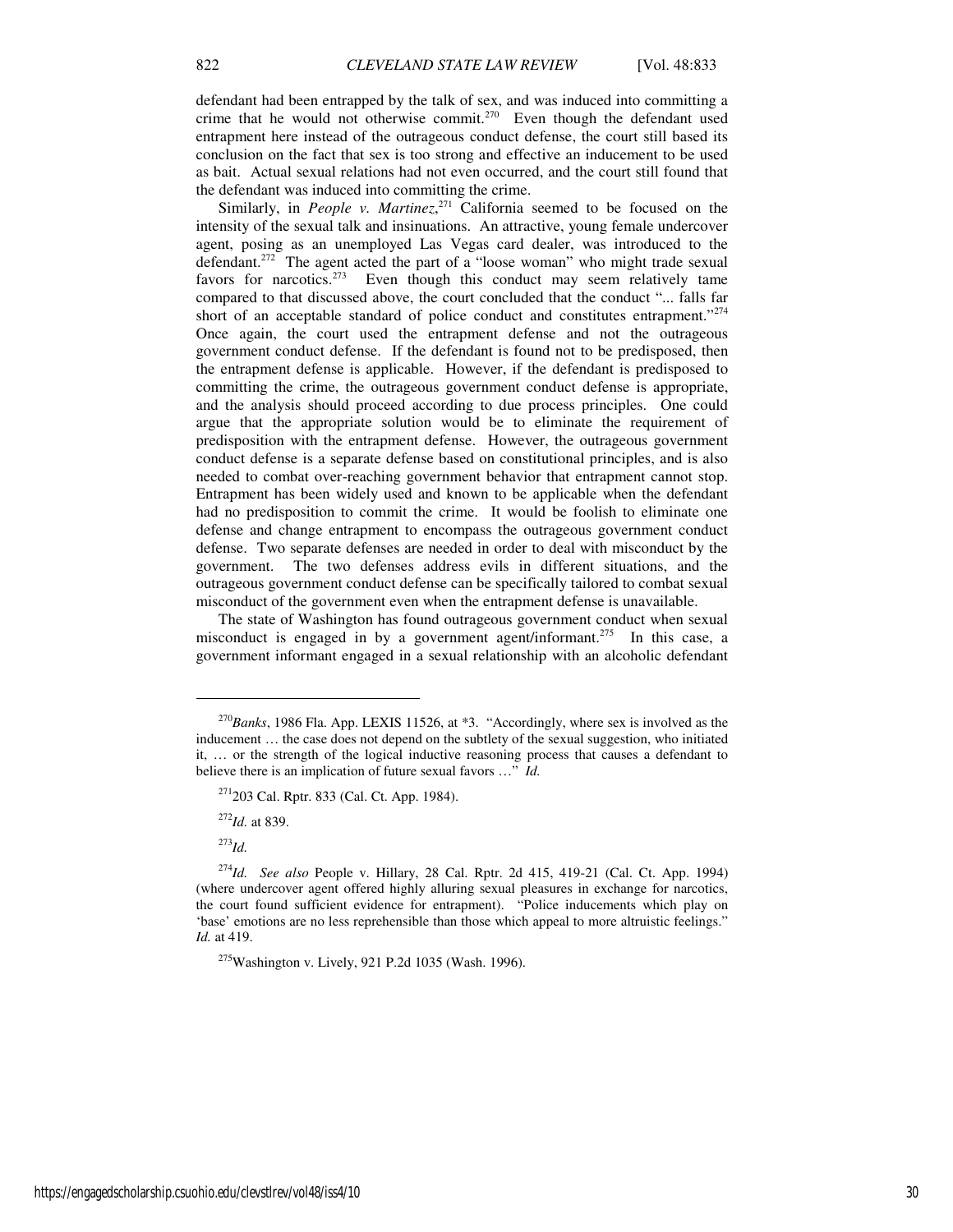and even proposed marriage in an effort to persuade the defendant to sell cocaine.<sup>276</sup> Even though the informant denied having any sexual relations with the defendant, the court found that "… the emotional reliance of the [d]efendant on the informant was an integral part of the informant's control,"<sup>277</sup> and this type of conduct was sufficient for a defense of outrageous government conduct.<sup>278</sup> This case recognizes the intensity of emotions that accompany sexual conduct and romantic intimacy. Sexual conduct becomes an unfair investigative technique and surpasses the limits of any type of decency.

Ohio's view of governmental sexual misconduct seems to be parallel to that of the federal cases discussed above. In an unpublished decision, an Ohio appellate court did not find the use of sex by a government informant to be outrageous conduct.<sup> $279$ </sup> In this case, the informant eventually persuaded the defendant to sell drugs by saying that she needed the money for her children.<sup>280</sup> Additionally, she engaged in sexual intercourse with the defendant, "…thereby greatly endearing herself to him and making his refusal to sell her drugs extremely difficult, if not impossible."<sup>281</sup> Nonetheless, the court commented that even though it may look with disdain on the informant's use of sexuality to influence the defendant, the sexual activity with the defendant had ceased well before the sale of the drugs.<sup>282</sup> As was noted above, just because the sexual activity was not occurring at the exact time of the offense does not mean that it did not influence and persuade the defendant to commit the crime. Some actions are taken in response to what others have said or done; sex is no different. In fact, it is even more powerful than other types of persuasion or inducements.<sup>283</sup> The use of sex influences people to act a certain way. Additionally, when people are intimately involved, they do not want to disappoint their partners and will usually succumb to what they are asked to accomplish. For that reason, when the government engages in sexual misconduct with a person who is under investigation, it may be extremely difficult for that person to resist the temptations and say no to the request. On the other hand, even when sex is a part of the crime to be investigated, deception is still involved when the agent/informant takes it upon himself/herself to become too engrossed in the investigation.

Arguments have been made concluding that the use of sex in the enforcement of laws requiring sexual conduct (specifically prostitution) can be justified.<sup>284</sup> Most

j

<sup>281</sup>*Id*.

<sup>282</sup>*Id.* at \*3.

<sup>283</sup>State v. Banks, No. 85-1715, 1986 Fla. App. LEXIS 11526, at \*4 (Fla. Ct. App. Aug. 28, 1986).

<sup>284</sup>Marx, *supra* note 199, at 16.

<sup>276</sup>*Id.* at 1038-39.

<sup>277</sup>*Id.* at 1047.

<sup>278</sup>*Id.* at 1049.

<sup>279</sup>Ohio v. Doran, No. 1965, 1984 WL 5130, at \*3 (Ohio Ct. App. June 6, 1984) (unpublished).

<sup>280</sup>*Id.* at \*1.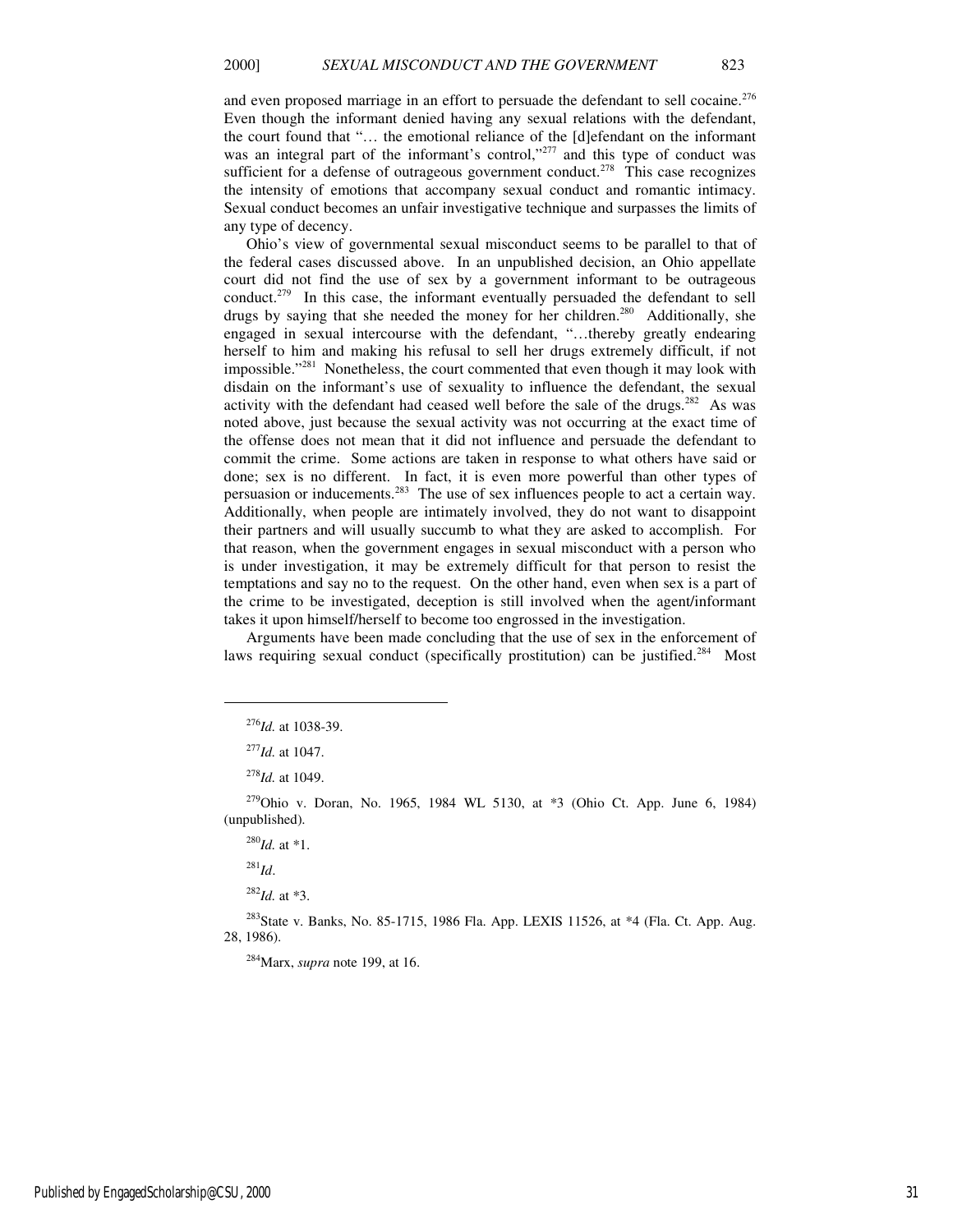state courts have taken this approach.<sup>285</sup> Although prostitution usually involves only sexual intimacy and not emotional closeness, there is a difference when deception is used.<sup>286</sup> In this sense sexual acts are "personal" even in the absence of psychological intimacy, and betrayal of another's body is extremely violative.<sup>287</sup> Additionally, prostitution is a relatively minor misdemeanor charge, and to spend so much time and money on the investigation does not seem right. Courts have found that at times, unorthodox investigatory methods are necessary to obtain certain types of criminals. This statement may be true; yet, it is not right to specifically instruct an agent or informant to engage in sexual activity if necessary to obtain evidence.<sup>288</sup> If the undercover agent must solicit a prostitute in order to obtain evidence or make an arrest, the arrest should be made before any type of sexual activity occurs. If the prostitute agrees to perform services, this agreement is enough to make an arrest. The conduct does not need to proceed any further. If the conduct does proceed further than the agreement to engage in sexual relations, then the agent/informant has crossed the line and the conduct should be declared outrageous.

# VI. A SOLUTION

Since the courts have not specifically defined what constitutes outrageous government conduct that "shocks the conscience,"<sup>289</sup> and because all cases must be decided on their own facts to determine whether a defendant's due process rights have been violated, a standard of uniformity will never be reached. In addition, cases involving sexual misconduct by government agents/informants have even less of a chance of reaching uniformity based on the current federal and state case law.<sup>290</sup> Without any solid standard on which to base instances of governmental sexual misconduct, the limits of decency and morality are surpassed without a chance of return. Courts have found that one sexual episode is not enough to constitute

<sup>287</sup>*Id.*

1

<sup>285</sup>*See, e.g.*, People v. Johnson, 462 N.E.2d 948 (Ill. Ct. App. 1984) (rejecting outrageous government conduct when undercover agents engaged in acts of prostitution to catch the defendant with drugs); Anchorage v. Flanagan, 649 P.2d 957 (Ala. Ct. App. 1982) (rejecting outrageous government conduct when a police officer permitted the defendant to engage in sexual contact with him); State v. Emerson, 517 P.2d 245 (Wash. Ct. App. 1973) (rejecting outrageous government conduct when an undercover agent engaged in sexual intercourse five times with five different women); State v. Jessup, 641 P.2d 1185 (Wash. Ct. App. 1982) (rejecting outrageous government conduct when police informant participated in acts of prostitution for over three weeks).

<sup>286</sup>Marx, *supra* note 199, at 16.

<sup>288</sup>*See*, *e.g.*, State v. Tookes, 699 P.2d 983 (Haw. 1985) (rejecting outrageous government conduct where civilian agent was specifically instructed to engage in sexual intercourse if necessary to obtain evidence sufficient for a conviction); State v. Putnam, 639 P.2d 858 (Wash. Ct. App. 1982) (rejecting outrageous government conduct where undercover civilian agent was told to do what was necessary to gather evidence of prostitution, and specifically authorized her to "turn tricks").

<sup>289</sup>*Rochin*, 342 U.S. at 172.

<sup>290</sup>*See supra* notes 208-83 and accompanying text.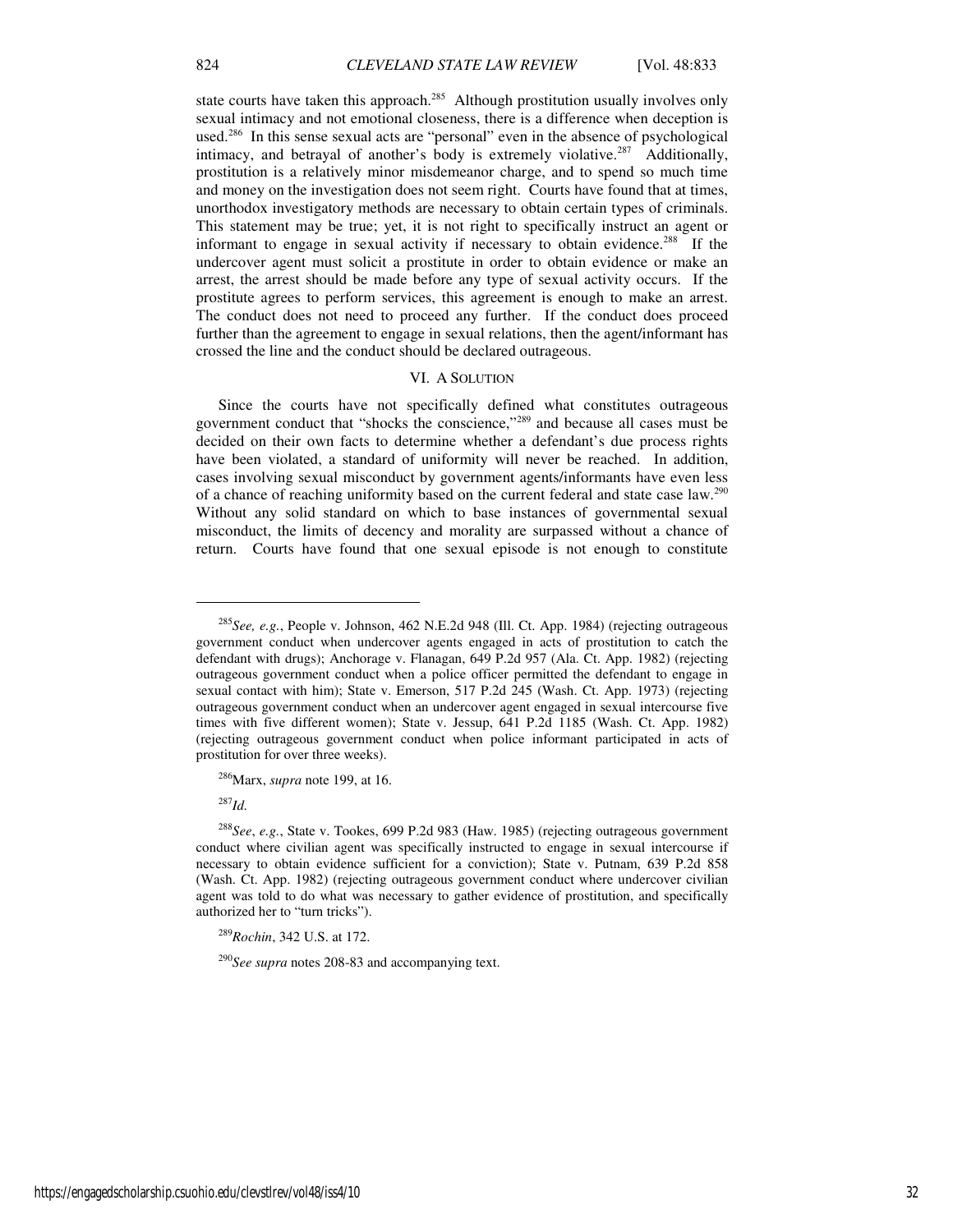outrageous behavior,<sup>291</sup> and that sexual relations that occurred too long before or after the important information was gathered do not violate due process or privacy rights.<sup>292</sup> Courts have also reasoned that when the government is found not to have known about the sexual conduct, outrageous conduct does not exist.<sup>293</sup>

Taking into account how sex is perceived in today's world, along with agency principles, this reasoning is flawed. Furthermore, if one sexual misconduct episode is allowed, then further along down the road two, three or even more episodes will be allowed. The government will continue to argue that it knew nothing about the sexual encounters, that it in no way encouraged them to occur, and that the sexual relations had nothing to do with the investigation. This common slippery slope argument fits perfectly into this problem. Who is going to draw the line between permissible government sexual misconduct and impermissible conduct? The courts cannot even agree on what outrageous government conduct actually looks like. The only way to solve this problem is to develop a uniform rule that the courts must adopt when determining whether the government's use of sexual conduct was outrageous and violative of due process and privacy rights.

Because no possible way exists to draw a line between permissible and impermissible sexual misconduct by the government, the only solution is to forbid all types of sexual activity by the government throughout the entire investigation. This solution does not mean that the use of deception or other clever tactics may not be used. What it means is that if and when romantic intimacy or sexual conduct occurs, the outrageous government conduct defense is satisfied. The Constitution leaves it to the political branches of government to decide whether to regulate law enforcement conduct which may "… offend some fastidious squeamishness or private sentimentalism about combating crime too energetically."<sup>294</sup> The federal and state legislatures should pass laws forbidding any type of sexual or intense romantic conduct to be used by the government in undercover investigations. The law should be written into all law enforcement codes of ethics and behavior guides so that the agents are aware of what type of conduct they cannot use in investigating crimes. All government informants must be made aware of the law and the penalties for disobeying it. If a government agent/informant engages in this type of newly forbidden behavior, the indictment against the defendant must be dismissed or if the defendant has already been convicted, the conviction must be reversed. Additionally, the government may choose to have the agent suspended or even terminated, and the guilty informant may never be used again in a law enforcement investigation.

1

Published by EngagedScholarship@CSU, 2000 33

<sup>291</sup>*See*, *e.g.*, United States v. Nolan-Cooper, 155 F.3d 221 (3rd Cir. 1998) (finding that only one incident of sexual intercourse did not constitute outrageous conduct).

<sup>292</sup>*See*, *e.g.*, *Nolan-Cooper*, 155 F.3d 221 (finding that the only incident of sexual intercourse occurred within a month before the investigation was completed); United States v. Miller, 891 F.2d 1265 (7th Cir. 1989) (finding that sexual relations occurred too soon before the actual investigation had begun).

<sup>293</sup>*See*, *e.g.*, United States v. Simpson, 813 F.2d 1462 (9th Cir. 1987) (finding that the use of sex in the investigation was not attributable to the government); United States v. Prairie, 572 F.2d 1316 (9th Cir. 1978) (finding that the sexual conduct was not carried out as a request from the government).

<sup>294</sup>*Rochin*, 342 U.S. at 172.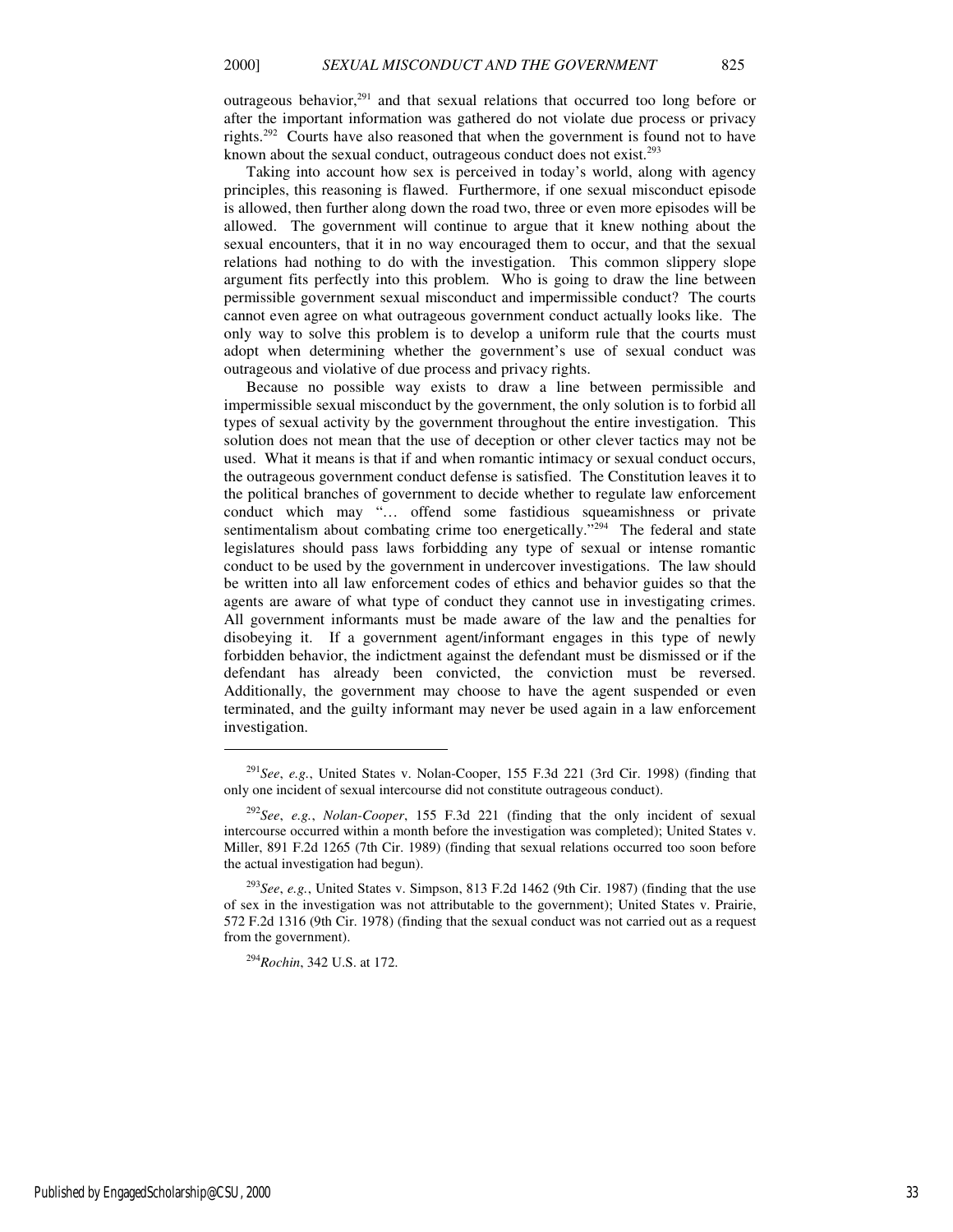Because people need to assume a level of good faith and trust in intimate relations, and because privacy is an essential constitutional right, $295$  this type of law is the only one that makes sense. Even if the defendant was predisposed to committing the crime, it is not fair to allow law enforcement officials to use any type of means necessary to catch the defendant. The use of sex and intimate romance is a technique that is so distasteful,<sup>296</sup> its use should be prohibited. Police activity must be regulated by something more than the law―it must respect the values of a community, and by forbidding this type of "intimate surveillance" this goal is accomplished.<sup>297</sup> Government cannot afford to ignore what is important to human beings (trusting and intimate relationships). Abandonment of respect for such relationships "… will seriously diminish the worth of the social order to people."<sup>298</sup> Moreover, privacy has become an important constitutional right that has continuously been litigated, and the current trend leans toward ruling in favor of the individual's privacy. If the courts continue to recognize sex and intimacy as an appropriate investigative tool, then this recognition may actually serve as an incentive for sexual misconduct in the United States. In order to promote morality and decency in the world, sexual misconduct by government agents/informants must be forbidden. No other alternatives are available.

#### VII. CONCLUSION

Government agents and informants must not be permitted to use any type of investigative tool necessary to gather important information from a defendant or to obtain a conviction. By allowing law enforcement officials to engage in immoral and unethical conduct, society is given the impression that sex can be used and relationships exploited as long as the courts do not disagree. The time has come to change this impression. Courts have noted previously that by attempting to draw some kind of line as to what constitutes permissible or impermissible sexual behavior would require them to draw on their personal and private notions of human sexuality and social mores.<sup>299</sup> However, courts have previously used their personal notions of sexuality and morality time and again.<sup>300</sup> Moreover, the legislature would draw the line and pass the law regaining the abolition of all sexual conduct used by the government in undercover investigations. The courts would merely apply the law to each set of facts that came before it.

In a world that is so sexually advanced, we must not lose sight of our morals and all elements of governmental decency. An outrageous government conduct defense should be successful whenever sexual or intense intimate relations occur between an undercover agent/informant and a defendant. This type of conduct violates a

<sup>298</sup>*Id.*

 $\overline{a}$ 

https://engagedscholarship.csuohio.edu/clevstlrev/vol48/iss4/10 34

<sup>295</sup>*See supra* notes 117-57 and accompanying text.

<sup>296</sup>KLEINIG, *supra* note 152, at 135.

<sup>297</sup>Schoeman, *supra* note 126, at 158.

<sup>299</sup>*Simpson*, 813 F.2d at 1466-67.

<sup>300</sup>*See*, *e.g.*, Roe v. Wade, 410 U.S. 113 (1973) (finding state abortion statutes illegal); Griswold v. Connecticut, 381 U.S. 479 (1965) (finding the regulation of contraceptives illegal).